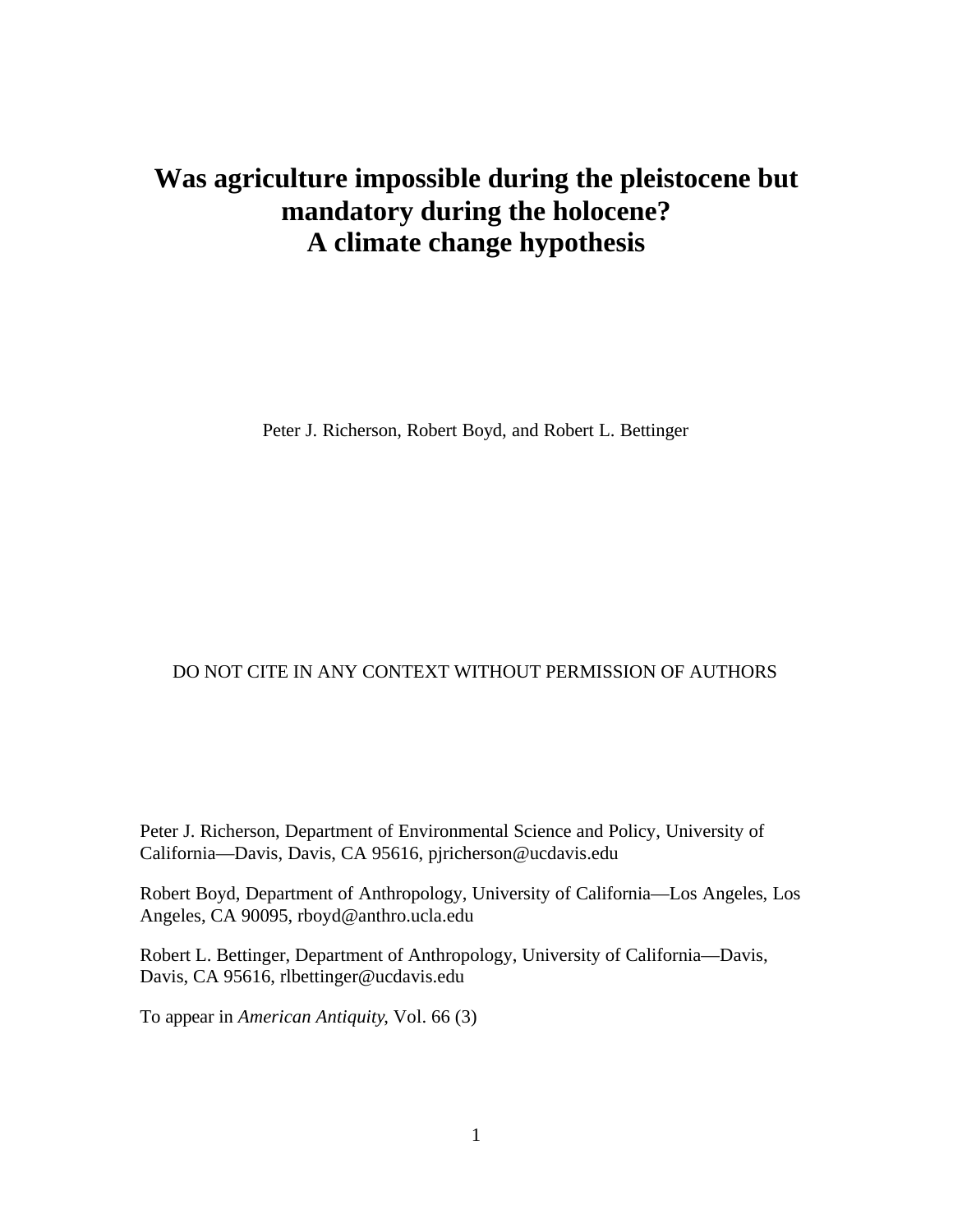Several independent trajectories of subsistence intensification, often leading to agriculture, began during the Holocene. No plant rich intensifications are known from the Pleistocene, even from the late Pleistocene when human populations were otherwise quite sophisticated. Recent data from ice and ocean core climate proxies show that last glacial climates were extremely hostile to agriculture—dry, low in atmospheric  $CO<sub>2</sub>$ , and extremely variable on quite short time scales. We hypothesize that agriculture was impossible under last-glacial conditions. The quite abrupt final amelioration of the climate was followed immediately by the beginnings of plant intensive resource use strategies in some areas, although the turn to plants was much later elsewhere. Almost all trajectories of subsistence intensification in the Holocene are progressive and eventually agriculture became the dominant strategy in all but marginal environments. We hypothesize that, in the Holocene, agriculture was, in the long run, compulsory. We use a mathematical analysis to argue that the rate limiting process for intensification trajectories must generally be the rate of innovation of subsistence technology or subsistence related social organization. At the observed rates of innovation, population growth will always be rapid enough to sustain a high level of population pressure. Several processes appear to retard rates of cultural evolution below the maxima we observe in the most favorable cases.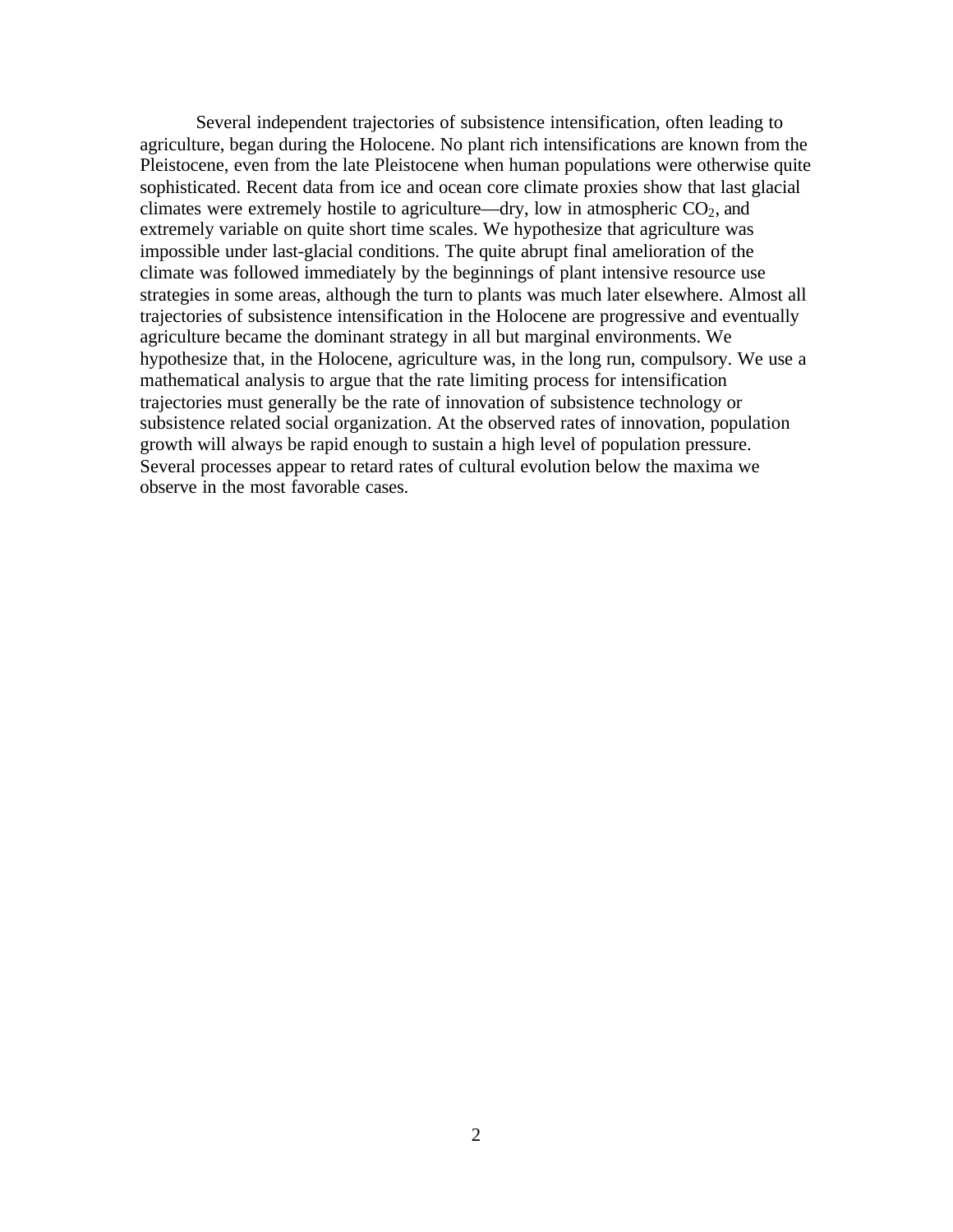Varias trayectorias independenties de la intensificación del sustento , muchas de las cuales conducieron a la agricultura, empezaron durante el Holoceno. No conocemos ninguna intensificació que usara muchos recursos vegetales durante el Pleistoceno, inclusive el Pleistoceno último, cuando las poblaciones humanas fueron muy sofisticadas en otros ámbitos. Datos recientes de cilindros de hielo sacados de Groenlandia, y de sedimentos oceánicos, muestran que la última glaciación fué extremadamente hostil a la agricultura, ya que fué—seca, baja en  $CO<sub>2</sub>$ , y extremadamente variable en el corto plazo. Proponemos que la agricultura fué imposible en estas condiciones de la última glaciación. La súbita mejora del clima al final de la glaciación fué seguida inmediatamente por la iniciación de usos mas intensivos de los recursos vegetales en algunos lugares, aunque mucho mas tarde en otras partes. Casi todo las trajectores de intensificación en el Holoceno eran occurrieron sin retroceso. Finalmente, la agricultura se convirtió en el modo principal de sustento en todas partes, excepto por zonas muy frías o muy secas. En el Holoceno, hacemos el hipótesis que la agricultura se vuelve, a final de cuentas, obligatoria. Usamos un análisis matemático para formular el hipóthesis que los procesos limitante de la taza de intensificación debe generalmente ser la taza de la inovación tecnológica en las estrategias de sustento, o la taza de inovación en las formas de organazación social en relación al sustento. Con las tazas de inovación que se observan, el crecimiento de la población siempre es suficientemente rapido como para crear alto nivel de presión poblacional. Al parecer, varios processos normalmente retardan la velocidad de la evolución cultural abajo de las tazas máximas que observamos en el modelo.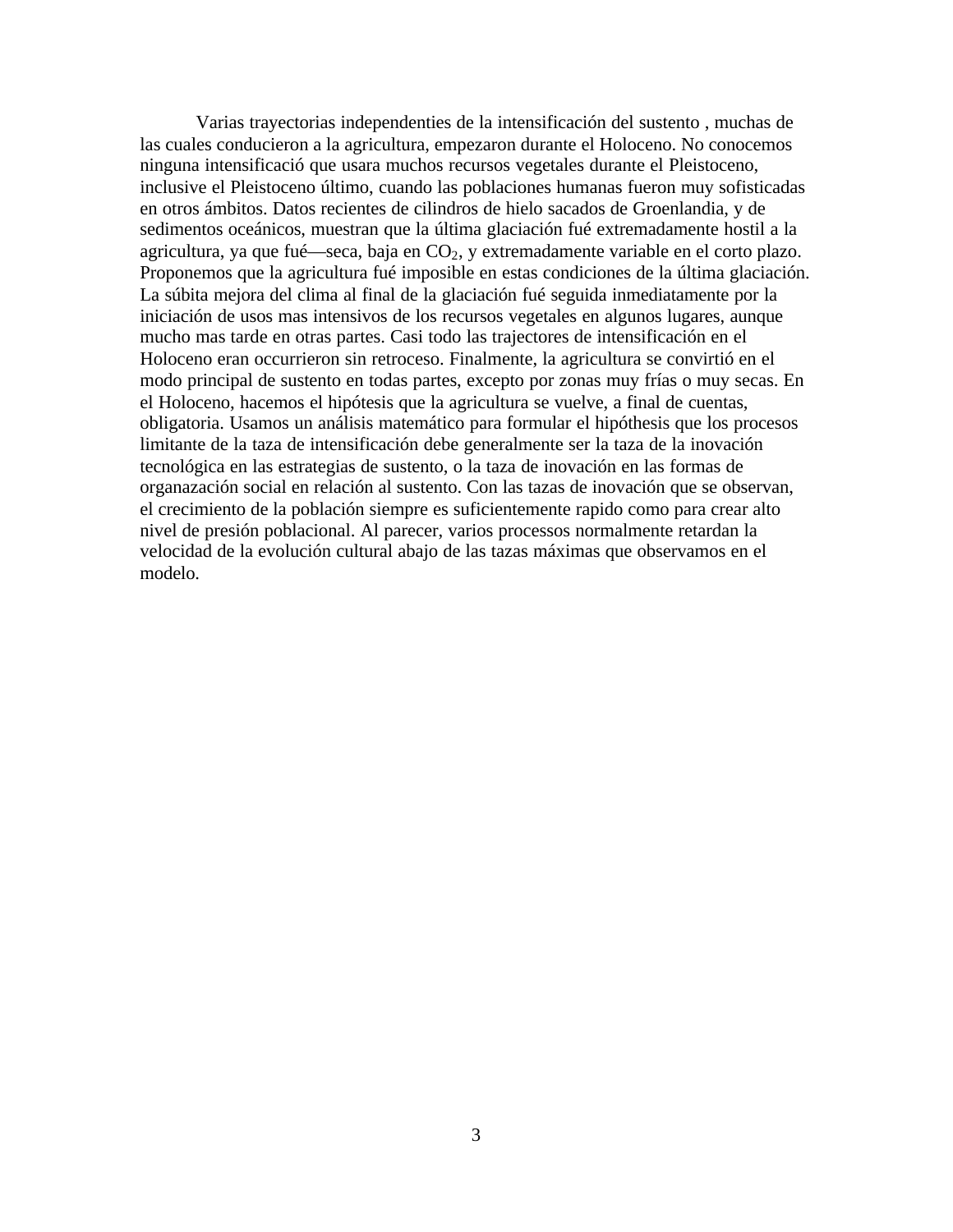Evolutionary thinkers have long been fascinated by the origin of agriculture. Darwin (1874) declined to speculate on agricultural origins, but Twentieth Century scholars were bolder. The Soviet agronomist Nikolai Vavilov, the American geographer Carl O. Sauer, and the British archaeologist V. Gordon Childe wrote influential books and papers on the origin of agriculture in the 1920s and 30s (see Flannery 1973 and MacNeish 1991: 4–19, for the intellectual history of the origin of agriculture question). These explorations were necessarily speculative and vague, but stimulated interest in the question.

Immediately after World War II, the American archaeologist Robert Braidwood (Braidwood et al. 1983) pioneered the systematic study of agricultural origins. From the known antiquity of village sites in the Near East and from the presence of wild ancestor species of many crops and animal domesticates in the same region, Braidwood inferred that this area was likely a locus of early domestication. He then embarked on an ambitious program of excavation in the foothills of the southern Zagros Mountains using a multi-disciplinary team of archaeologists, botanists, zoologists, and earth scientists to extract the maximum useful information from the excavations. The availability of  ${}^{14}C$ dating gave his team a powerful tool for determining the ages of the sites. Near Eastern sites older than about 15,000 B.P. excavated by Braidwood (Braidwood and Howe 1960) and others were occupied by hunter-gatherers who put much more emphasis on hunting and unspecialized gathering than on collecting and processing the seeds of especially productive plant resources (Goring-Morris and Belfer-Cohen 1998; Henry 1989). Ages are given here as calendar dates before present (B.P.), where present is taken to be 1950, estimated from  $^{14}$ C dates according to Stuiver et al.'s (1998) calibration curves. The Braidwood team showed that about 11,000 years ago, hunter-gatherers were collecting wild seeds, probably the ancestors of wheat and barley, and were hunting the wild ancestors of domestic goats and sheep. At the 9,000 B.P. site of Jarmo, the team excavated an early farming village. Using much the same seed-processing technology as their hunter-gather ancestors 2,000 years before, the Jarmo people were settled in permanent villages cultivating early-domesticated varieties of wheat and barley.

Numerous subsequent investigations now provide a reasonably detailed picture of the origins of agriculture in several independent centers and its subsequent diffusion to almost all of the earth suitable for cultivation. These investigations have discovered no region in which agriculture developed earlier or faster than in the Near East, though a North Chinese center of domestication of millet may prove almost as early. Other centers seem to have developed later, or more slowly, or with a different sequence of stages, or all three. The spread of agriculture from centers of origin to more remote areas is well documented for Europe and North America. Ethnography also gives us cases where hunters and gathers persisted to recent times in areas seemingly highly suitable for agriculture, most notably much of western North America and Australia. Attempts to account for this rather complex pattern are a major focus of archaeology.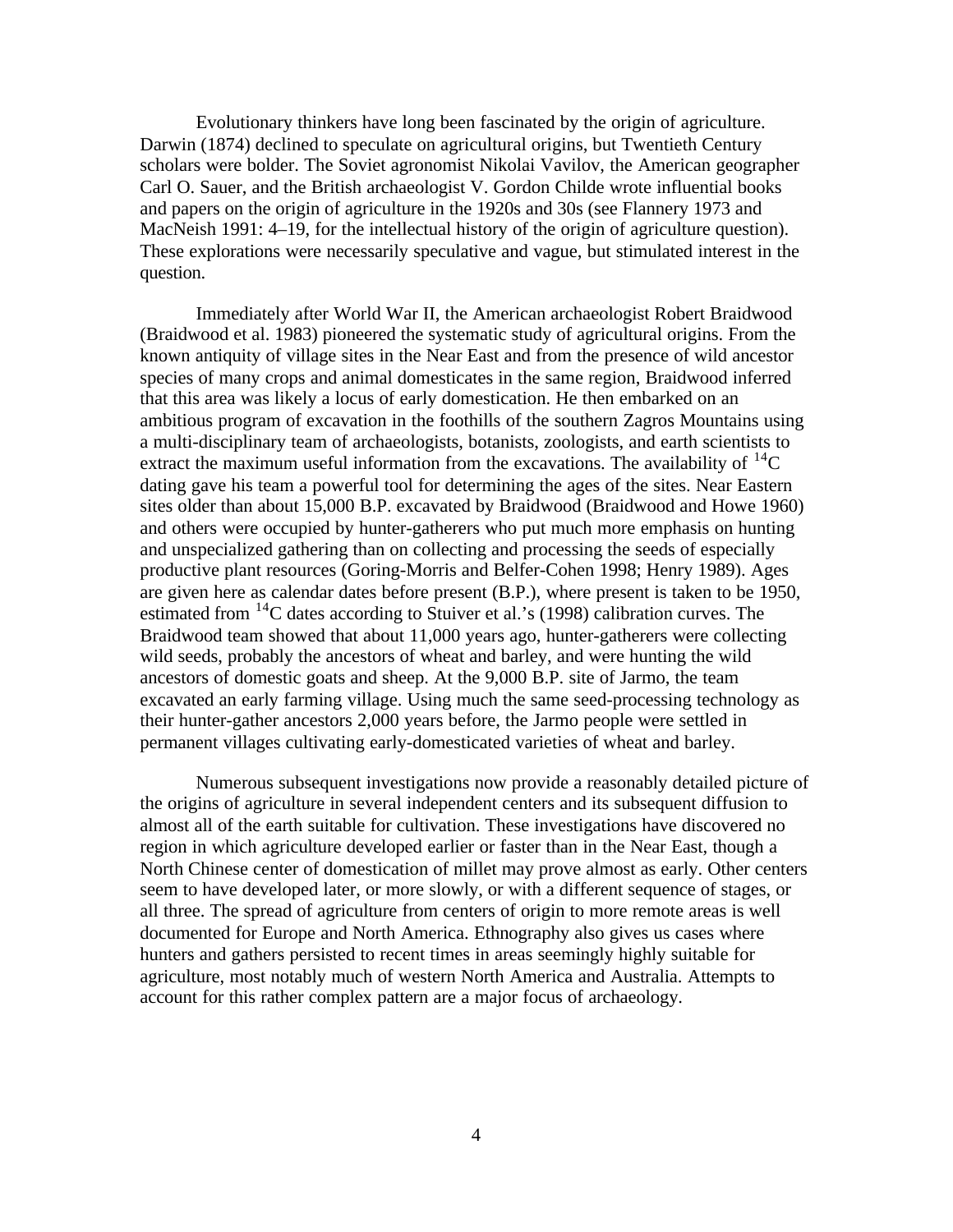# Origin of Agriculture as a Natural Experiment in Cultural Evolution

The processes involved in such a complex phenomenon as the origin of agriculture are many and densely entangled. Many authors have given climate change a key explanatory role (e.g., Reed 1977: 882–3). The coevolution of human subsistence strategies and plant and animal domesticates must also play an important role (e.g. Blumler and Byrne 1991; Rindos 1984). Hunting-and-gathering subsistence may normally be a superior strategy to incipient agriculture (Cohen and Armelagos 1984; Harris 1977), and, if so, some local factor may be necessary to provide the initial impetus to heavier use of relatively low-quality, high-processing effort plant resources that eventually result in plant domestication. Population pressure is perhaps the most popular candidate (Cohen 1977). Quite plausibly, the complex details of local history entirely determine the evolutionary sequence leading to the origin and spread of agriculture in every region. Indeed, important advances in our understanding of the origins of agriculture have resulted from pursuit of the historical details of particular cases (Bar-Yosef 1998; Flannery 1986).

Nonetheless, we propose that much about the origin of agriculture can be understood in terms of two propositions:

*Agriculture was impossible during the last glacial*. During the last glacial, climates were variable and very dry over large areas. Atmospheric levels of  $CO<sub>2</sub>$  were low. Probably most important, last glacial climates were characterized by high-amplitude fluctuations on time-scales of a decade or less to a millennium. Because agricultural subsistence systems are vulnerable to weather extremes, and because the cultural evolution of subsistence systems making heavy, specialized, use of plant resources occurs relatively slowly, agriculture could not evolve.

*In the long run, agriculture is compulsory in the Holocene*. In contrast to the Pleistocene, stable Holocene climates allowed the evolution of agriculture in vast areas with relatively warm, wet climates, or access to irrigation. Prehistoric populations tended to grow rapidly to the carrying capacity set by the environment and the efficiency of the prevailing subsistence system. Local communities that discover or acquire more intensive subsistence strategies will increase in number and exert competitive pressure on smaller populations with less intensive strategies. Thus, in the Holocene, such inter-group competition generated a competitive ratchet favoring the origin and diffusion of agriculture. $<sup>1</sup>$ </sup>

The great variation among local historical sequences of the adoption and diffusion of agriculture in the Holocene provides data to test our hypothesis. In the Near East, agriculture evolved rapidly in the early Holocene and became a center for its diffusion to the rest of western Eurasia. At the opposite extreme, hunting-and-gathering subsistence systems persisted in most of Western North America until European settlement, despite many ecological similarities to the Near East. *Thus, each local historical sequence is a natural experiment in the factors that limit the rate of cultural evolution of more intensive subsistence strategies*. For our hypothesis to be correct, the evolution of subsistence systems must be rapid compared to the time cognitively modern humans lived under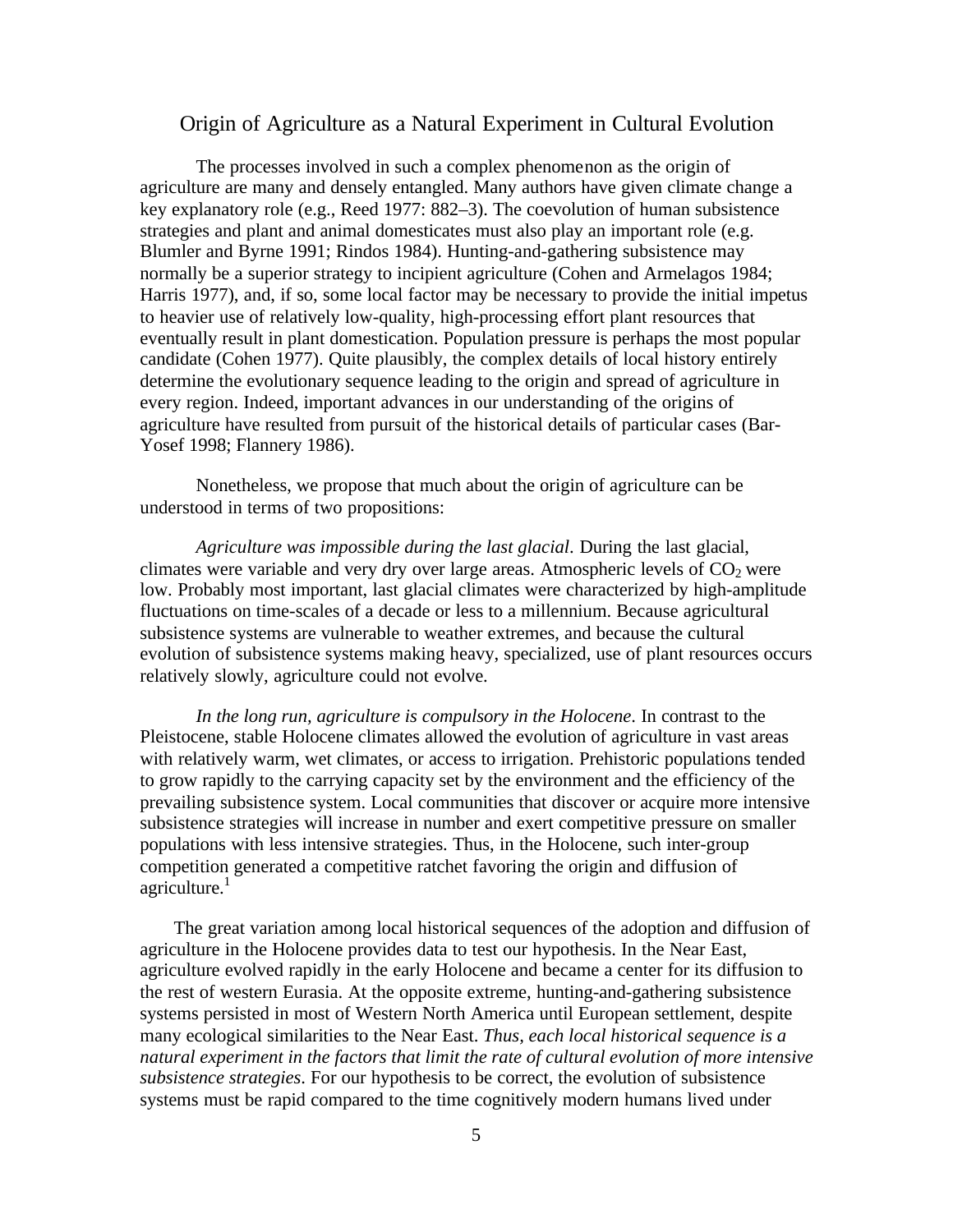glacial conditions without developing agriculture, but slow relative to the climate variation that we propose was the main impediment to subsistence intensification in the late Pleistocene. By cultural evolution we simply mean the change over time in the attitudes, skills, habits, beliefs, and emotions that humans acquire by teaching or imitation. In our view (Bettinger 1991; Boyd and Richerson 1985), culture is best studied using Darwinian methods. We classify the causes of cultural change into several "forces." In a very broad sense, we recognize three classes of forces, those due to random effects (the analogs of mutation and drift), natural selection, and decision-making (invention, individual learning, biased imitation, and the like). The decision-making forces will tend to accelerate cultural evolution relative to organic evolution, but by how much is a major issue in the explanation of agricultural origins.

# Was Agriculture Impossible in the Pleistocene?

The Pleistocene geological epoch was characterized by dramatic glacial advances and retreats. Using a variety of proxy measures of past temperature, rainfall, ice volume, and the like, mostly from cores of ocean sediments, lake sediments, and ice caps, paleoclimatologists have constructed a stunning picture of climate deterioration over the last 14 million years (Bradley 1999; Cronin 1999; Lamb 1977; Partridge, et al. 1995). The Earth's mean temperature dropped several degrees and the amplitude of fluctuations in rainfall and temperature increased. For reasons that are as yet ill understood, glaciers wax and wane in concert with changes in ocean circulation, carbon dioxide, methane and dust content of the atmosphere, and changes in average precipitation and the distribution of precipitation (Broecker 1995). The resulting pattern of fluctuation in climate is very complex. As the deterioration proceeded, different cyclical patterns of glacial advance and retreat involving all these variables have dominated the pattern. A 21,700 year cycle dominated the early part of the period, a 41,000 year cycle between about 3 and 1 million years ago, and a 95,800 year cycle during the last million years (deMenocal and Bloemendal 1995). Milankovich's hypothesis that these variations are driven by changes in the earth's orbit, and hence the solar radiation income in the different seasons and latitudes, fits the estimated temperature variation well, although doubts remain (Cronin 1999: 185-189).

# *Rapid Climate Variation in the Late Pleistocene*

The long time scale climate change associated with the major glacial advances and retreats is not directly relevant to the origins of agriculture because it occurs so slowly compared to the rate at which human populations adapt by cultural evolution. However, the ice ages also have great variance in climate at much shorter time scales. For the last 400,000 years, very high-resolution climate proxy data are available from ice cores taken from the deep ice sheets of Greenland and Antarctica. Resolution of events lasting little more than a decade is possible in Greenland ice 80,000 years old, improving to monthly resolution 3,000 years ago. During the last glacial, the ice core data show that the climate was highly variable on time scales of centuries to millennia (Clark et al. 1999; Dansgaard et al. 1993; Ditlevsen et al. 1996; GRIP 1993). Figure 1 shows data from the GRIP Greenland core. The  $\delta^{18}O$  curve is a proxy for temperature; less negative values are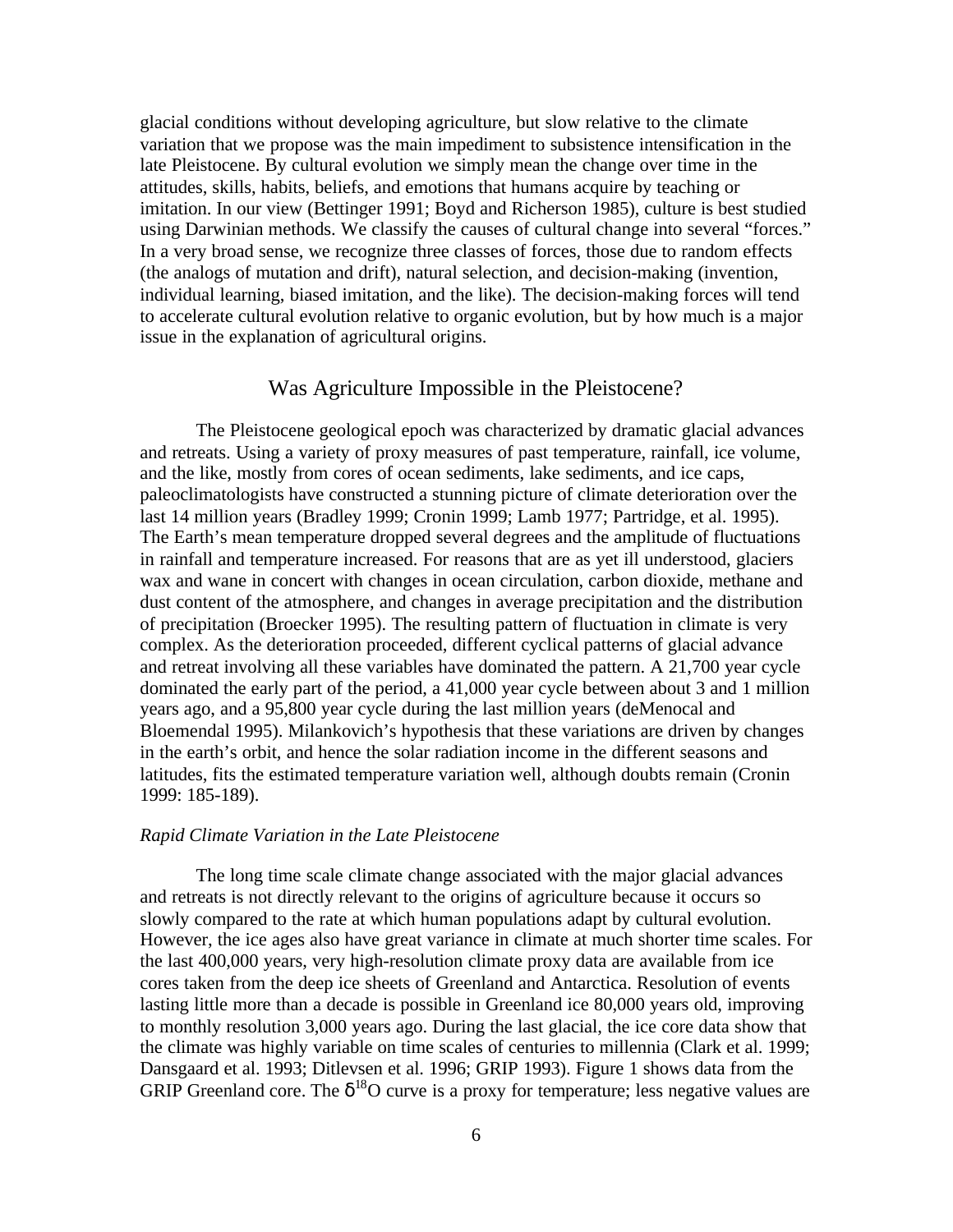warmer.  $Ca^{2+}$  is a measure of the amount of dust in the core, which in turn reflects the prevalence of dust-producing arid climates. The last glacial period was arid and extremely variable compared to the Holocene. Sharp millennial-scale excursions occur in estimated temperatures, atmospheric dust, and greenhouse gases. The intense variability of the last glacial carries right down to the limits of the nearly 10-year resolution of the ice core data. The highest resolution records in Greenland ice (and lower latitude records) show that millennial-scale warmings and coolings often began and ended very abruptly and were often punctuated by quite large spikes of relative warmth and cold with durations of a decade or two (e.g., Grafenstein et al. 1999). Figure 2 shows Ditlevsen et al.'s (1996) analysis of a Greenland ice core. Not only was the last glacial much more variable on time scales of a century-and-a-half or more (150-yr low-pass filter) but also on much shorter time scales (150-yr high-pass filter). Even though diffusion and thinning within the ice core progressively erases high-frequency variation in the core (visible as the narrowing with increasing age of the 150-yr high-pass data in Figure 2), the shift from full glacial conditions about 18,000 years ago to the Holocene interglacial is accompanied by a dramatic reduction in variation on time scales shorter than 150 years. The Holocene (the last relatively warm, ice free 11,600 years) has been a period of very stable climate, at least by the standards of the last glacial. $<sup>2</sup>$ </sup>

The climate fluctuations recorded in high latitude ice cores are also recorded at latitudes where agriculture occurs today. Sediments overlain by anoxic water that inhibits sediment mixing by burrowing organisms are a source of low- and mid-latitude data with a resolution rivaling ice cores. Events recorded in North Atlantic sediment cores are closely coupled to those recorded in Greenland ice (Bond et al 1993), but so are records distant from Greenland. Hendy and Kennett (2000) report on water temperature proxies from sediment cores from the often-anoxic Santa Barbara Basin just offshore of central California. This data shows millennial- and sub-millennial-scale temperature fluctuations from 60-18 thousand years ago with an amplitude of about 8 °C, compared to fluctuations of about  $2^{\circ}$ C in the Holocene. As in the Greenland cores, the millennial-scale events often show very abrupt onsets and terminations and are often punctuated by brief spikes of warmth and cold. Schulz et al. (1998) analyzed organic matter concentrations in sediment cores at oxygen minimum depths from the Arabian Sea deposited over the past 110 thousand years. The variation in organic matter deposited is thought to reflect the strength of upwelling, driven by changes in the strength of the Arabian Sea Monsoon. AMS  $^{14}$ C dating of both the Arabian Sea and Santa Barbara cores gives good time control in the upper part of the record, and the climate proxy variation is easily fit to Greenland ice millennial-scale interstadial-stadial oscillations. Allen et al. (2000) examine the pollen profiles from the laminated sediments of Lago Grande di Monticcio in southern Italy. Changes in the proportion of woody taxa in the core were dominated by large-amplitude changes near the limits of resolution of the data, about a century. The millennial scale variations in this core also correlate with the Greenland record. Peterson et al. (2000) show that proxies for the tropical Atlantic hydrologic cycle have a strong millennial scale signal that likewise closely matches the Greenland pattern.

Reports of proxy records apparently showing the ultimate Younger Dryas millennial-scale cold episode, strongly expressed in the North Atlantic records 12,600- 11,600 B.P., have been reported from all over the world, including Southern German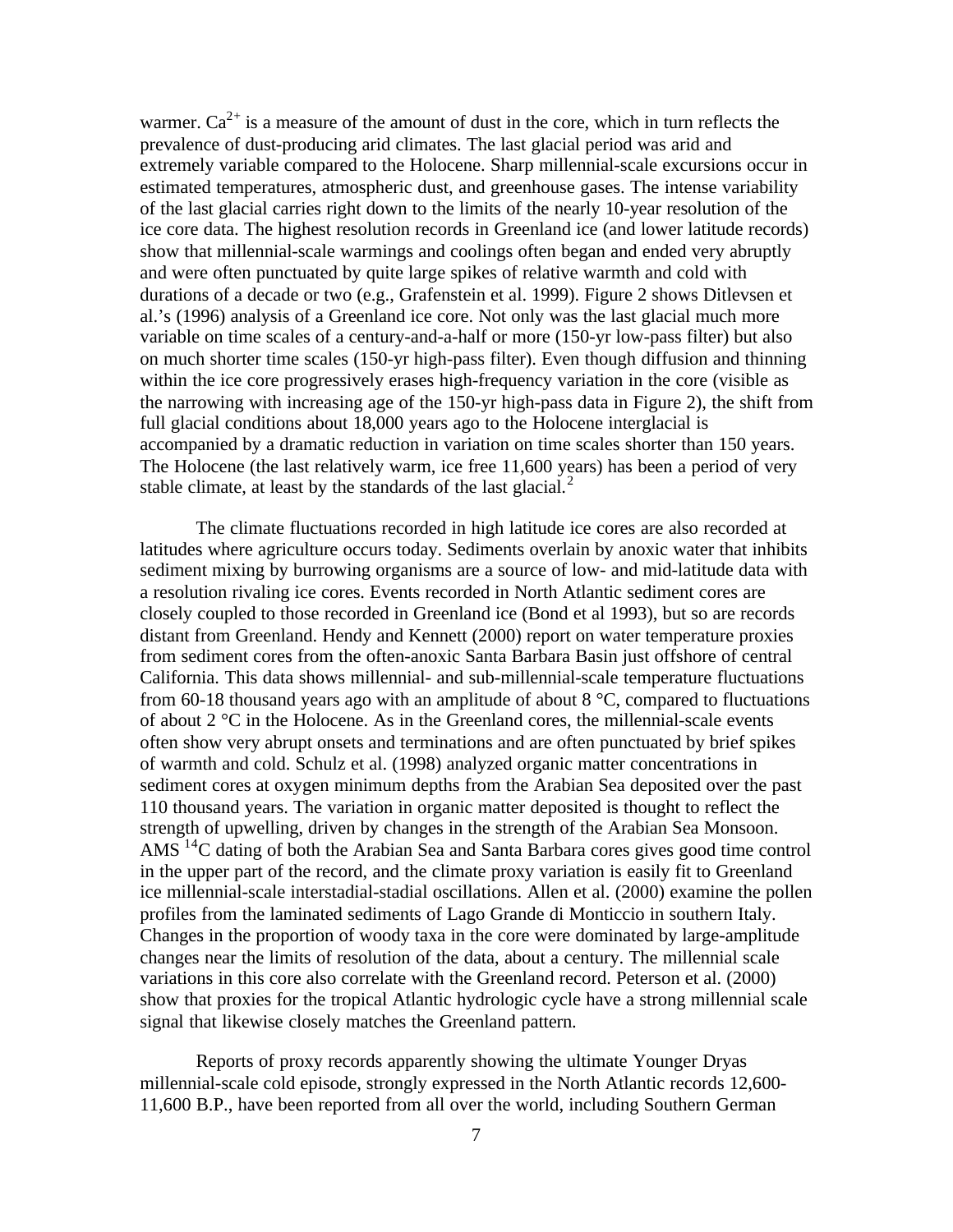oxygen isotope variations (Grafenstein et al. 1999), organic geochemistry of the Cariaco Basin, Venezuela (Werne et al. 2000), New Zealand Pollen (Newnham and Lowe 2000), and California pollen (West 2000). The Younger Dryas episode has received disproportionate attention because the time period is easily dated by  ${}^{14}C$  and is sampled by many lake and mountain glacier cores too short to reach older millennial-scale events. As Cronin (1999: 202-221) notes, the Younger Dryas is frequently detected in a diverse array of Northern Hemisphere climate proxies from all latitudes. The main controversy involves data from the Southern Hemisphere, where proxy data often do not show a cold period coinciding with the Younger Dryas, although some records show a similar Antarctic Cold Reversal just antedating the Northern Hemisphere Younger Dryas (Bennett et al. 2000).

Other records provide support for millennial-scale climate fluctuations during the last glacial that cannot be convincingly correlated with the Greenland ice record. Cronin (1999: 221-236) reviews records from the deep tropical Atlantic, Western North America, Florida, China, and New Zealand. Recent notable additions to his catalog include Southern Africa (Shi et al. 2000), The American Midwest (Dorale et al. 1998), the Himalayas (Richards et al. 2000), and northeastern Brazil (Behling et al. 2000). Clapperton (2000) gives evidence for millennial-scale glacial advances and retreats from most of the American cordillera—Alaska and western North America through tropical America to the Southern Andes.

While the complex feedback processes operating in the atmosphere-biosphereocean system are not completely understood (Broecker 1995: 241-270), plausible physical mechanisms could have linked temperature fluctuation in the both hemispheres. For example, Broecker and Denton (1989) proposed an explanation based upon the effects of glacial meltwater on the deep circulation of the North Atlantic. Today, cold, salty water from the surface of the North Atlantic is the source of about half of the global ocean's deep water. This large outflow of deep water currently must be balanced by an equally enormous inflow of warm surface and intermediate water into the high North Atlantic. If glacial melt water lowered the salinity of the North Atlantic and interrupted the flow of deep water, the whole coupled atmosphere-ocean circulation system of the world would be perturbed. Broecker and Denton's hypothesis explains how the Northern and Southern Hemisphere temperature and ice fluctuations could have been in phase even though the direct effects of orbital-scale variation on the two hemispheres are out of phase.

#### *Impacts of Millennial and Sub-Millennial-Scale Variation on Agriculture*

We believe that high frequency climate and weather variation would have made the evolution of methods for intensive exploitation of plant foods extremely difficult. Holocene weather extremes significantly affect agricultural production (Lamb 1977). For example, the impact of the Little Ice Age (400-150 B.P.) on European agriculture was quite significant (Grove 1988). The Little Ice Age is representative of the Holocene millennial scale variation that is very much more muted than last glacial events of similar duration. Extreme years during the Little Ice Age caused notable famines and such extremes would have been more exaggerated and more frequent during last glacial times.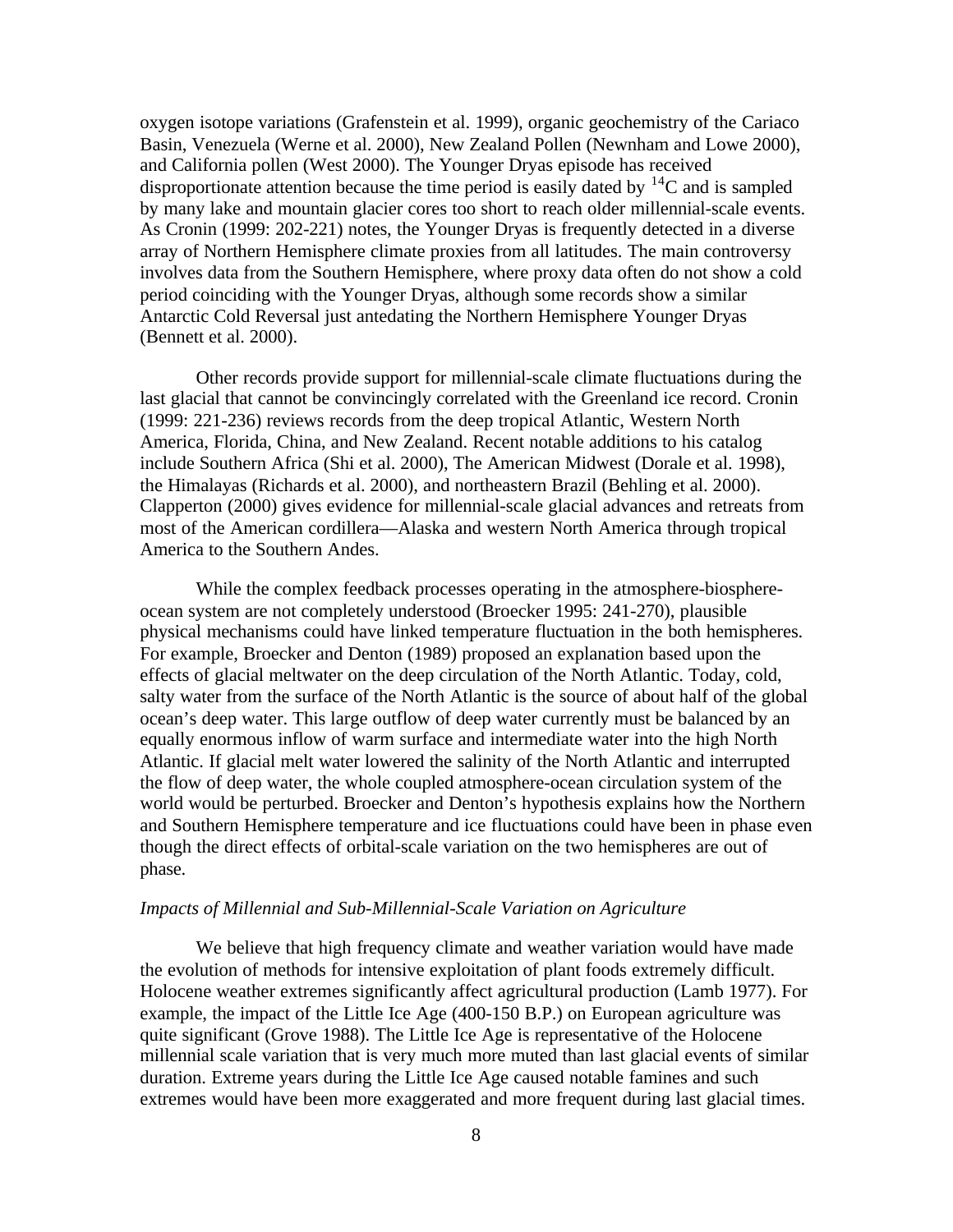The UN Food and Agriculture Organization's (2000) Global Information and Early Warning System on Food and Agriculture gives a useful qualitative sense for the current impacts of inter-annual weather variation on food production. Quantitative estimates of current crop losses due to weather variation are difficult to make, but reasonable estimates run 10% on a country-wide basis (Gommes 1999) and perhaps 10-40% on a State basis in Mexico, depending upon mean rainfall (Eakin 2000). Gommes believes that weather problems account for half of all crop losses.

If losses in the Holocene are this high and if high-frequency climate variation in the last glacial increased at lower latitudes roughly as much as at Greenland, a hypothetical last glacial farming system would face crippling losses in more years than not. Devastating floods, droughts, windstorms, and other climate extremes, which we experience once a century, might have occurred once a decade. In the tropics, rainfall was highly variable (Broecker 1996)<sup>3</sup>. Few years would be suitable for good growth of any given plant population. Even under relatively benign Holocene conditions agriculturalists and intensive plant collectors have to make use of risk-management strategies to cope with yield variation. Winterhalder and Goland (1997) use optimal foraging analysis to argue that the shift from foraging to agriculture would have required a substantial shift from minimizing risk by sharing to minimizing risk by field dispersal. Some ethnographically known Eastern Woodland societies that mixed farming and hunting, for example the Huron, seemed not to have made this transition and to have suffered frequent catastrophic food shortages. Storage by intensive plant collectors and farmers is an excellent means of meeting seasonal shortfalls, but is a marginal means of coping with inter-annual risk, much less multi-year shortfalls (Belovsky 1987:60).

If Winterhalder and Goland are correct that considerable field dispersal is required to manage Holocene yield risks, it is hard to imagine that further field division would have been successful at coping much larger amplitude fluctuations that occurred during the last glacial. We expect that opportunism was the most important strategy for managing the risks associated with plant foods during the last glacial. Annual plants have dormant seed that spread their risk of failure over many years, and perennials vary seed output or storage organ size substantially between years as weather dictates. In a highly variable climate, the specialization of exploitation on one or a few especially promising species would be highly unlikely, because "promise" in one year or even for a decade or two would turn to runs of years with little or no success. However, most years would likely be favorable for some species or another, so generalized plant exploitation systems are compatible with highly variable climates. The acorn-reliant hunter-gatherers of California, for example, used several kinds of oak, gathering less favored species when more favored ones failed (Baumhoff 1963:Table 2). Reliance on acorns demanded this generalized pattern of species diversification because the annual production of individual trees is highly variable from year to year, being correlated within species but independent between species (Koenig et al. 1994). Pleistocene hunter-gatherer systems must have been even more diversified, lacking the kind of commitment to a single resource category (acorns) observed in California.

The evolution of intensive resource use systems like agriculture is a relatively slow process, as we document below. If ecological time-scale risks could be managed some way, or if some regions lacked the high frequency variation detected by the as yet few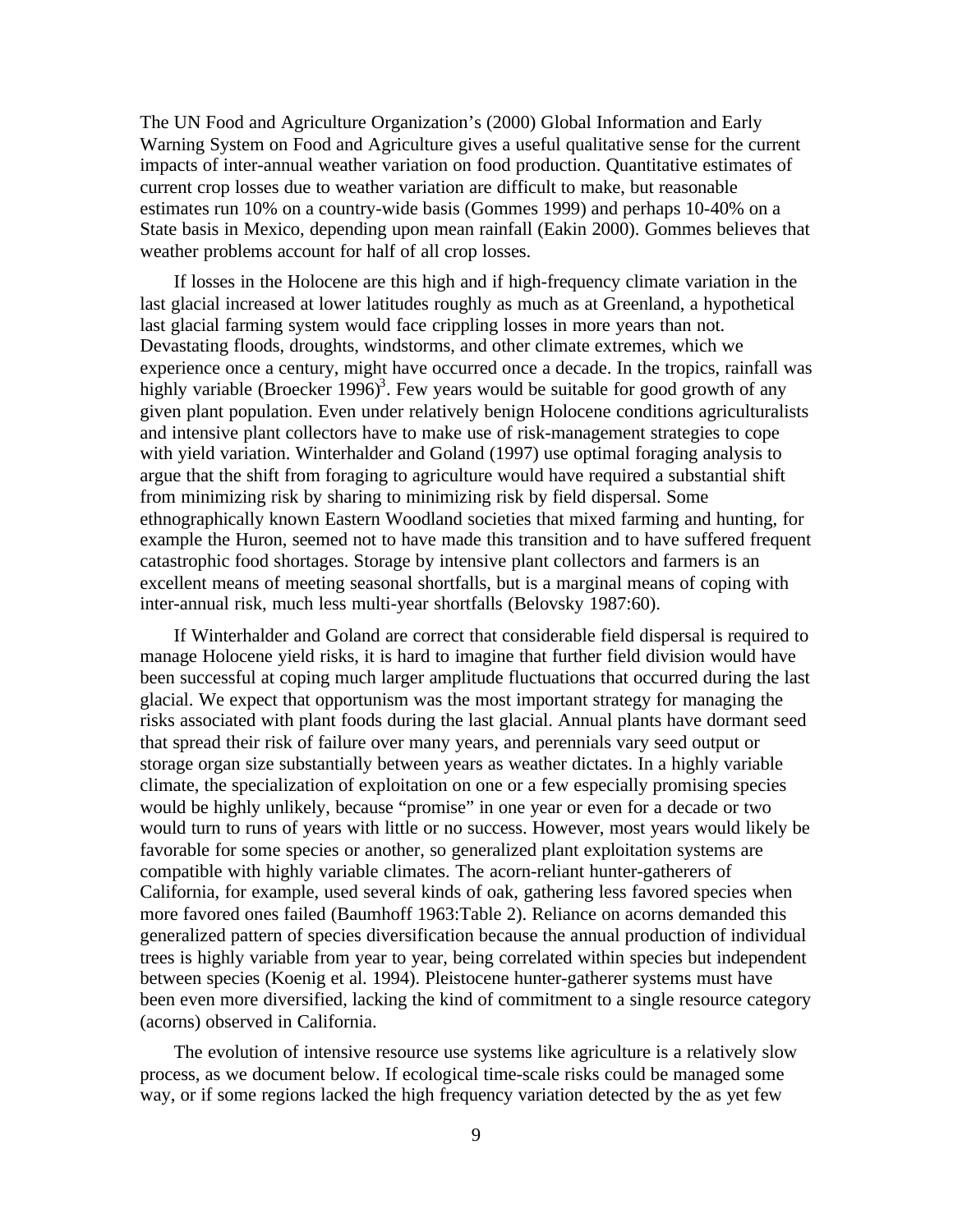high-resolution climate proxy records, the evolution of sophisticated intensive strategies would still be handicapped by millennial-scale variation. Plant and animal populations responded to climatic change by dramatically shifting their ranges, but climate change was significant on the time-scales shorter than those necessary for range shifts to occur. As a result, last glacial natural communities must have always been in the process of chaotic reorganization as the climate varied more rapidly than they could reach equilibrium. The pollen record from the Mediterranean and California illustrates how much more dynamic plant communities were during the last glacial (Allen, et al. 1999; Heusser 1995). Pleistocene fossil beetle faunas change even more rapidly than plants because many species, especially generalist predators, change their ranges more rapidly than plants. Hence they are better indicators of the ecological impacts of the abrupt, large amplitude climate changes recorded by the physical climate proxies from the last glacial (Coope 1987).

Could the evolution of intensive plant exploitation systems have tracked intense millennial- and submillennial-scale variation? Plant food rich diets take considerable time to develop. Plant foods are generally low in protein and often high in toxins. Some time is required to work out a balanced diet rich in plant foods, for example by incorporating legumes to replace part of the meat in diets. Whether intensification and agriculture always lead to health declines due to nutritional inadequacy is debatable, but the potential for them to do so absent sometimes-subtle adaptations is clear (Cohen and Armelagos 1984; Katz et al. 1974). The seasonal round of activities has to be much modified, and women's customary activities have to be given more prominence relative to men's hunting. Changes in social organization either by evolution *in situ* or by borrowing tend to be slow (Bettinger and Baumhoff 1982; North and Thomas 1973). We doubt that even sophisticated last-glacial hunter-gatherers would have been able to solve the complex nutritional and scheduling problems associated with a plant-rich diet while coping with unpredictable high-amplitude change on time-scales shorter than the equilibration time of plant migrations and shorter than actual Holocene trajectories of intensification. In keeping with our argument, the direct archaeological evidence suggests that people began to use intensively the technologies that underpinned agriculture only after about 15,000 B.P. (Bettinger 2000).

#### *Carbon Dioxide Limitation of Photosynthesis*

Plant productivity was also limited by lower atmospheric  $CO<sub>2</sub>$  during the last glacial. The  $CO<sub>2</sub>$  content of the atmosphere was about 190 ppm during the last glacial, compared to about 250 ppm at the beginning of the Holocene (Figure 3). Photosynthesis on earth is  $CO<sub>2</sub>$  limited over this range of variation (Cowling and Sykes 1999; Sage 1995). Beerling and Woodward (1993; see also Beerling et al, 1993) have shown that fossil leaves from the last glacial have higher stomatal density, a feature that allows higher rates of gas exchange needed to acquire  $CO<sub>2</sub>$  under more limiting conditions. This higher stomatal conductance also causes higher transpiration water losses per unit  $CO<sub>2</sub>$ fixed, exacerbating the aridity characteristic of glacial times. Beerling (1999) estimates the total organic carbon stored on land as a result of photosynthesis during the Last Glacial Maximum using a spatially disaggregated terrestrial plant production model coupled to two different global climate models to provide the environmental forcing for plant growth. The model results differ substantially, one indicating a 33% lower, and the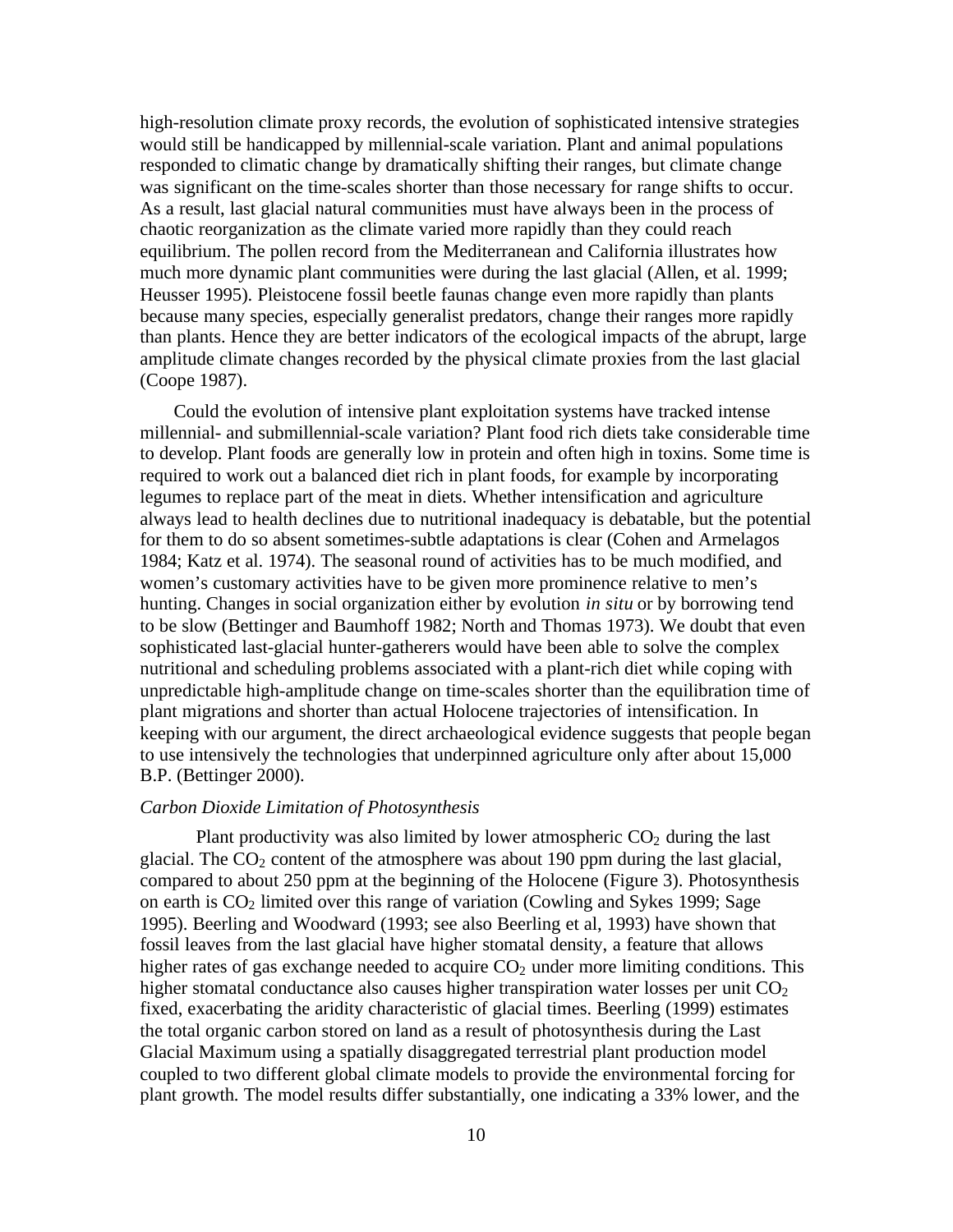other a 60% lower, terrestrial carbon store at the Last Glacial Maximum compared to the Holocene. Mass-balance calculations based on stable isotope geochemistry also indicate a qualitatively large drop, but uncertainties regarding terrestrial carbon  $\delta^{13}$ C lead to a similarly large range of estimates. Low mean productivity, along with greater variance in productivity, would have greatly decreased the attractiveness of plant resources during the last glacial.

Lower average rainfall and carbon dioxide during the last glacial reduced the area of the earth's surface suitable for agriculture (Beerling 1999). Diamond (1997) argues that the rate of cultural evolution is more rapid when innovations in local areas can be shared by diffusion. Thus, a reduction in the area suitable for agriculture and the isolation of suitable areas from one another will have a tendency to reduce the rate of intensification and make the evolution of agriculture less likely in any given unit of time. Since the slowest observed rates of intensification in the Holocene failed to result in agriculture until the European invasions of the last few hundred years, a sufficient slowing of the rate of evolution of subsistence could conceivably in itself explain the failure of agriculture to emerge before the Holocene. A slower rate of cultural evolution would also tend to prevent the rapid adaptation of intensive strategies during any favorable locales or periods that might have existed during the last glacial.

On present evidence we cannot determine whether aridity, low  $CO<sub>2</sub>$  levels, millennial scale climate variability, or sub-millennial scale weather variation was the main culprit in preventing the evolution of agriculture. Low  $CO<sub>2</sub>$  and climate variation would handicap the evolution of dependence on plant foods everywhere and were surely more significant than behavioral or technological obstacles. Hominids evolved as plantusing omnivores (Milton 2000), and the basic technology for plant exploitation existed at least ten thousand years before the Holocene (Bar-Yosef 1998). At least in favorable localities, appreciable use seems to have been made of plant foods, including largeseeded grasses, well back into the Pleistocene (Kislev et al. 1992). Significantly, we believe, the use of such technology over spans of last glacial time which were sufficient for successive waves of intensification of subsistence in the Holocene led to only minor subsistence intensification, compared to the Mesolithic, Neolithic, and their ever more intensive successors.

# *Subsistence Responses to Amelioration*

As the climate ameliorated, hunter-gatherers in several parts of the world began to exploit locally abundant plant resources more efficiently, but only, current evidence suggests, during the Bølling-Allerød period of near-interglacial warmth and stability. The Natufian sequence in the Levant is the best-studied and so far earliest example (e.g., Bar-Yosef and Valla 1991). One last siege of glacial climate, the Younger Dryas from 12,900 yrs B.P. until 11,600 yrs B.P., reversed these trends during the Late Natufian (e.g., Goring-Morris and Belfer-Cohen 1998). The Younger Dryas climate was appreciably more variable than the preceding Allerød-Bølling and the succeeding Holocene (Grafenstein et al. 1999; Mayewski et al. 1993). The ten abrupt, short, warm-cold cycles that punctuate the Younger Dryas ice record were perhaps felt as dramatic climate shifts all around the world. After 11,600, the Holocene period of relatively warm, wet, stable,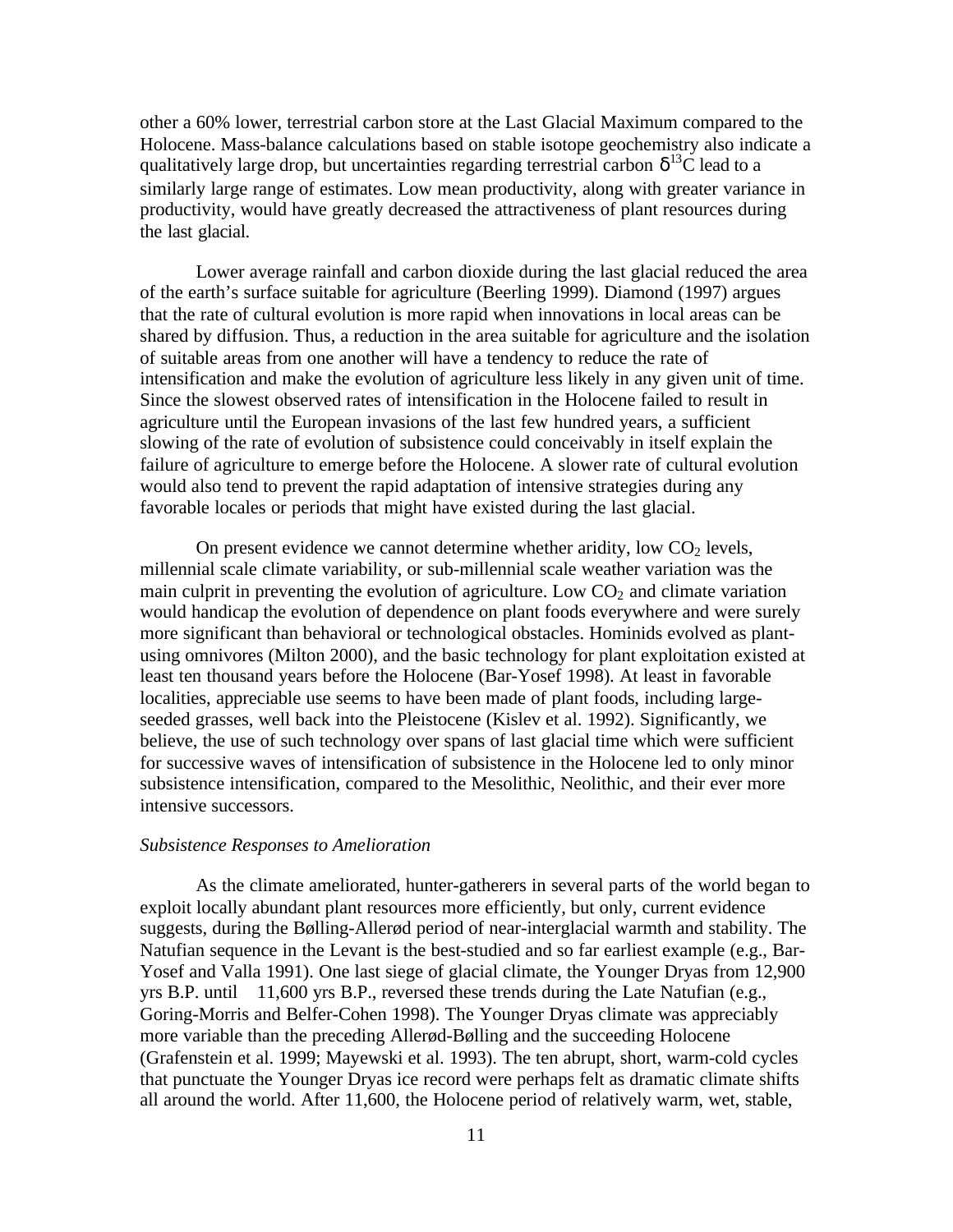$CO<sub>2</sub>$  rich environments began. Subsistence intensification and eventually agriculture followed. Thus, while not a perfectly instantaneous, the shift from glacial to Holocene climates was a very large change, and took place much more rapidly than cultural evolution could track.

Might we not expect agriculture to have emerged in the last interglacial 130,000 years ago or even during one of the even older interglacials? No archaeological evidence has come to light suggesting the presence of technologies that might be expected to accompany forays into intensive plant collecting or agriculture at this time. Anatomically modern humans may have appeared in Africa as early as 130,000 years ago (Klein 1999: Ch.7), but they were not behaviorally modern. Humans of the last interglacial were uniformly archaic in behavior. Very likely, then, the humans of the last interglacial were neither cognitively nor culturally capable of evolving agricultural subsistence. However, climate might also explain the lack of marked subsistence intensification during previous interglacials. Ice-cores from the thick Antarctic ice cap at Vostok show that each of the last four interglacials over the last 420,000 years was characterized by a short, sharp peak of warmth, rather than the 11,600 year long stable plateau of the Holocene (Petit et al. 1999). Further, the GRIP ice core suggests the last interglacial (130,000–80,000 B.P.) was more variable than the Holocene although its lack of agreement with a nearby replicate core for this time period makes this interpretation tenuous (Johnsen et al. 1997). On the other hand, the atmospheric concentration of  $CO<sub>2</sub>$  was higher in the three previous interglacials than during the Holocene, and was stable at high levels for about 20,000 years following the warm peak during the last interglacial. The highly continental Vostok site unfortunately does not record the same high-frequency variation in the climate as most other proxy climate records, even those in the Southern Hemisphere (Steig et al. 1998). Some Northern Hemisphere marine and terrestrial records suggest that the last interglacial was highly variable while other data suggest a Holocene-length period of stable climates ca. 127,000–117,000 B.P. (Frogley et al. 1999). Better data on the highfrequency part of the Pleistocene beyond the reach of the Greenland ice cores is needed to test hypotheses about events antedating the latest Pleistocene. Long marine cores from areas of rapid sediment accumulation are beginning to reveal the millennial-scale record from previous glacial-interglacial cycles (McManus et al. 1999). At least the last 5 glacials have millennial-scale variations much like the last glacial. The degree of fluctuations during previous interglacials is still not clear, but at least some proxy data suggest that the Holocene has been less variable than earlier interglacials (Poli et al. 2000).

# During the Holocene, Was Agriculture Compulsory in the Long Run?

Once a more productive subsistence system is possible, it will, over the long run, replace the less productive subsistence system that preceded it. The reason is simple: all else equal, any group that can use a tract of land more efficiently will be able to evict residents that use it less efficiently (Boserup 1981, Sahlins and Service 1960:75-87). More productive uses support higher population densities, or more wealth per capita, or both. An agricultural frontier will tend to expand at the expense of hunter-gatherers as rising population densities on the farming side of the frontier motivate pioneers to invest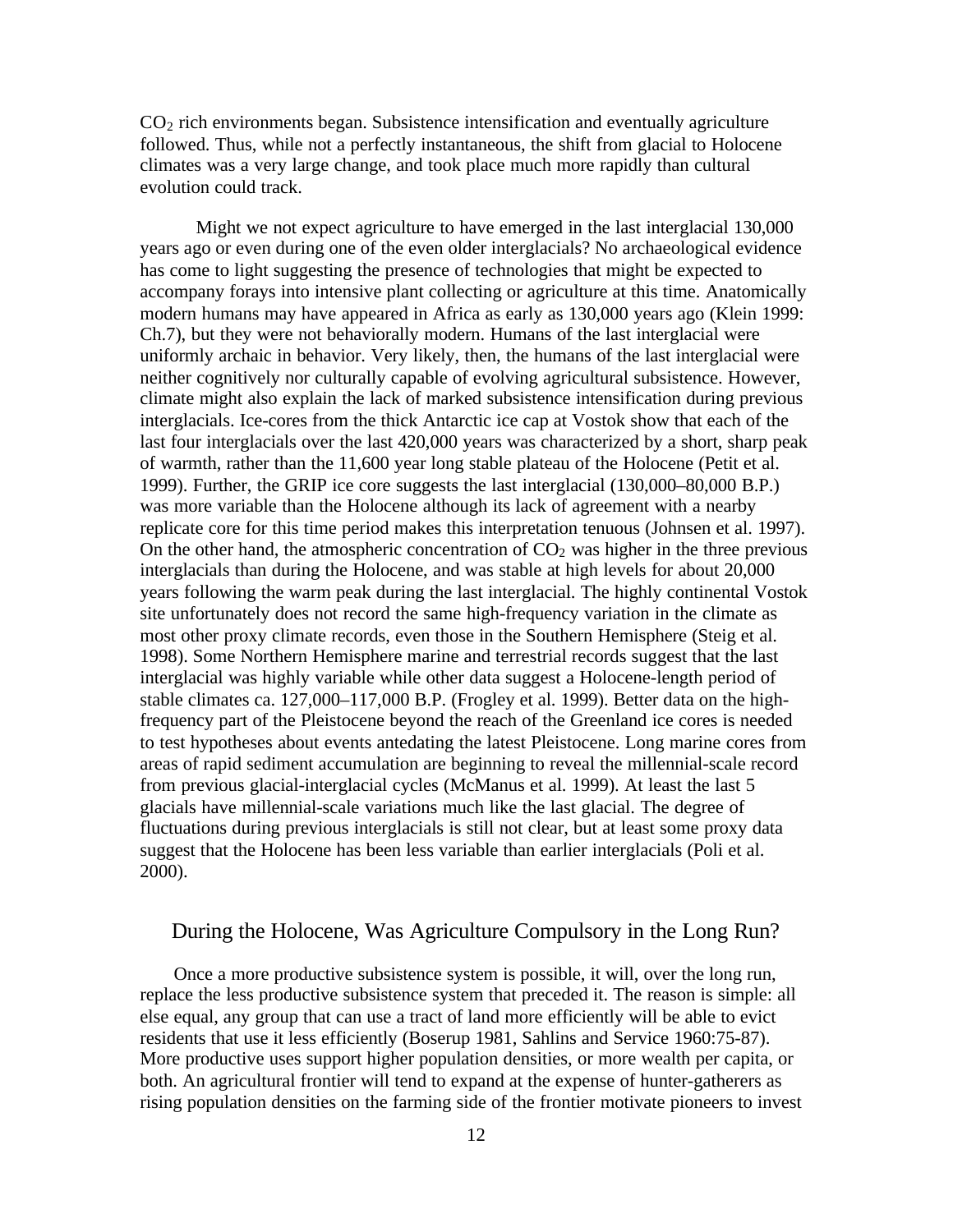in acquiring land from less efficient users. Farmers may offer hunter-gatherers an attractive purchase price, a compelling idea about how to become richer through farming, or a dismal choice of flight, submission, or military defense at long odds against a more numerous foe. Early farmers (and other intensifiers more generally) are also liable to opportunistically target high-ranked game and plant resources essential to their less intensive neighbors, exerting scramble competitive pressure on them even in the absence of aggressive measures. Thus, subsistence improvement generates a *competitive ratchet* as successively more land efficient subsistence systems lead to population growth and labor intensification*.* Locally, hunter-gatherers may win some battles (e.g., in the Great Basin, Madsen 1994), but in the long run the more intensive strategies will win wherever environments are suitable for their deployment.

The archaeology supports this argument (Bettinger 2000). Societies in all regions of the world undergo a very similar pattern of subsistence efficiency increase and population increase in the Holocene, albeit at very different rates. Holocene huntergatherers developed local equilibria that, while sometimes lasting for thousands of years, were almost always replaced by more intensive equilibria.

# Alternative Hypotheses Are Weak

Aside from other forms of the climate-change hypotheses described above, archaeologists have proposed three prominent hypotheses—climate stress, population growth, and cultural evolution—to explain the *timing* of agricultural origins. They were formulated before the nature of the Pleistocene-Holocene transition was understood, but are still the hypotheses most widely entertained by archaeologists (MacNeish 1991). None of the three provides a close fit with the empirical evidence or to theory.

# *Climate Stress Was First Too Common, Then Too Rare*

Childe (1951) proposed that terminal Pleistocene desiccation stressed forager populations and led to agriculture. Wright (1977) argued that Holocene climate amelioration brought pre-adapted plants into the Fertile Crescent areas where agriculture first evolved. Bar-Yosef (1998) and Moore and Hillman (1992) argue that Late Natufian sedentary hunter-gatherers probably undertook the first experiments in cultivation under the pressure of the Younger Dryas climate deterioration. Natufian peoples lived in settled villages and exploited the wild ancestors of wheat and barley beginning in the Allerød-Bølling warm period (14,500 -12,900 B.P.) (Henry 1989), and then reverted to mobile hunting-and-gathering during the sharp, short Younger Dryas climate deterioration (12,600-11,600 B.P.), the last of the high-amplitude fluctuations that were characteristic of the last glacial (Bar-Yosef and Meadow 1995; Goring-Morris and Belfer-Cohen 1997). Post-Natufian cultures began to domesticate the same species as warm and stable conditions returned after the Younger Dryas, around 11,600 B.P. Unfortunately, a flat spot in the  $^{14}$ C/calendar-year calibration curve makes precise dating difficult for the most critical several hundred years centered on 11,600 B.P. (Fiedel 1999). As a component of an explanation of a local sequence of change, such hypotheses may well be correct. Yet, they beg the question of why the 15 or so similar deteriorations and ameliorations of the last glacial did not anywhere lead to agriculture or why most of the later origins of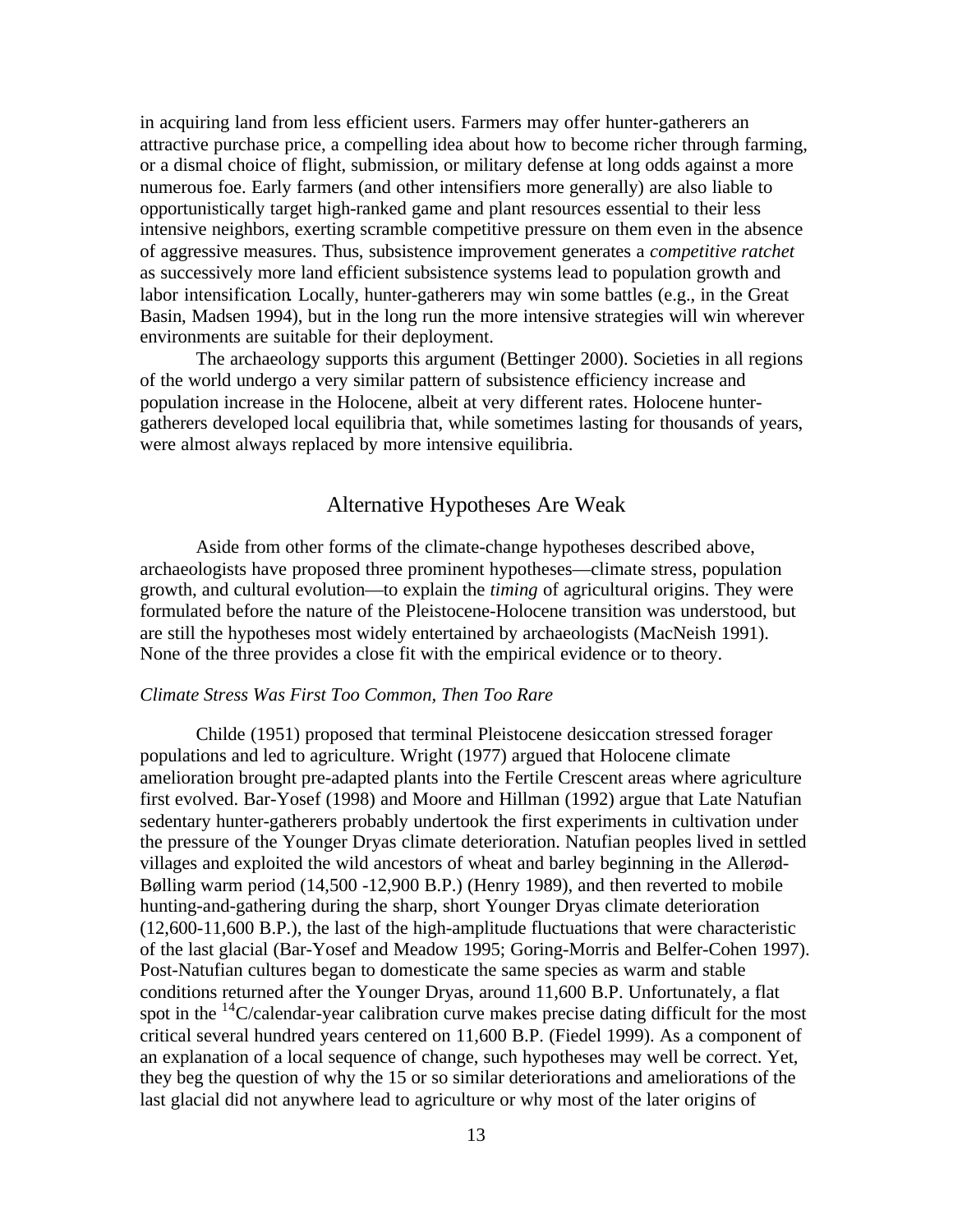agriculture occurred in the absence of Younger Dryas scale deteriorations. Note also that in principle populations can adjust downward to lower carrying capacities through famine mortality even more quickly than they can grow up to higher ones. Such hypotheses cannot, we believe, explain the longer time and larger spatial scale problem of the absence of agriculture in the Pleistocene and its multiple origins and rapid spreads in the Holocene.

The details of subsistence responses to the Younger Dryas in the areas of early origins of agriculture will eventually produce a sharp test of the variability hypothesis. We suggest that the late Natufian de-intensification in response to the Younger Dryas was a retreat from the trend leading to agriculture and was unlikely to have produced the first steps toward domestication. More likely, the Late Natufian preserved remnants of earlier, more intensive Natufian technology and social organization that served to start the Levantine transition to agriculture at an unusually advanced stage after the Younger Dryas ended. Events in the Younger Dryas time period also provide an opportunity to investigate the effects of  $CO<sub>2</sub>$  concentration partly independently of climate variability. The rise in  $CO<sub>2</sub>$  concentration in the atmosphere began 2-3 millennia before temperatures began to rise and continued to increase steadily through the Younger Dryas (Sowers and Bender 1995). The Younger Dryas period de-intensification of the Natufian suggests an independent effect of millennial and/or sub-millennial variability.

#### *Population Growth Has Wrong Time Scale.*

Cohen's (1977) influential book argued that slowly accumulating global-scale population pressure was responsible for the eventual origins of agriculture beginning at the 11,600 B.P. time horizon. He imagines, quite plausibly, that subsistence innovation is driven by increases in population density, but, implausibly we believe, that a long, slow buildup of population gradually drove people to intensify subsistence systems to relieve shortages caused by population growth, eventually triggering a move to domesticates. Looked at one way, population pressure is just the population growth part of the competitive ratchet. However, this argument fails to explain why pre-agricultural huntergatherer intensification and the transition to agriculture began in numerous locations after 11,600 years ago (Hayden 1995). Assuming that humans were essentially modern by the Upper Paleolithic, they would have had 30,000 years to build up a population necessary to generate pressures for intensification. Given any reasonable estimate of the human intrinsic rate of natural increase under hunting-and-gathering conditions (somewhat less than 1%  $yr^{-1}$  to 3%  $yr^{-1}$ ) populations substantially below carrying capacity will double in a century or less, as we will see in the models that follow.

*A Basic Model of Population Pressure.* Since the population explanation for agriculture and other adaptive changes<sup>4</sup> connected with increased subsistence efficiency remains very popular among archaeologists, we take the time here to examine its weakness formally. The logistic equation is one simple, widely used model of the population growth. The rate of change of population density, *N*, is given by:

$$
\frac{dN}{dt} = rN\left(1 - \frac{N}{K}\right) \tag{1}
$$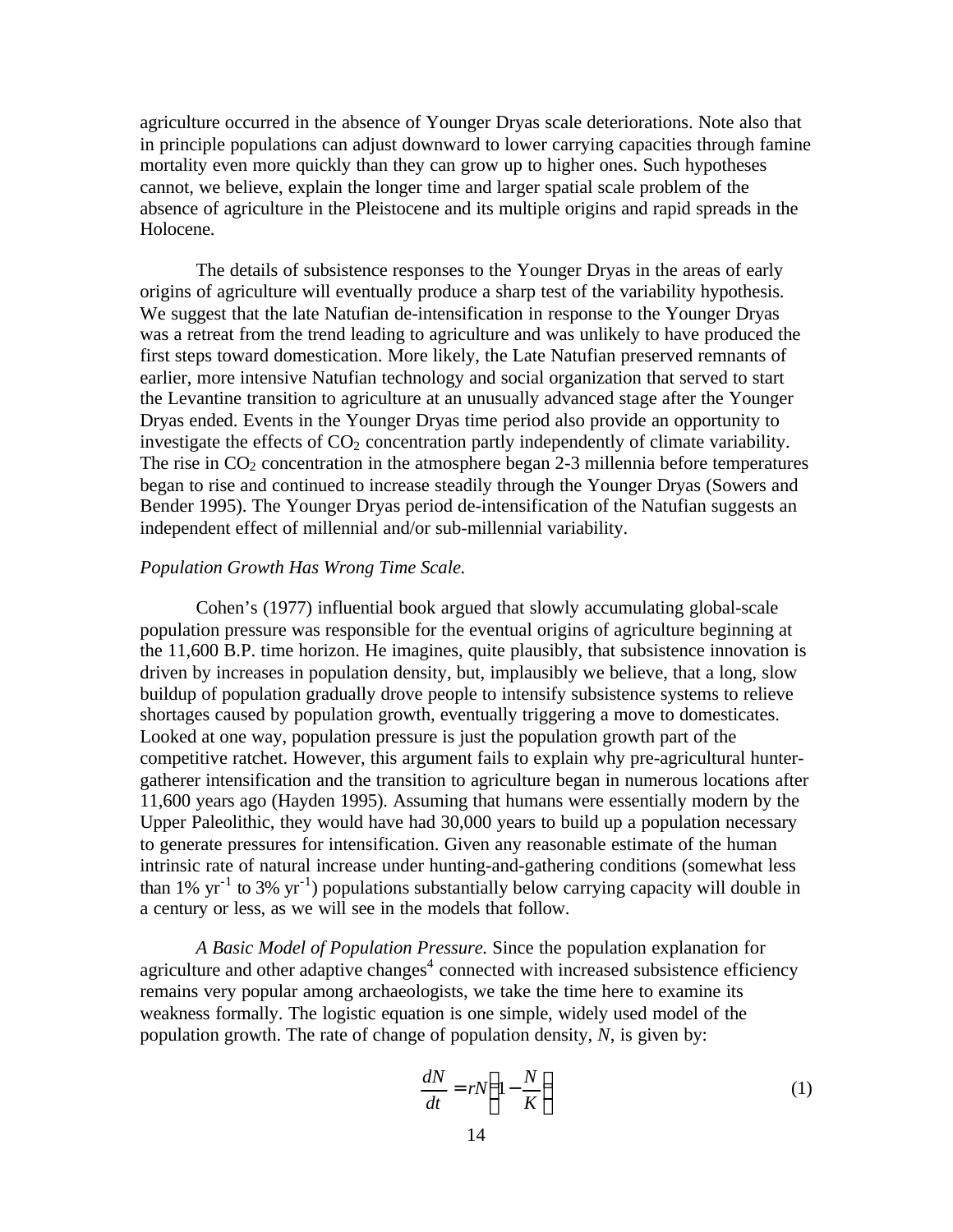where  $r$  is the "intrinsic rate of natural increase"—the rate of growth of population density when there is no scarcity—and  $K$  is the "carrying capacity," the equilibrium population density when population growth is halted by density dependent checks. In the logistic equation, the level of population pressure is given by the ratio *N/K*. When this ratio is equal to zero the population grows at its maximum rate; there is no population pressure. When the ratio is one, density dependence prevents any population growth at all. It is easy to solve this equation and calculate the length of time necessary to achieve any level of population pressure, *p = N/K*.

$$
T(\mathbf{p}) = -\frac{1}{r} \ln \left( \left( \frac{\mathbf{p}}{1 - \mathbf{p}} \right) \left( \frac{1 - \mathbf{p}_0}{\mathbf{p}_0} \right) \right)
$$
 (2)

where  $\mathbf{p}_0$  is the initial level of population pressure. Let us very conservatively assume that the initial population density is only 1% of what could be sustained with the use of simple agriculture, and that the maximum rate of increase of human populations unconstrained by resource limitation is 1% per year. Under these assumptions, the population will reach 99% of the maximum population pressure (i.e.,  $\mathbf{p} = 0.99$ ) in only about 920 years. Serendipitous inventions (e.g., the bow and arrow) that increase carrying capacity do not fundamentally alter this result. For example, only the rare single invention is likely to so much as double carrying capacity. If such an invention spreads within a population that is near its previous carrying capacity, it will still face half the maximum population pressure and thus significant incentive for further innovation. At an *r* of 1% such an innovating population will again reach 99% of the maximum population pressure in 459 years.

One might think that this result is an artifact of the very simple model of population growth. However, it is easy to add much realism to the model without any change of the basic result. In Appendix A we show that a more realistic version of the logistic equation actually leads to even more rapid growth of population pressure.

*Allowing for Dispersal.* Once, after listening to one of us propound this argument, a skeptical archaeologist replied, "But you've got to fill up all of Asia, first." This understandable intuitive response betrays a deep misunderstanding of the time-scales of exponential growth. Suppose that the initial population of anatomically modern humans was only about  $10<sup>4</sup>$  and that the carrying capacity for hunter-gatherers is very optimistically 1 person per square kilometer. Given that the land area of the Old World is roughly  $10^8$  km<sup>2</sup>,  $\boldsymbol{p}_0 = 10^4/10^8 = 10^{-4}$ . Then using equation 2 and again assuming  $r = 0.01$ , Eurasia will be filled to 99% of carrying capacity in about 1400 years. The difference between increasing population pressure by a factor of 100 and by a factor of 10,000 is only about 500 years!

Moreover, this calculation seriously *over*-estimates the amount of time that will pass before any segment of an expanding Eurasian population will experience population pressure because populations will approach carrying capacity locally long before the entire continent is filled with people. R. A. Fisher (1937) analyzed the following partial differential equation that captures the interaction between population growth and dispersal in space: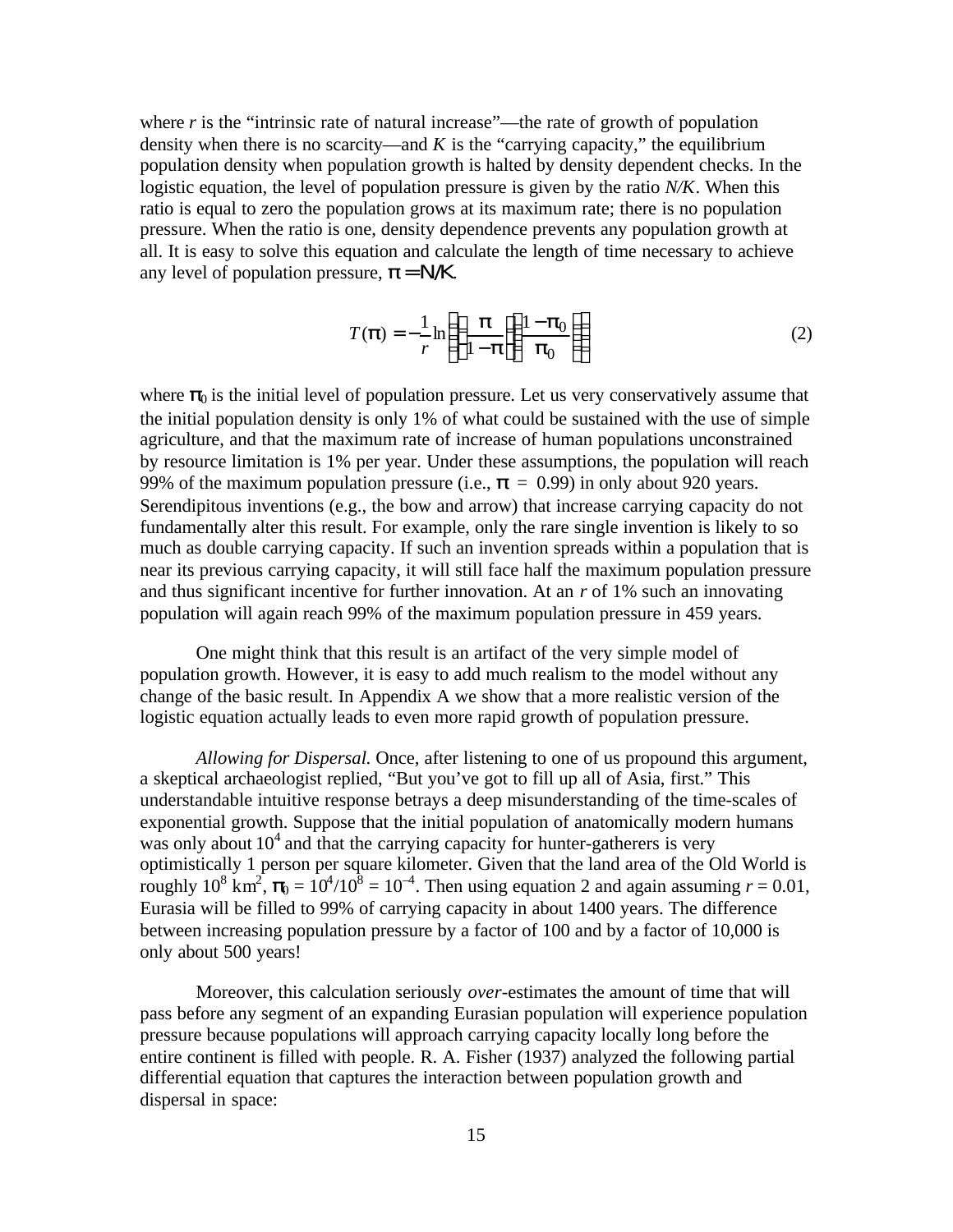$$
\frac{\partial N(x)}{\partial t} = rN(x)\left(1 - \frac{N(x)}{K}\right) + d^2 \frac{\partial^2 N(x)}{\partial x^2}
$$
\n(3)\npopulation growth dispersal

Here  $N(x)$  is the population density at a point x in a one-dimensional environment. Equation (3) says that the rate of change of population density in a particular place is equal to the population growth there plus the net effect of random, density-independent dispersal into and out of the region. The parameter *d* measures the rate of dispersal, and is equal to the standard deviation of the distribution of individual dispersal distances. In an environment that is large compared to *d,* a small population rapidly grows to near carrying capacity at its initial location, and then, as shown in Figure 4 (redrawn from Ammerman and Cavalli-Sforza 1984), begins to spread in a wave-like fashion across the environment at a constant rate. Thus at any given point in space, populations move from the absence of population pressure to high population pressure as the wave passes over that point. Figure 4 shows the pattern of spread for  $r = .01$  and  $d \approx 30$ . With these quite conservative values, it takes less than 200 years for the wave front to pass from low population pressure to high population pressure. More realistic models that allow for density dependent migration also yield a constant, wave-like advance of population (Murray 1989), and although the rates vary, we believe that the same qualitative conclusion will hold.

*The Dynamics of Innovation.* So far we have assumed that the carrying capacity of the environment is fixed (save where it is increased by fortuitous inventions). However, we know that people respond to scarcity caused by population pressure by intensifying production, for example by shifting from less labor-intensive to more labor-intensive foraging, or by innovations that increase the efficiency of subsistence (Boserup 1981). Since innovation increases carrying capacity, intuition suggests that it might therefore delay the onset of population pressure. However, as the model in Appendix B shows, this intuition, too, is faulty.

Figure 5 shows the results of the model in Appendix B. A small population initially grows rapidly. As population pressure builds population growth rate slows to a steady state in which population pressure is constant, and just enough innovation occurs to compensate for population growth. For plausible parameter values the second phase of population growth steady state is reached in less than a thousand years. Interestingly, increasing the intrinsic rate of innovation or the innovation threshold reduces the waiting time until population pressure is important. Innovation allows greater population increases over the long run, but it does not change the time-scales on which population pressure occurs. The most important factor on time-scales of a millennium or greater (if not a century or greater given realistic starting populations) is the rate of intensification by innovation, not population growth.

This picture of the interaction of demography and innovation leads to predictions quite different from those of scholars like Cohen (1977). For example, we do not expect to see any systematic evidence of increased population pressure immediately prior to major innovations, an expectation consistent with the record (Hayden 1995). If people are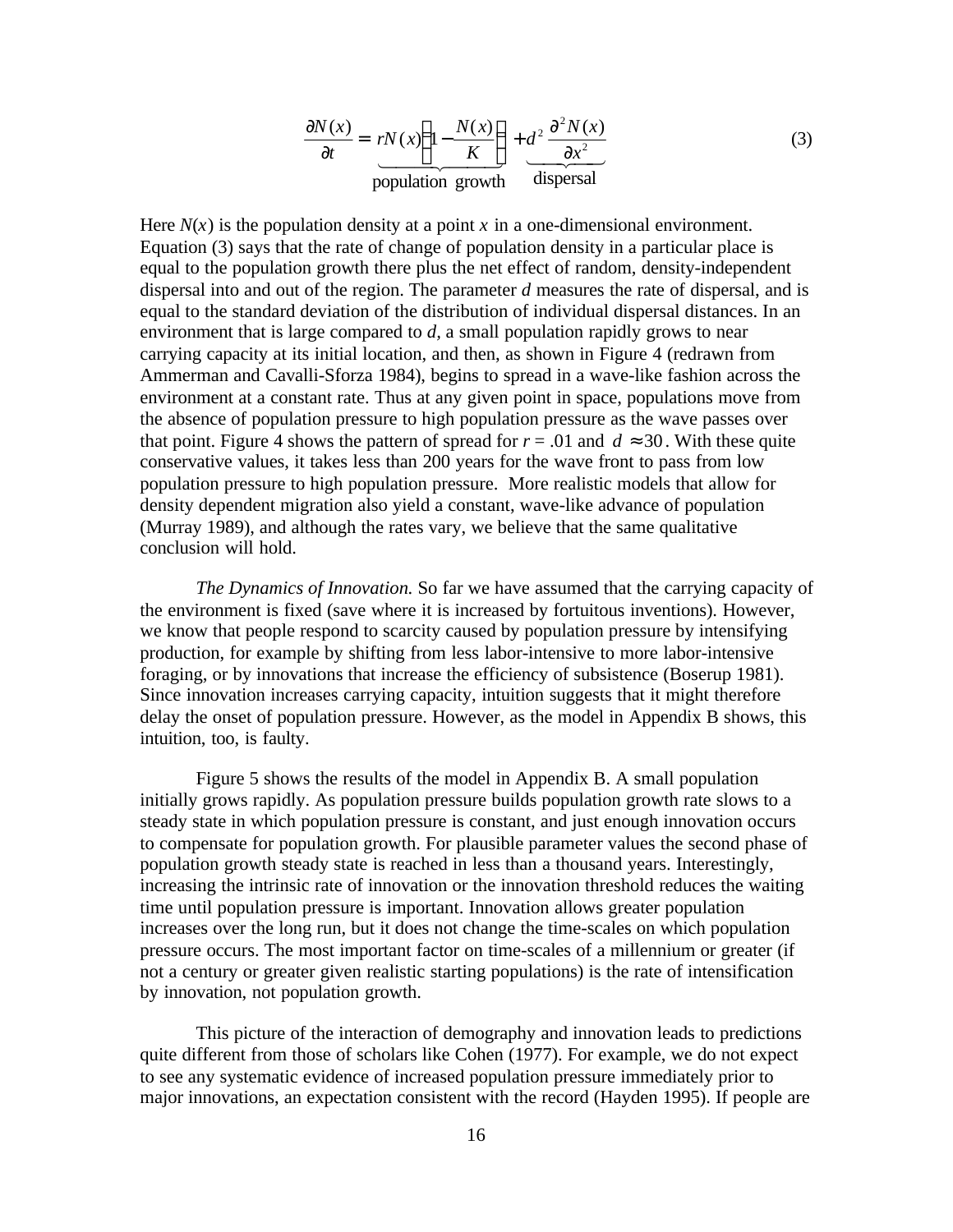motivated to innovate whenever population pressure rises above an innovation threshold, and if, in the absence of successful innovation, populations adjust relatively quickly to changes in *K* by growth or contraction, then evidence of extraordinary stress, for example skeletal evidence of malnutrition, is likely only when rapid environmental deterioration exceeds a population's capacity to respond via a combination of downward population adjustment and innovation.<sup>5</sup>Thus, for parameter values that seem anywhere near reasonable to us, population growth on millennial time-scales will be limited by rates of improvement in subsistence efficiency not by the potential of populations to grow, just as Malthus argued. Populations can behave in non-Malthusian ways only under extreme assumptions about population dynamics and rates of intensification, such as the modern world in which the rate of innovation, but also the rate of population growth, is very high.

Of course, in a time as variable as the Pleistocene, populations may well have spent considerable time both far above and far below instantaneous carrying capacity. If agricultural technologies were quick and easy to develop, the population-pressure argument would lead us to expect Pleistocene populations to shift in and out of agriculture and other intensive strategies as they find themselves in subsistence crises due to environmental deterioration or in periods of plenty due to amelioration. Most likely, minor intensifications and de-intensifications were standard operating procedure in the Pleistocene. However, the time needed to progress much toward plant-rich strategies was greater than the fluctuating climate allowed, especially given  $CO<sub>2</sub>$  and aridity-limited plant production.

### *Cultural Evolution Has the Wrong Time Scale.*

The timing of the origin of agriculture might possibly be explained entirely by the rate of intensification by innovation. For example, Braidwood (1960) argued that it took some time for humans to acquire enough familiarity with plant resources to use them as a primary source of calories, and that this "settling in" process limited the rate at which agriculture evolved. This proposal may explain the post-Pleistocene timing of the development of agriculture. However, if we interpret his argument to be that the settling in process began with the evolution of behaviorally modern humans, the time-scale is wrong again. There is no evidence that people were making significant progress at all toward agriculture for 30,000 years, and Braidwood's excavations at Jarmo show that some 4,000 years was enough to go from un-intensive hunting-and-gathering subsistence system to settled village agriculture in a fast case. Ten thousand years in the Holocene was ultimately sufficient for the development of plant-intensive gathering technologies or agriculture everywhere except in the coldest, plant-poor environments.

# The Pattern of Intensification Across Cases Implicates Climate Change

We have argued that Malthusian processes lead to population pressure much more quickly than assumed by such writers as Cohen (1977) and that the rate of cultural "settling in" and intensification is faster than Braidwood (1960) imagined, but not fast enough to intensify more than a small distance toward agriculture in the highly variable environments of the Pleistocene. Thus, our hypothesis that the abrupt transition from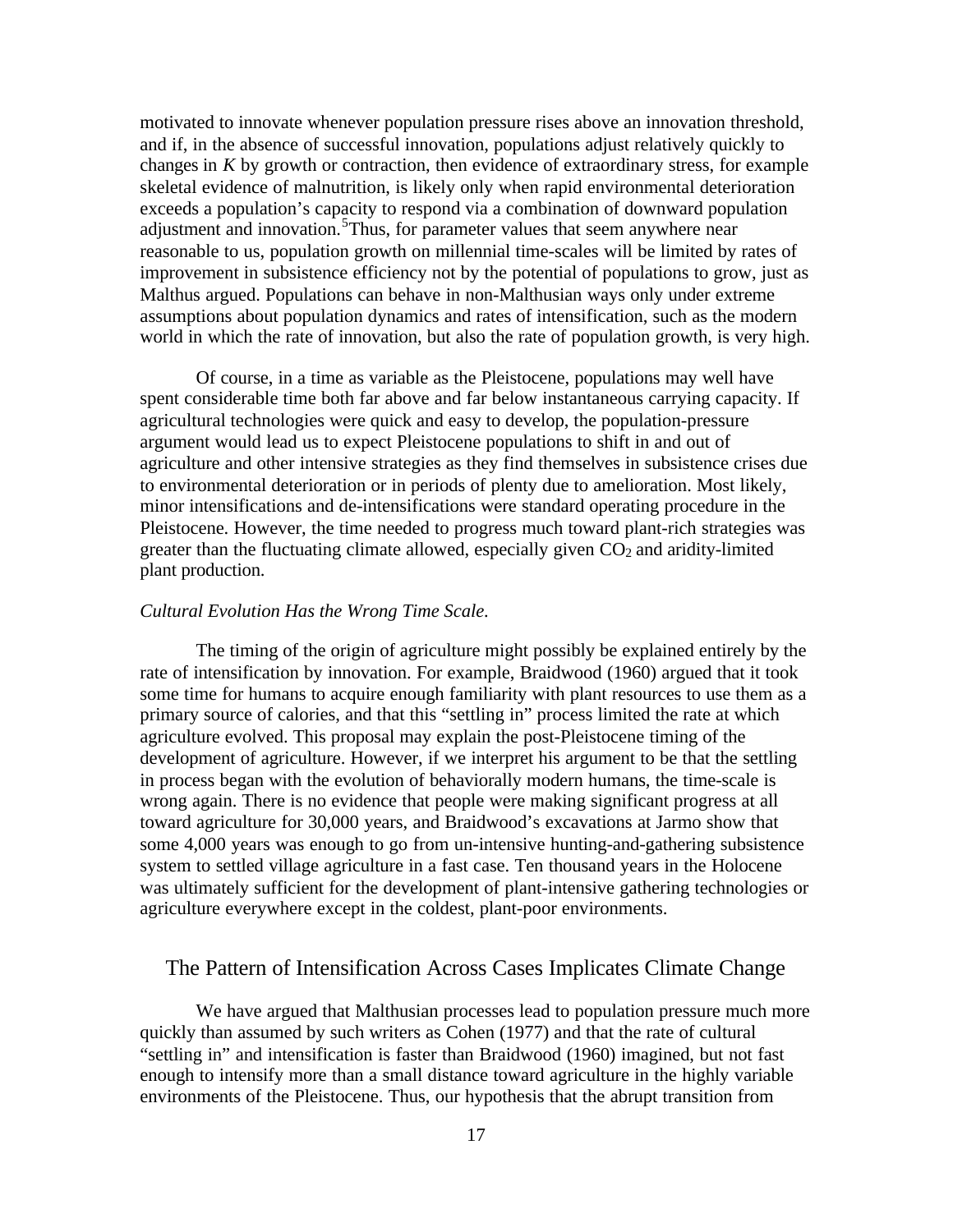glacial to Holocene climates caused the origin of agriculture requires that Holocene rates of intensification be neither too slow nor too fast.

#### *Agriculture Was Independently Evolved About 10 Times.*

The sample of origins is large enough to support some generalizations about the processes involved. Table 1 gives a rough time line for the origin agriculture in seven fairly well understood centers of domestication, two more controversial centers, three areas that acquired agriculture by diffusion, and two areas that were without agriculture until European conquest.<sup>6</sup> The list of independent centers is complete as far as current evidence goes, and while new centers are not unexpected, it is unlikely that the present list will double. Numerous areas acquired agriculture by diffusion (societies acquire most of their technological innovations by diffusion, not independent invention), so the three areas in Table 1 are but a small sample. The number of non-arctic areas without agriculture at European contact is small and the two listed, Western North America and Australia, are the largest and best known.

Two lines of evidence indicate that the seven centers of domestication are independent. First, the domesticates taken up in each center are distinctive and no evidence of domesticates from other centers turns up early in any of the sequences. For example, in the Eastern North American center a sunflower, a goosefoot, marsh elder, an indigenous squash, and other local plants were taken into cultivation around 6000 B. P. Mesoamerican maize subsequently appeared here around 2,000 B.P., but remained a minor domesticate until around 1,100 B.P., when it suddenly crowded out several traditional cultivars (Smith 1989). Second, archaeology suggests that none of the centers had agricultural neighbors at the time that their initial domestications were undertaken. The two problematic centers, New Guinea and Lowland South America, present difficult archaeological problems (Smith 1995). Sites are hard to find and organic remains are rarely preserved. The New Guinea evidence consists of apparently human-constructed ditches that might have been used in controlling water for taro cultivation. The absence of documented living sites associated with these features makes their interpretation quite difficult. The lowland South American evidence consists of starch grains embedded in pottery fragments and phytoliths, microscopic silicious structural constituents of plant cell walls. The large size of some early starch grains and phytoliths convinces some archaeologists that root crops were brought under cultivation in the Amazon Basin at very early dates.

The timing of initiation of agriculture varies quite widely. The Near Eastern Neolithic is the earliest so far attested. In North, and possibly South, China, however, agriculture probably followed within a thousand years of the beginning of the Holocene, even though the best documented, clearly agricultural complexes are still considerably later (An 1991; Crawford 1992; Lu 1999). Agriculture may prove to be as early in North China as in the Near East, since the earliest dated sites, which extend back to 8500 B.P., represent advanced agricultural systems that must have taken some time to develop. Excavations in North China north of the earliest dated agricultural sites document a technological change around 11,600 B.P. signaling a shift toward intensive plant and animal procurement that may have set this process in motion (Elston et al. 1997).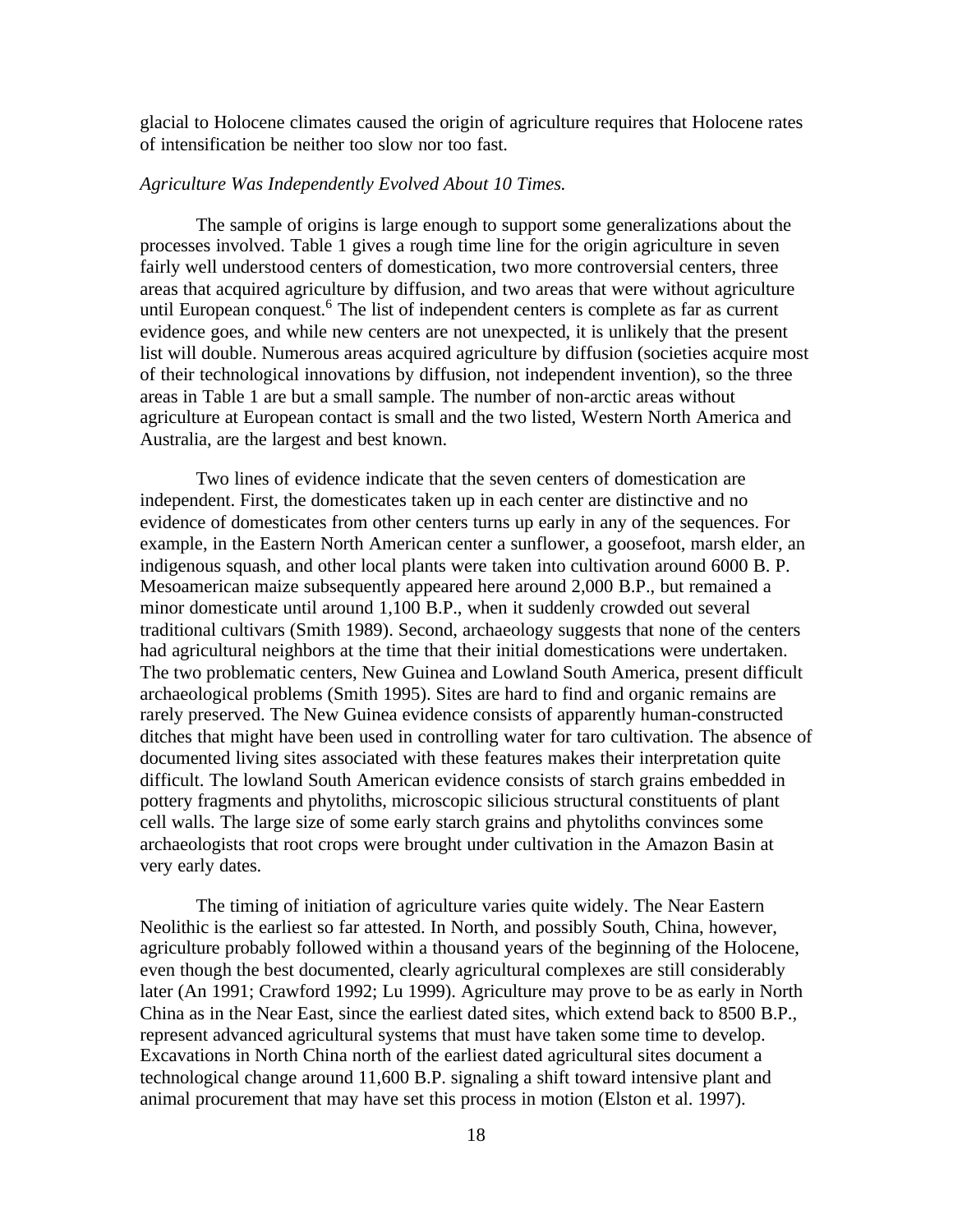The exact sequence of events also varies quite widely. For example, in the Near East, sedentism preceded agriculture, at least in the Levantine Natufian sequence, but in Mesoamerica crops seem to have been added to a hunting-and-gathering system that was dispersed and long remained rather mobile (MacNeish 1991: 27-29). For example, squash seems to have been cultivated around by 10,000 B.P. in Mesoamerica, some 4,000 years before corn and bean domestication began to lead to the origin of a fully agricultural subsistence system (Smith 1997). Some mainly hunting-and-gathering societies seem to have incorporated small amounts of domesticated plant foods into their subsistence system without this leading to full-scale agriculture for a very long time. Perhaps American domesticates were long used to provide specialized resources or to increase food security marginally (Richard Redding, personal communication) and initially raised human carrying capacities relatively little, thus operating the competitive ratchet quite slowly. According to MacNeish, the path forward through the whole intensification sequence varied considerably from case to case.

#### *A Late Intensification of Plant Gathering Precedes Agriculture*

In all known cases, the independent centers of domestication show a late sequence of intensification beginning with a shift from a hunter-gatherer subsistence system based upon low cost resources using minimal technological aids to a system based upon the procurement and processing of high cost resources, including small game and especially plant seeds or other labor-intensive plant resources, using an increasing range of chipped and ground stone tools (Hayden 1995). The reasons for this shift are the subject of much work among archaeologists (Bettinger 2000). The shifts at least accelerate and become widespread only in the latest Pleistocene or Holocene. However, a distinct tendency toward intensification is often suggested for the Upper Paleolithic more generally. Stiner et al. and commentators (2000) note that Upper Paleolithic peoples often made considerable use of small mammals and birds in contrast to earlier populations. These species have much lower body fat than large animals, and excessive consumption causes ammonia buildup in the body due to limitations on the rate of urea synthesis ("rabbit starvation," Cordain et al. 2000). Consequently, any significant reliance on low-fat small animals implies corresponding compensation with plant calories, and at least a few Upper Paleolithic sites, such as the Ohalo II settlement on the Sea of Galilee (Kislev et al. 1992), show considerable use of plant materials in Pleistocene diets. Large seeded annual species like wild barley were no doubt attractive resources in the Pleistocene when present in abundance, and would have been used opportunistically during the last glacial. If our hypothesis is correct, in the last glacial no one attractive species like wild barley would have been consistently abundant (or perhaps productive enough) for a long enough span of time in the same location to have been successfully targeted by an evolving strategy of intensification, even if their less intensive exploitation was common. The broad spectrum of *species*, including small game and plants, reflected in these cases is not *per se* evidence of intensification (specialized use of more costly but more productive resources using more labor and dedicated technology), as is sometimes argued (Flannery 1971). In most hunter-gatherer systems, marginal diet cost and diet richness (number of species used) are essentially independent (Bettinger 1994:46-47), and prey size is far less important in determining prey cost than either mode or context of capture (Bettinger 1993:51-52; Bettinger and Baumhoff 1983:832; Madsen and Schmitt 1998). For all these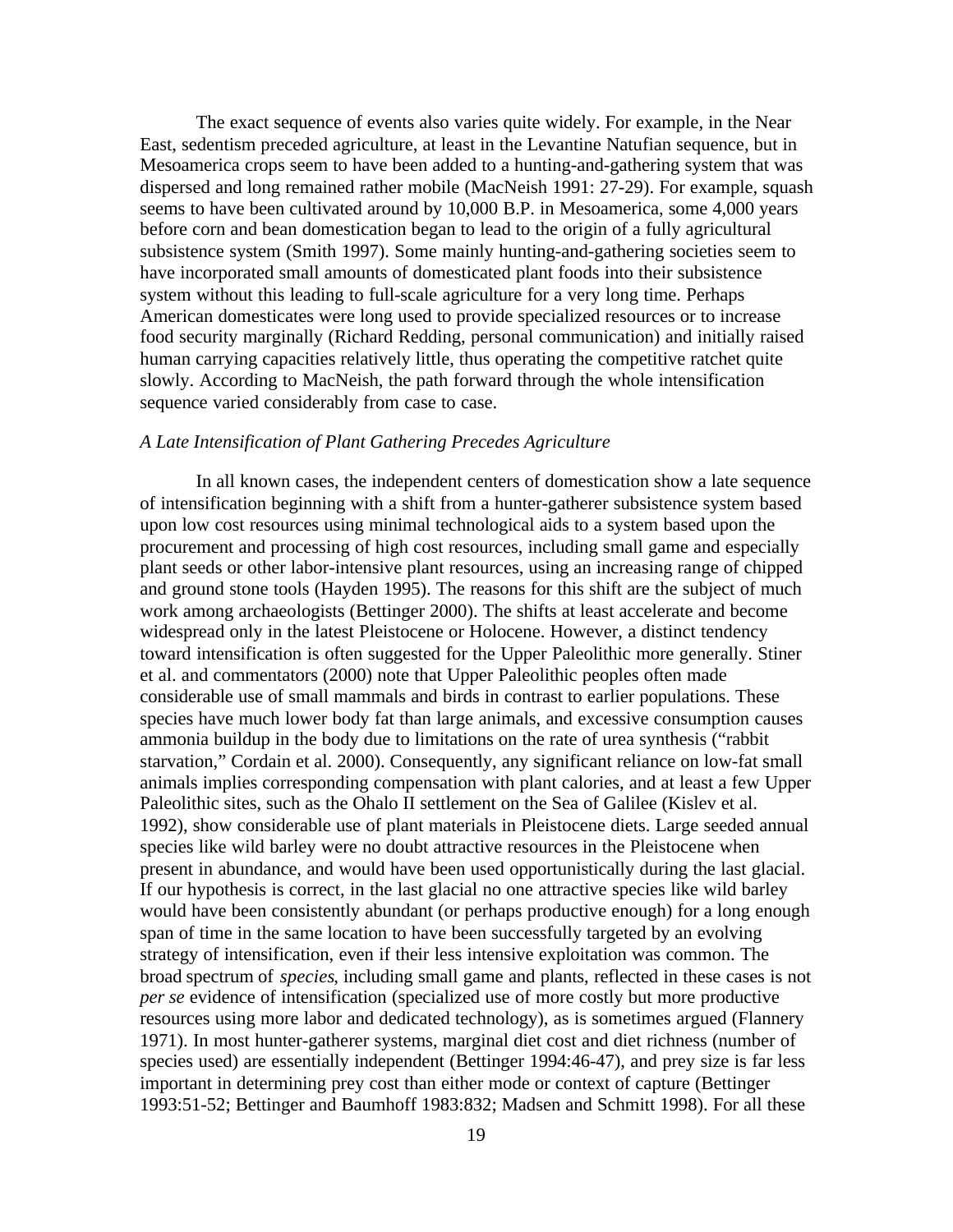reasons, quantitative features of subsistence *technology* are a better index of Pleistocene resource intensification than species used. The dramatic increase in the quantity and range of small chipped stone and groundstone tools only after 15,000 B.P. we believe signals the beginning of the pattern of intensification that led to agriculture.

Early intensification of plant resource use would have tended to generate the same competitive ratchet as the later forms of intensification. Hunter-gathers who subsidize hunting with plant-derived calories can maintain higher population densities, and thus will tend to deplete big game to levels that cannot sustain hunting specialists (Winterhalder and Lu 1997). Upper Paleolithic people appear to be fully modern in their behavioral capacities (Klein 1999). Important changes in subsistence technology did occur during the Upper Paleolithic, for example the development of the atlatl. Nevertheless, modern abilities and the operation of the competitive ratchet drove Upper Paleolithic populations only a relatively small distance down the path to the kind of heavy reliance on plant resources that in turn set the stage for domestication.

Braidwood's reasoning that pioneering agriculturalists would have gained their intimate familiarity with proto-domesticates first as gatherers is logical and supported by the archaeology. Once the climate ameliorated, the rate of intensification accelerated immediately in the case of the Near East. In other regions changes right at the Pleistocene-Holocene transition were modest to invisible (Straus et al. 1996). The full working out of agrarian subsistence systems took thousands of years. Indeed, modern breeding programs illustrate that we are still working out the possibilities inherent in agricultural subsistence systems.

The cases where Holocene intensification of plant gathering did not lead directly to agriculture are as interesting as the cases where it did. The Jomon of Japan represents one extreme (Imamura 1996). Widespread use of simple pottery, a marker of welldeveloped agricultural subsistence in Western Asia, was very early in the Jomon, contemporary with the latest Pleistocene Natufian in the Near East. By 11,000 yrs B.P., the Jomon people lived in settled villages, depended substantially upon plant foods, and used massive amounts of pottery. However, the Jomon domesticated no plants until rather late in the sequence. Seeds of weedy grasses are found throughout, but only in later phases (after about 3,000 B.P.) do the first unambiguous domesticates occur, and these make up only a small portion of the seeds in archaeological contexts (Crawford 1997). Sophisticated agriculture came to Japan with imported rice from the mainland only about 2,500 B.P. Interestingly, acorns were a major item of Jomon subsistence. The people of California were another group of sedentary hunter-gatherers that depended heavily on acorns. However, in California the transition to high plant dependence began much later than in the Jomon (Wohlgemuth 1996). Millingstones for grinding small seeds became important after 4,500 B.P., although seeds were of relatively minor importance overall. After 2,800 B.P. acorns processed with mortars and pestles became an important subsistence component and small seeds faded in comparative importance. In the latest period, after 1200 B.P., quantities of small seeds were increasingly added back into the subsistence mix alongside acorns in a plant-dominated diet. Other peoples with a late onset of intensification include the Australians. The totality of cases tells us that any stage of the intensification sequence can be stretched or compressed by several thousand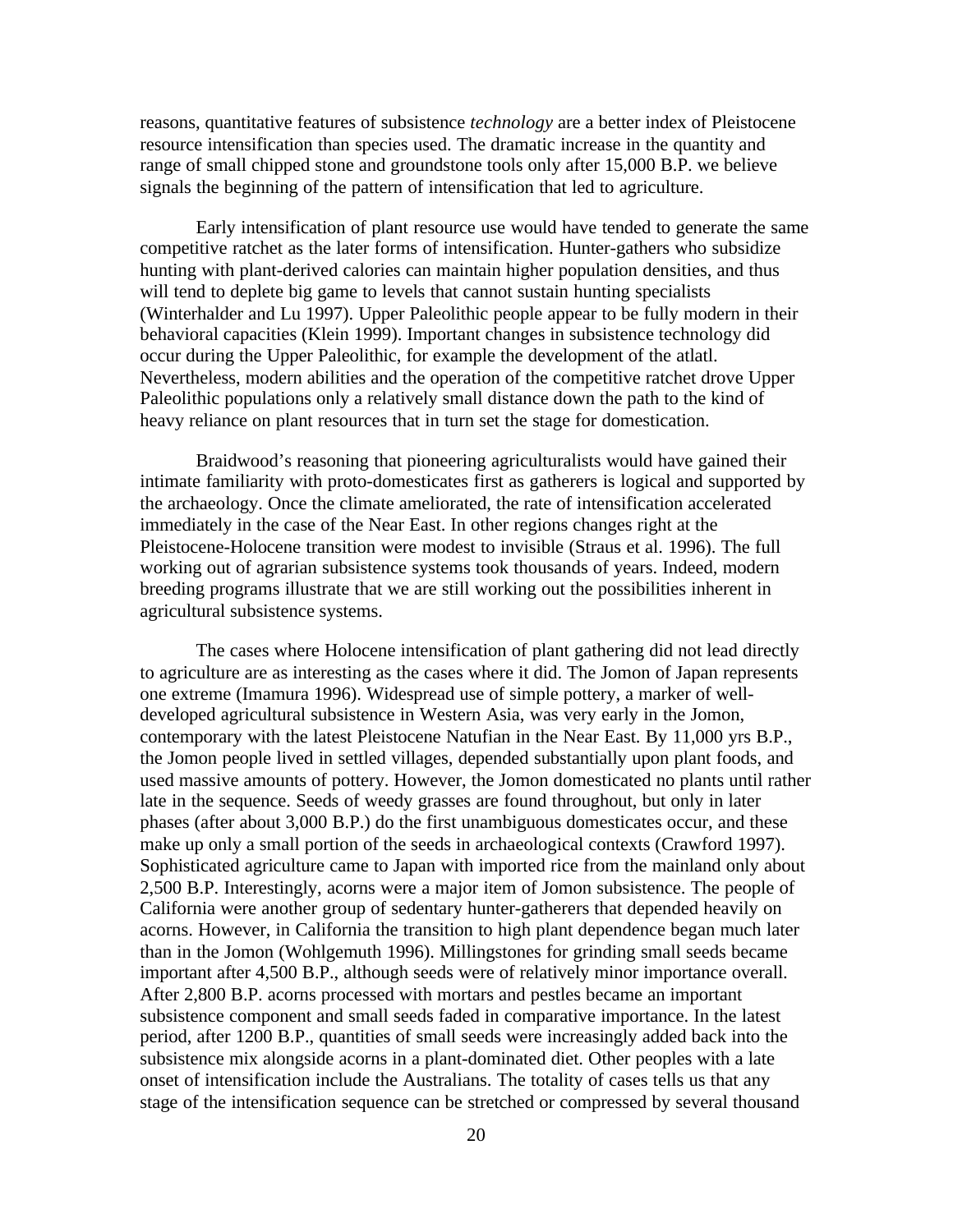years but reversals are rare (Harris 1996; Price and Gebauer 1995). Farming did give way to hunting-and-gathering in the southern and eastern Great Basin of North America after a brief extension of farming into the region around 1,000 B.P. (Lindsay 1986). A similar reversal occurred in southern Sweden between 2,400 and 1,800 B.P. (Zvelebil 1996). Horticultural Polynesian populations returned substantially to foraging for a few centuries while population densities built up on reaching the previously uninhabited archipelagos of Hawaii and New Zealand (Kirch 1984). Had intensification on plant resources been possible during the last glacial, even the slowest Holocene rates of intensification were rapid enough to produce highly visible archaeological evidence on the ten millennium time-scale, one-third or less time than Upper Paleolithic peoples lived under glacial climates.

### *More Intensive Technologies Tend to Spread.*

One successful and durable agricultural origin in the last glacial on any sizeable land mass would have been sufficient to produce a highly visible archaeological record, to judge from events in the Holocene. Once well-established agricultural systems existed in the Holocene, they expanded at the expense of hunting-and-gathering neighbors at appreciable rates (Bellwood 1996). Ammerman and Cavalli-Sforza (1984) summarize the movement of agriculture from the Near East to Europe, North Africa and Asia. The spread into Europe is best documented. Agriculture reached the Atlantic seaboard about 6,000 B.P. or about 4,000 years after its origins in the Near East. The regularity of the spread, and the degree to which it was largely a cultural diffusion process as opposed to a population dispersion as well, are matters of debate. Cavalli-Sforza et al. (1994: 296-299) argue that demic expansion by Western Asians was an important process with the front of genes moving at about half the rate of agriculture. They imagine that pioneering agricultural populations moved into territories occupied by hunter-gatherers, intermarried with the pre-existing population. The then mixed population in turn sent agricultural pioneers still deeper into Europe. They also suppose that the rate of spread was fairly steady, though clearly frontiers between hunter-gathers and agriculturalists stabilized in some places (Denmark, Spain) for relatively prolonged periods. Zvelebil (1996) emphasizes the complexity and durability of frontiers between farmers and huntergatherers and the likelihood that in many places the diffusion of both genes and ideas about cultivation was a prolonged process of exchange across a comparatively stable ethnic and economic frontier. Further archaeological and paleo-genetic investigations will no doubt gradually resolve these debates. Clearly, the spread process is at least somewhat heterogeneous.

Other examples of the diffusion of agriculture are relatively well documented. For example, maize domestication is dated to about 6200 B.P. in Central Mexico, spreading to the southwestern U.S. by about 4000 B.P. (New Mexico; Matson 1999; Smith 1995). In this case, the frontier of maize agriculture stabilized for a long time, only reaching the Eastern U.S. at the comparatively late date noted above. Maize failed entirely to diffuse westward into the Mediterranean parts of California even though peoples growing it in the more arid parts of its range in the Southwest used irrigation techniques that have eventually worked in California with modest modifications to cope with dry-season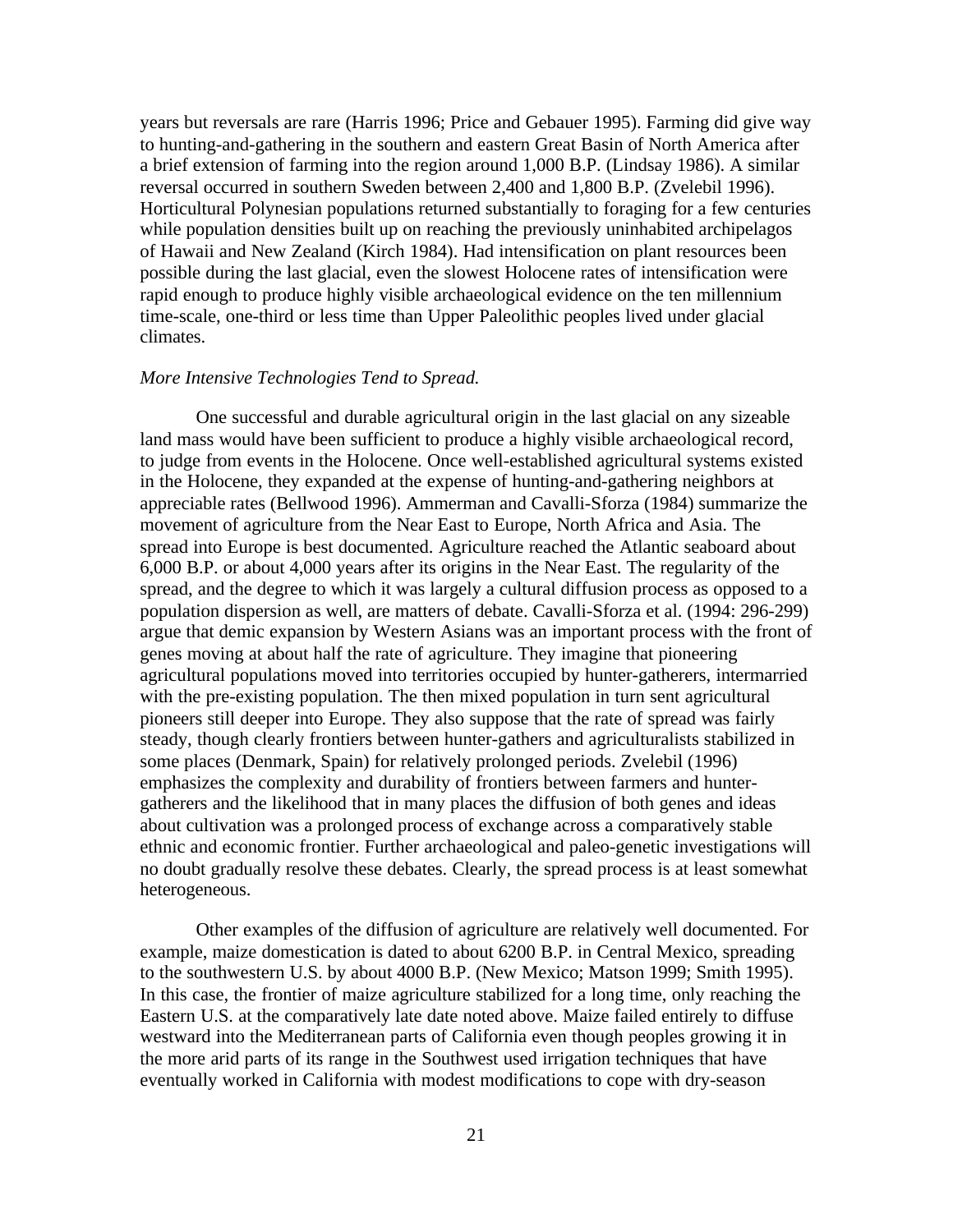irrigation. As with the origin process, the rate of spread of agriculture exhibits an interesting degree of variation.

# Changes in the Cultural Evolutionary System?

A possible alternative to our hypothesis would be that a substantial modernization of the cultural system occurred coincidently at the end of the Pleistocene and that this resulted in a general acceleration of rates of cultural evolution, including subsistence intensification. The modernization of culture capacities leading up to the Upper Paleolithic transition was presumably such an event, as were later inventions like literacy (Donald 1991; Klein 1999: Ch. 7). We are not aware of any proposals for major changes in the intrinsic rate of cultural evolution coincident with the Pleistocene-Holocene boundary. Students of the evolution of subsistence intensification and social complexity in the Holocene have suggested a series of plausible processes that will probably turn out to be at least part of the explanation for why the trend to intensification has taken such diverse forms in different regions (Table 2). This list of diversifying and rate limiting processes does not include any that should have operated more stringently on Upper Paleolithic, as opposed to Mesolithic and Neolithic, societies, climate effects aside. Holocene rates of intensification do have the right time-scale to be drastically affected by millennial- and submillennial-scale variation that is rapid with respect to observed rates of cultural evolution in the Holocene.

If climate variation did not limit intensification during the last glacial to vanishingly slow rates compared to the Holocene, the failure of intensive systems to evolve during the tens of millennia anatomically and cultural modern humans lived as sophisticated hunter-gatherers before the Holocene is a considerable mystery.

# Conclusion

The large, rapid change in environment at the Pleistocene-Holocene transition set off the trend of subsistence intensification of which modern industrial innovations are just the latest examples. If our hypothesis is correct, the reduction in climate variability, increase in  $CO<sub>2</sub>$  content of the atmosphere, and increases in rainfall rather abruptly changed the earth from a regime where agriculture was impossible everywhere to one where it was possible in many places. Since groups that use efficient, plant-rich subsistence systems will normally out-compete groups that make less efficient use of land, the Holocene has been characterized by a persistent, but regionally highly variable, tendency towards subsistence intensification. The diversity of trajectories taken by the various regional human sub-populations since  $\approx$ 11,600 B.P. are natural experiments that will help us elucidate the factors that control the tempo of cultural evolution and that generate historical contingency against the steady, convergent adaptive pressure towards ever more intense production systems. A long list of processes (Table 2) interacted to regulate the nearly unidirectional trajectory of subsistence intensification, population growth, and institutional change that the world's societies have followed in the Holocene. Notably, even the slowest evolving regions generated quite appreciable and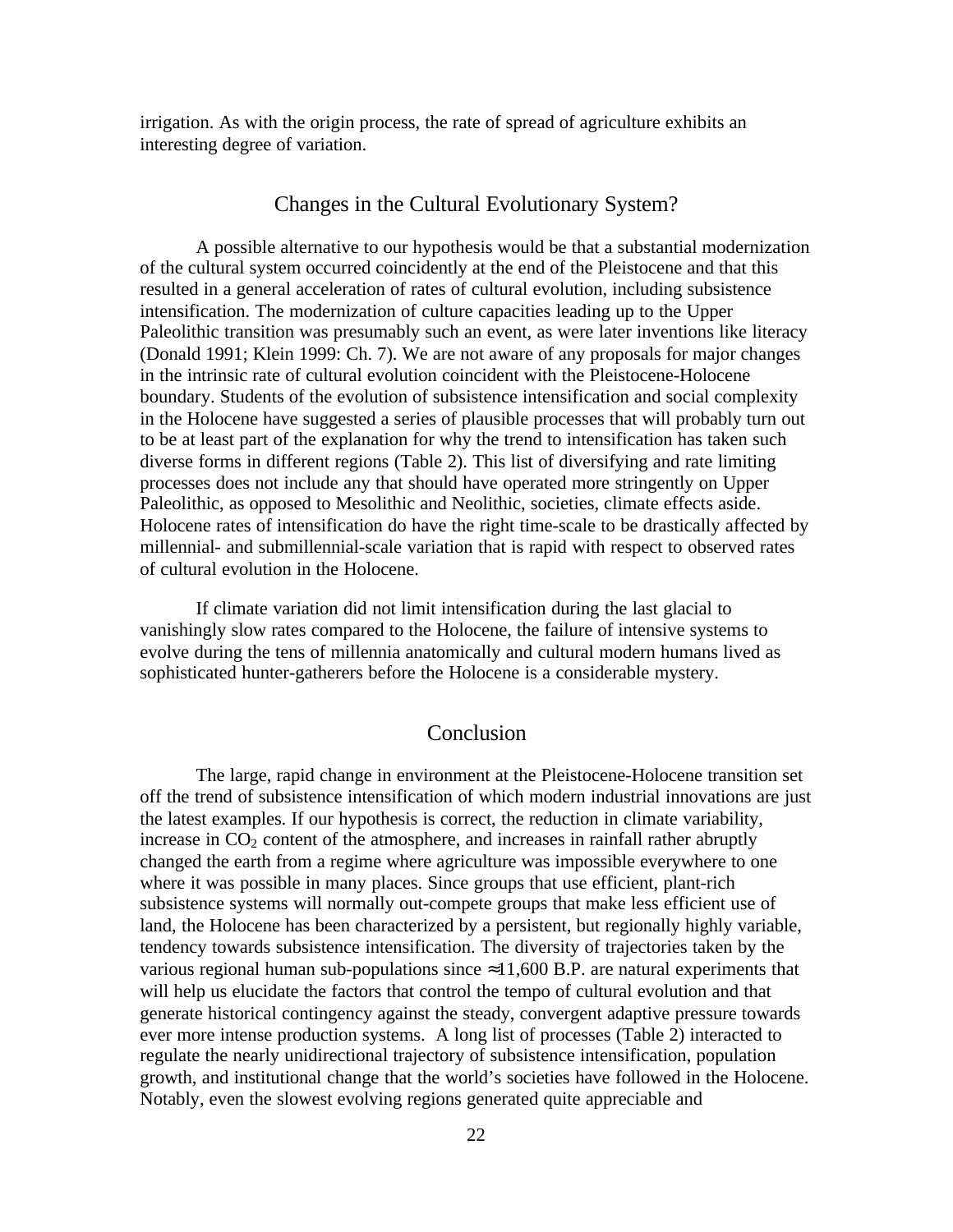archaeologically visible intensification, demanding some explanation for why similar trajectories are absent in the Pleistocene.

Those who are familiar with the Pleistocene often remark that the Holocene is just the "present interglacial." The return of climate variation on the scale that characterized the last glacial is quite likely if current ideas about the Milankovich driving forces of the Pleistocene are correct. Sustaining agriculture under conditions of much higher amplitude high frequency environmental variation than farmers currently cope with would be a considerable technical challenge. At the very best, lower  $CO<sub>2</sub>$  concentrations and lower average precipitation suggest that world average agricultural output would fall considerably.

Current anthropogenic global warming via greenhouse gases might at least temporarily prevent any return to glacial conditions. However, we understand the feedbacks regulating the climate system too poorly to have any confidence in such an effect. Current increases in  $CO<sub>2</sub>$  threaten to elevate world temperatures to levels that in past interglacials apparently triggered a large feedback effect producing a relatively rapid decline toward glacial conditions (Petit at al. 1999). The Arctic Ocean ice pack is currently thinning very rapidly (Kerr 1999). A dark, open Arctic Ocean would dramatically increase the summer heat income at high northern latitudes, and have large, difficult-to-guess impacts on the Earth's climate system. No one can yet estimate the risks we are taking of a rapid return to colder, drier, more variable environment with less  $CO<sub>2</sub>$ , nor evaluate exactly the threat such conditions imply for the continuation of agricultural production. Nevertheless, the intrinsic instability of the Pleistocene climate system, and the degree to which agriculture is likely dependent upon the Holocene stable period, should give one pause (Broecker 1997).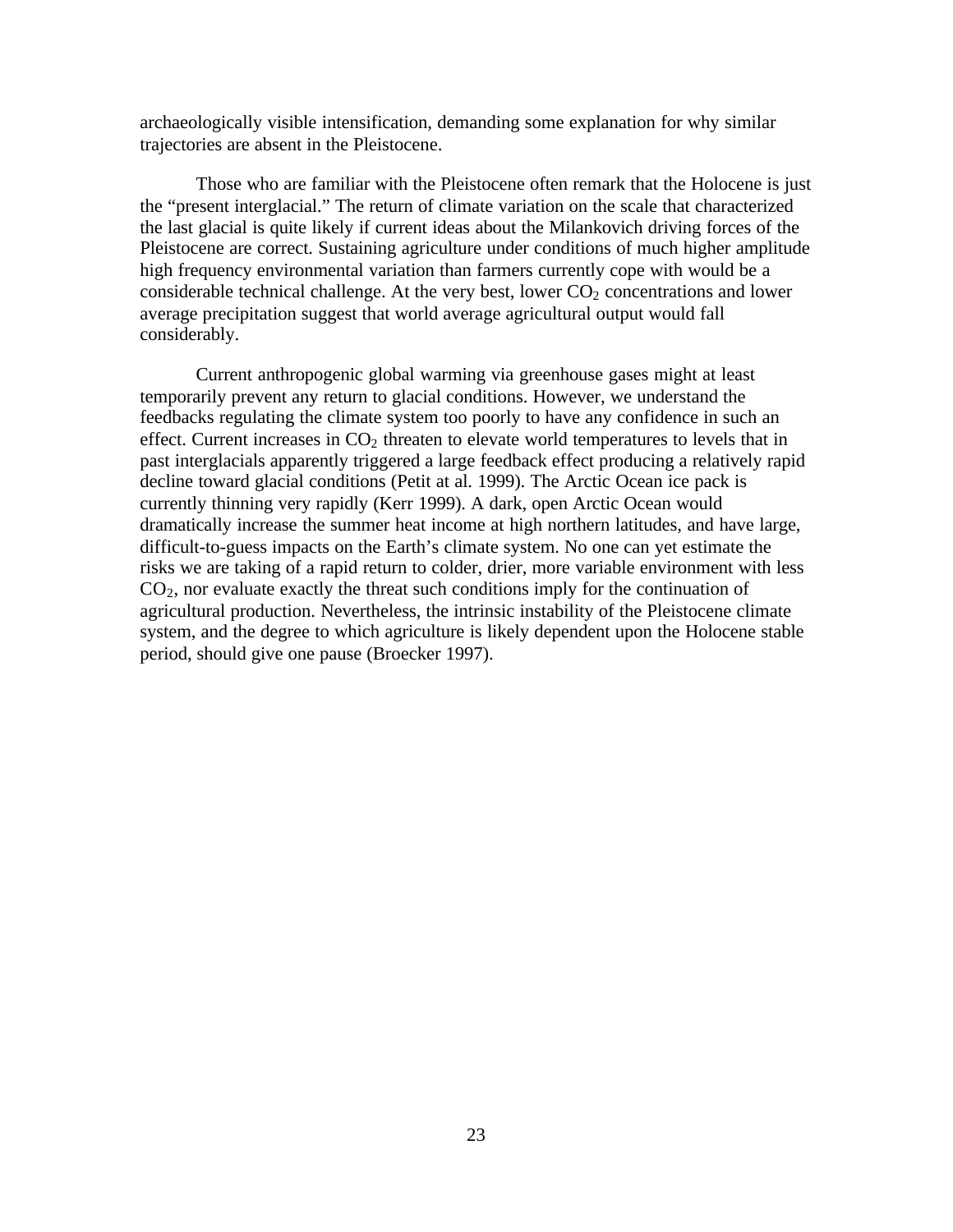# Acknowledgments

We thank Joe Andrew, Ofer Bar-Yosef, Richard Redding, Bruce Winterhalder, and three anonymous referees for unusually constructive criticism of the manuscript. Thanks to Scott Elias for insights pertaining to Pleistocene seasonality and to Peter Ditlevsen for providing Figure 2. Peter Lindert's invitation to give a seminar led to the first draft of this paper. Thanks to Francisco Gill-White for assistance with the Spanish abstract.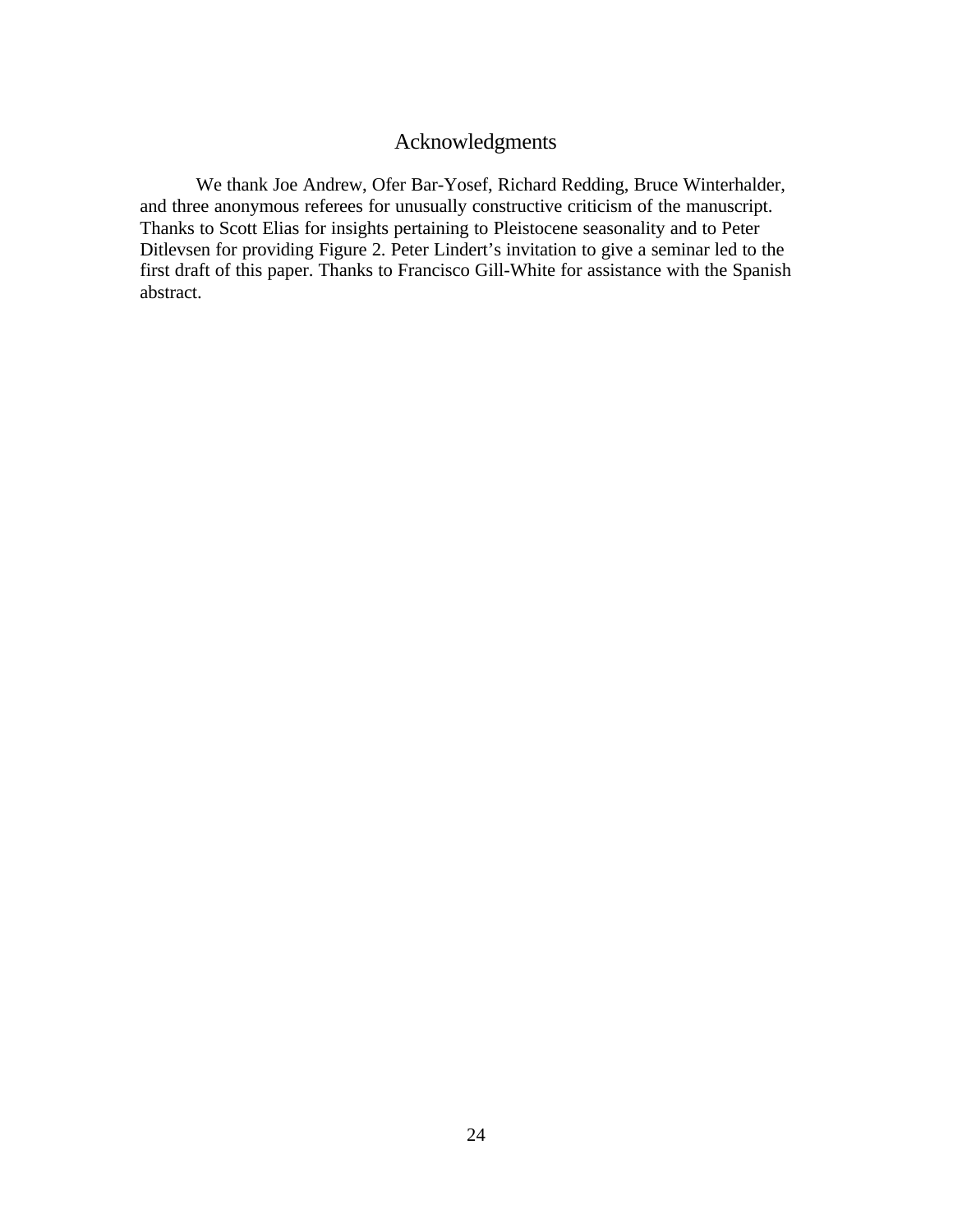# References Cited

Aikens, C. M. and T. Akazawa

1996 The Pleistocene-Holocene Transition in Japan and Adjacent Northeast Asia: Climate and Biotic Change, Broad-Spectrum Diet, Pottery, and Sedentism*.* In *Humans at the End of the Ice Age*, edited by L. G. Straus, B. V. Eriksen, J. M. Erlandson and D. R. Yesner, pp. 215-227. Plenum Press, New York.

Allen, J. R., U. Brandt, A. Brauer, H.-W. Hubberten, B. Huntley, J. Keller, M. Kraml, A. Mackensen, J. Mingram, J. F. Negendank, N. R. Nowaczyk, H. Oberhansli, W. A. Watts, S. Wulf and B. Zolitschka

1999 Rapid Environmental Changes in Southern Europe During the Last Glacial Period. *Nature* 400:740-743.

Allen, J.R.M., W.A. Watts, and B. Huntley.

2000 Weichselian Palynostratigraphy, Palaeovegetation and Palaeoenvironment: The Record From Logo Grande di Monticcio, Southern Italy. *Quaternary International* 73/74: 91-110.

Ammerman, A.J. and L.L. Cavalli-Sforza

1984 *The Neolithic Transition and the Genetics of Populations in Europe*. Princeton University Press, Princeton.

#### An, Z.

1991 Radiocarbon Dating and the Prehistoric Archaeology of China. *World Archaeology* 23:193-200.

# Bar-Yosef, O.

1998 The Natufian Culture in the Levant, Threshold to the Origins of Agriculture. *Evolutionary Anthropology* 6: 159-177.

Bar-Yosef, O, and R.H. Meadow

1995 The Origins of Agriculture in the Near East. In *Last Hunters, First Farmers: New Perspectives on the Prehistoric Transition to Agriculture*, edited by T.D. Price. and B. Gebauer, pp.39-94. School of American Research Press, Santa Fe.

Bar-Yosef, O., and F.R. Valla

1991 *The Natufian Culture in the Levant.* International Monographs in Prehistory, Archaeological Series 1, Ann Arbor.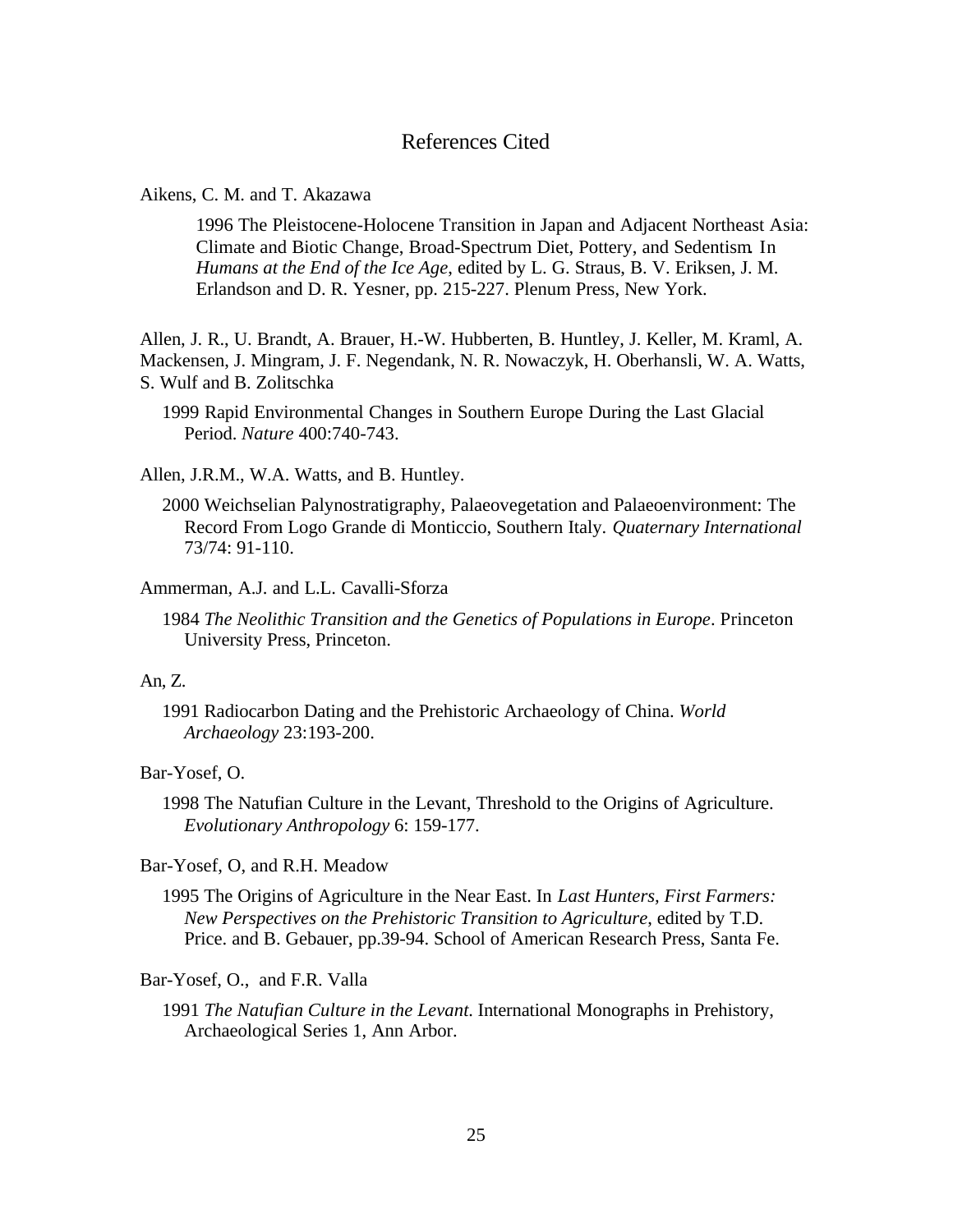Barnola, J.M., D. Raynaud, Y.S. Korotkevich and C. Loris

1987 Vostok Ice Core Provides 160,000-Year Record of Atmospheric CO2. *Nature* 329: 408-414.

Baumhoff, M. A.

1963 Ecological Determinants of Aboriginal California Populations. *University of California Publications in American Archaeology and Ethnology* 49(2):155-236.

Bazzaz, F., and W. Sombroek

1996 *Global Climate Change and Agricultural Production*. Wiley, Chichester, England.

# Beerling, D.J.

1999 New Estimates of Carbon Transfer to Terrestrial Ecosystems Between the Last Glacial Maximum and the Holocene. *Terra Nova* 11: 162-167.

Beerling, D.J., W.G. Chaloner, B. Huntley, J.A. Peason and M.J. Tooley

1993 Stomatal Density Responds to the Glacial Cycle of Environmental Change. *Proceedings of the Royal Society of London B* 251: 133-138.

Beerling, D.J. and F.I. Woodward

1993 Ecophysiological Responses of Plants to the Global Environmental Change Since the Last Glacial Maximum. *New Phytologist* 125: 641-648.

Behling, H., H.W. Arz, J. Pätzold, and G. Wefer

2000 Late Quaternary Vegetation and Climate Dynamics in Northeastern Brazil, Inferences from Marine Core GeoB 3104-1. *Quaternary Science Reviews* 19: 981- 994.

Bellwood, P.

1996 The Origins and Spread of Agriculture in the Indo-Pacific Region: Gradualism and Diffusion or Revolution and Colonization. In *The Origins and Spread of Agriculture and Pastoralism in Eurasia*, edited by D. R. Harris, pp. 465-498. Smithsonian Institution Press, Washington, D. C.

Bennett, K.D., S.G. Haberle, and S.H. Lumley

2000 The Last Glacial-Holocene Transition in Southern Chile. *Science* 290: 325-328.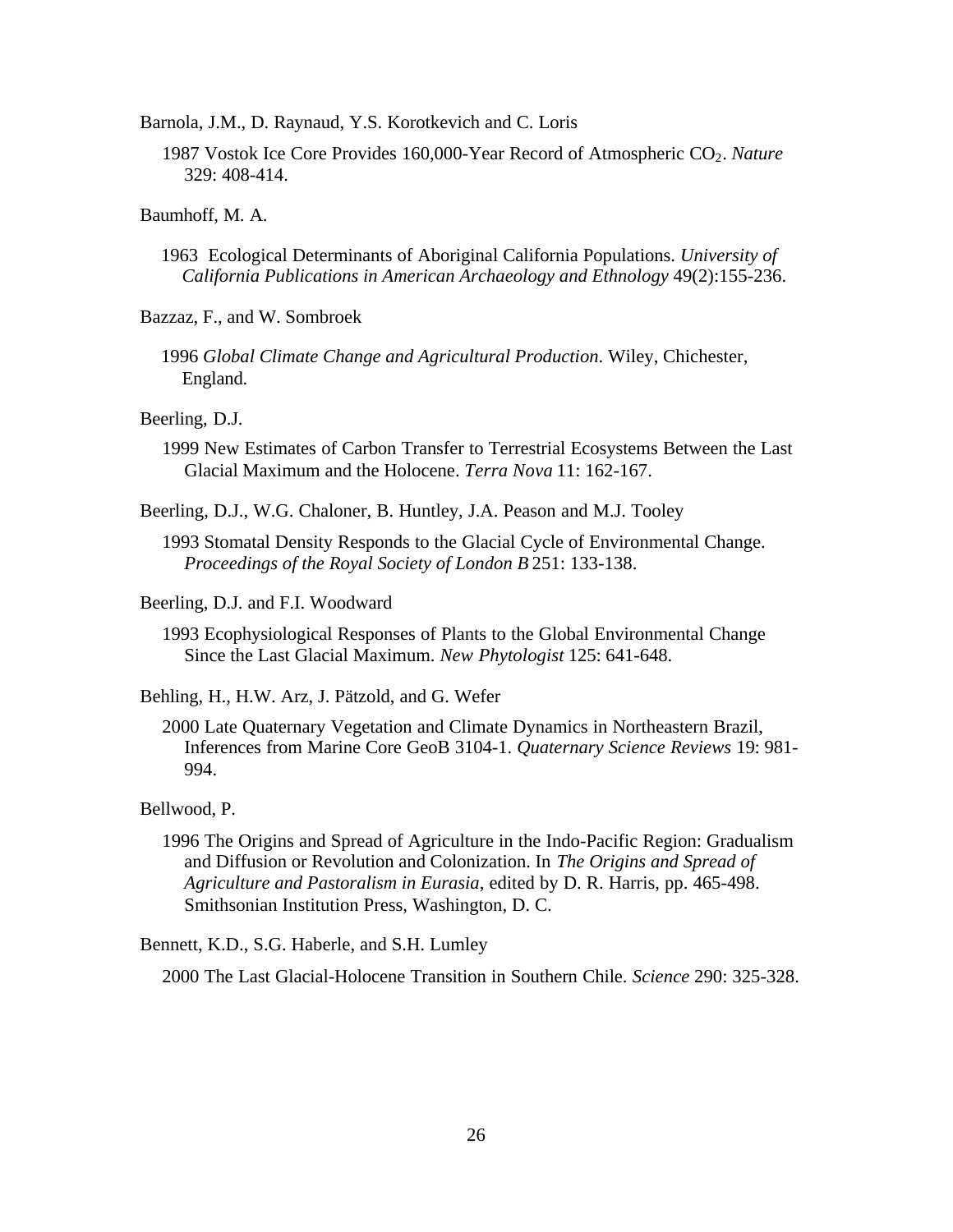Belovsky, G. E.

1987 Hunter-Gatherer Foraging: A Linear Programming Approach. *Journal of Anthropological Archaeology* 6:29-76.

#### Bettinger, R.L.

- 1991 *Hunter-Gatherers: Archaeological and Evolutionary Theory*. Plenum, New York.
- 1993 Doing Great Basin Archaeology Recently: Coping With Variability. *Journal of Archaeological Research* 1:43-66.
- 1994 How, When, and Why Numic Spread*.* In *Across the West: Human Population Movement and the Expansion of the Numa*, edited by D. B. Madsen and D. R. Rhode, pp. 44-55. University of Utah Press, Salt Lake City.
- 1999 From Traveler to Processor: Regional Trajectories of Hunter-Gatherer Sedentism in the Inyo-Mono Region, California. In *Settlement Pattern Studies in the Americas: Fifty Years Since Viru*, edited by B. R. Billman and G. M. Feinman, pp. 39-55. Smithsonian Institution Press, Washington, D.C.
- 2000 Holocene Hunter-gatherers. In *Archaeology at the Millennium: A Sourcebook*, edited by G.M. Feinman and T.D. Price. Plenum, New York, in press.

Bettinger, R.L., and M.A. Baumhoff

- 1982 The Numic Spread: Great Basin Cultures in Competition. *American Antiquity* 47: 485-503.
- 1983 Return Rates and Intensity of Resource Use in Numic and Prenumic Adaptive Strategies. American Antiquity 48: 830-834.

Blumler, M.A., and R. Byrne (A. Belfer-Cohen, R.M. Bird, V.L. Bohrer, B.F. Byrd, R.C. Dunnell, G. Hillman, A.T.M. Moore, D.I. Olszewski, R.W. Redding and T.J. Riley, Commentators)

1991 The Ecological Genetics of Domestication and the Origins of Agriculture. *Current Anthropology* 32: 23-53

Bond, G., W. Broecker, S. Johnsen, J. McManus, L. Labeyrie, J. Jouzel, G. Bonani

1993 Correlations Between Climate Records from North Atlantic Sediments and Greenland Ice. *Nature* 365(6442):143-147.

# Boserup, E.

1981 *Population and Technological Change: A Study of Long-Term Trends.* University of Chicago Press: Chicago.

#### Boyd, R. and P.J. Richerson

1985 *Culture and the Evolutionary Process*. University of Chicago Press, Chicago.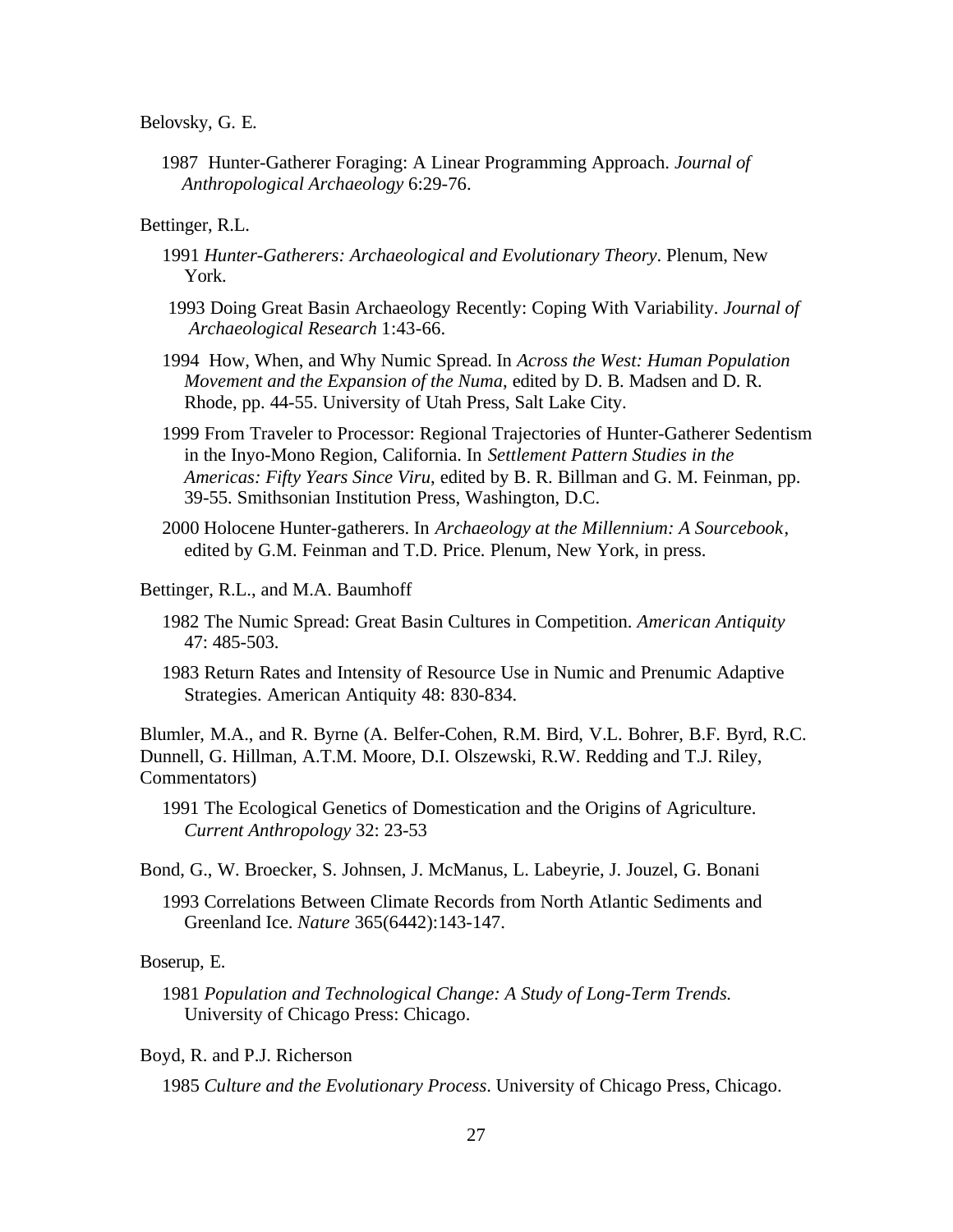Bradley, R.S.

1999 *Paleoclimatology: Reconstructing Climates of the Quaternary, Second Edition*. Academic Press, San Diego.

#### Braidwood, R.J.

1960 The Agricultural Revolution. *Scientific American* 203:130-148.

#### Braidwood, R,J. and B. Howe

1960 *Prehistoric Investigations in Iraqi Kurdistan*. Studies in Ancient Oriental Civilization 31. University of Chicago Oriental Institute, Chicago.

Braidwood, L., R. Braidwood, B. Howe, C. Reed, and P.J. Watson (editors)

1983 *Prehistoric Archaeology Along the Zagros Flanks*. Studies in Ancient Oriental Civilization 105. University of Chicago Oriental Institute, Chicago.

# Broecker, W.S.

- 1995 *The Glacial World According to Wally.* Lamont-Doherty Earth Observatory of Columbia University, Palisades NY.
- 1996 Glacial Climate in the Tropics. *Science* 272: 1902-1903.
- 1997 Thermohaline Circulation, the Achilles Heel of Our Climate System: Will Man-Made CO2 Upset the Current Balance? *Science* 178:1582-1588.

#### Broecker, W.S., and G.H. Denton

1989 The Role of Ocean-Atmosphere Reorganizations in Glacial Cycles. *Geochimica et Cosmochimica Acta* 53: 2465-2501.

#### Cavalli-Sforza, L.L., P. Menozzi, and A. Piazza

1994 *The History and Geography of Human Genes*. Princeton University Press, Princeton.

# Childe, V.G.

1951 *Man Makes Himself*. Watts, London.

#### Clapperton, C.

2000 Interhemispheric Synchroneity of Marine Isotope Stage 2 Glacier Fluctuations Along the American Cordilleras Transect. *Journal of Quaternary Science* 15: 435- 468.

#### Clark, P.U., R.B. Alley, and D. Pollard

1999 Northern Hemisphere Ice-Sheet Influences on Global Climate Change. *Science* 286:1104-1111.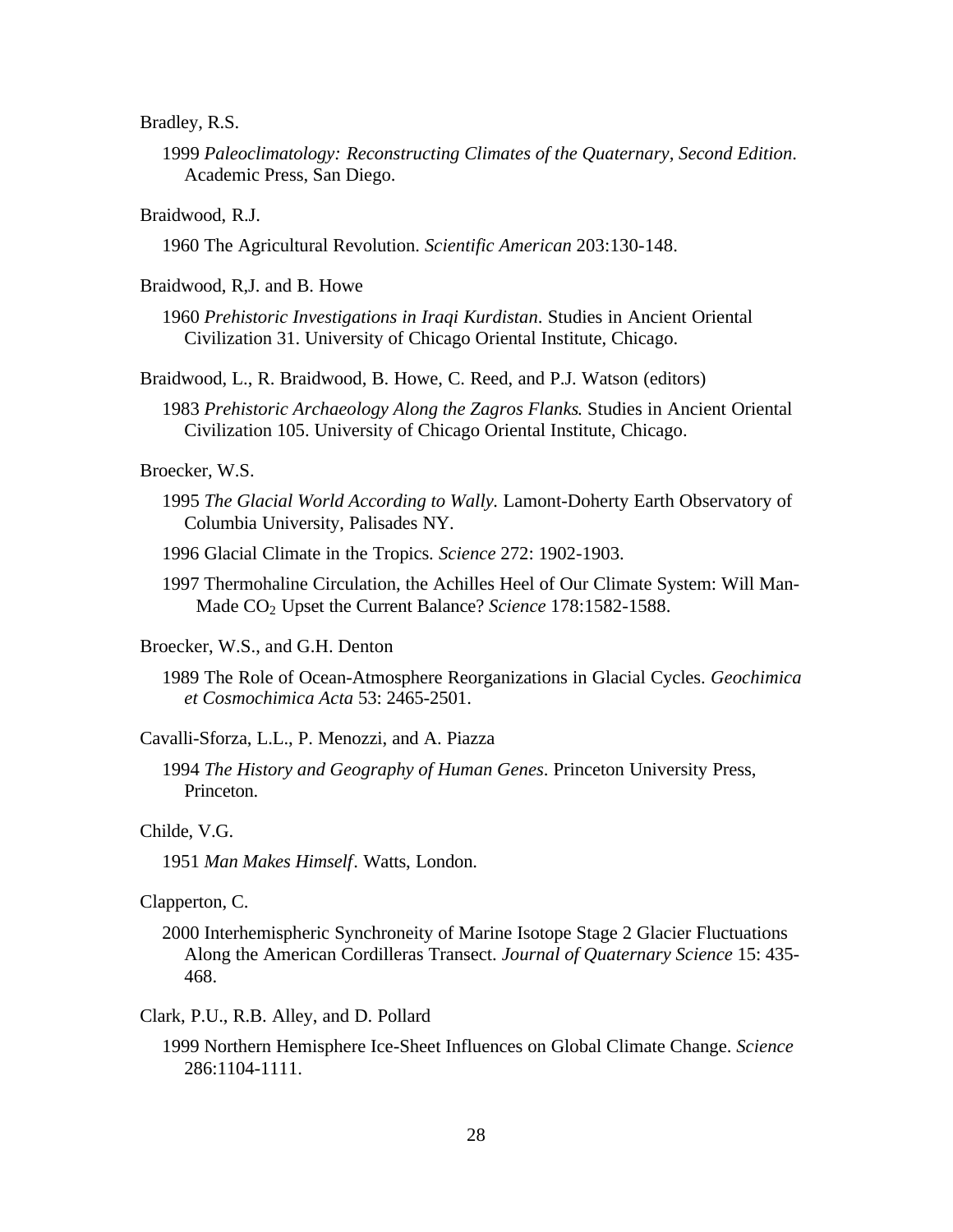### Coale, A. J.

1986 The Decline of Fertility in Europe Since the Eighteenth Century as a Chapter in Human Demographic History. In *The Decline in Fertility in Europe*, edited by A.J. Coale and S.C. Watkins, pp. 1-30. Princeton University Press, Princeton.

#### Cohen, M.N.

1977 *The Food Crisis in Prehistory: Overpopulation and the Origins of Agriculture*. Yale University Press, New Haven.

#### Cohen, M.N. and G.J. Armelagos

1984 *Paleopathology at the Origins of Agriculture*. Academic Press, Orlando.

#### Coope, G.R.

- 1987 The Response of Late Quaternary Insect Communities to Sudden Climatic Changes. In *Organization of Communities Past and Present*, edited by J.H.R. Gee and P.S. Giller, pp.421-438. Oxford: Blackwell.
- Cordain, L., J. B. Miller, S. B. Eaton, N. Mann, S.H.A. Holt and J.D. Speth
	- 2000 Plant-animal subsistence ratios and macronutrient energy estimations in worldwide hunter-gatherer diets. *American Journal of Clinical Nutrition* 71: 682- 692.

#### Cordell, L. S.

1984 *Prehistory of the Southwest*. Academic Press, San Francisco.

# Cowling, S.A., and M.T. Sykes

1999 Physiological Significance of Low Atmospheric  $CO<sub>2</sub>$  for Plant-Climate Interactions. *Quaternary Research* 52: 237-242.

#### Crawford, G. W.

- 1992 Prehistoric Plant Domestication in East Asia*.* In *The Origins of Agriculture*, edited by C. W. Cowan and P. J. Watson, pp. 7-38. Smithsonian Institution Press, Washington, D.C.
- 1997 Anthropogenesis in Prehistoric Northeastern Japan. In *People, Plants, and Landscapes: Studies in Paleoethnobotany,* edited by K.J. Gremillion, pp. 86-103. University of Alabama Press, Tuscaloosa.

#### Cronin, T.M.

1999 *Principles of Paleoclimatology*. Columbia University Press, New York.

#### Crosby, A.W.

1986 *Ecological Imperialism: The Biological Expansion of Europe, 900-1900*. Cambridge University Press, Cambridge.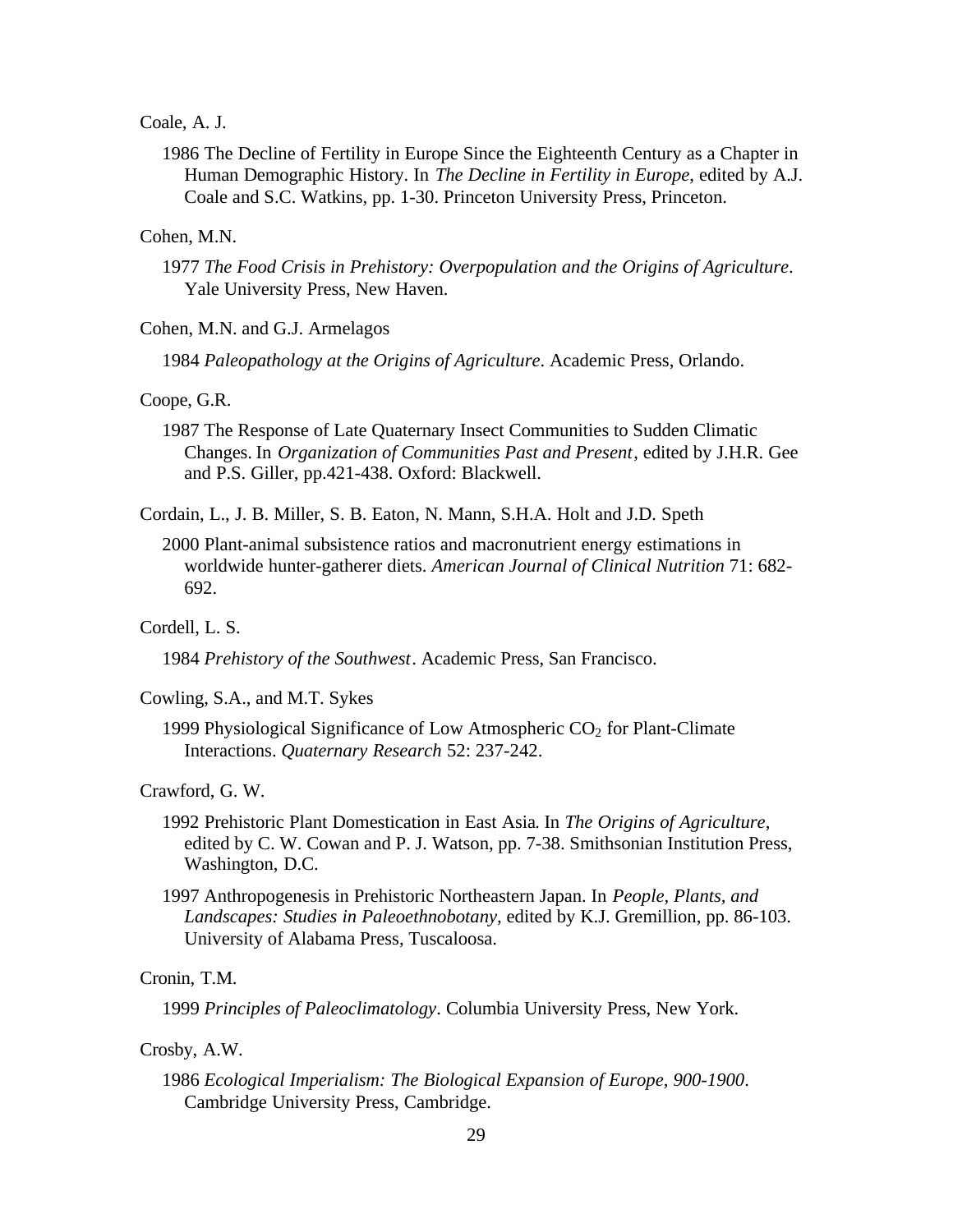Darwin, C.

1902 [1874] *The Descent of Man and Selection and Selection in Relation to Sex*. American Home Library, New York.

Dansgaard, W., S.J. Johnsen, H.B. Clausen, D. Dahl-Jensen, N.S. Gundestrup, C.U. Hammer, C.S. Hvidberg, J.P. Steffensen, A.E. Sveinbjönsdottir, J. Jousel, and G. Bond

Evidence for General Instability of Past Climate from a 250-kyr Ice-core Record. *Nature* 364: 218-220.

DeMenocal, P.B. and J. Bloemendal

1995 Plio-Pleistocene Climatic Variability in Subtropical Africa and the Paleoenvironment of Hominid Evolution: A Combined Data-Model Approach. In *Paleoclimate and Evolution With Emphasis on Human Origins*, edited by E. S. Vrba, G. H. Denton, T. C. Partridge, L. H. Burckle, pp. 262-288*.* Yale University Press, New Haven.

Diamond, J.

1997 *Guns, Germs, and Steel*. Norton, New York.

Ditlevsen, P.D., H. Svensmark, and S. Johnsen

1996 Contrasting Atmospheric and Climate Dynamics of the Last-glacial and Holocene Periods. *Nature* 379: 810-812.

# Doelle, W. H.

1999 Early Maize in the Greater Southwest. *Archaeology Southwest* 13:1-9.

#### Donald, M.

1991 *Origins of the Modern Mind*. Harvard University Press, Cambridge MA.

# Dorale, J.A., R.L. Edwards, E. Ito, and L.A. González

Climate and Vegetation History of the Midcontinent from 75 to 25 ka: A Speleothem Record from Crivice Cave, Missouri, USA. *Science* 282: 1871-1874.

Downing, T.E., A.J. Olsthoorn, and R.S.J. Tol

1999 *Climate, Change and Risk*. Routledge, London

#### Durham, W.H.

1991 *Coevolution: Genes, Culture, and Human Diversity*. Stanford University Press, Stanford.

#### Eakin, H.

2000. Smallholder Maize Production and Climatic Risk: A Case Study from Mexico. *Climatic Change* 45: 19-36.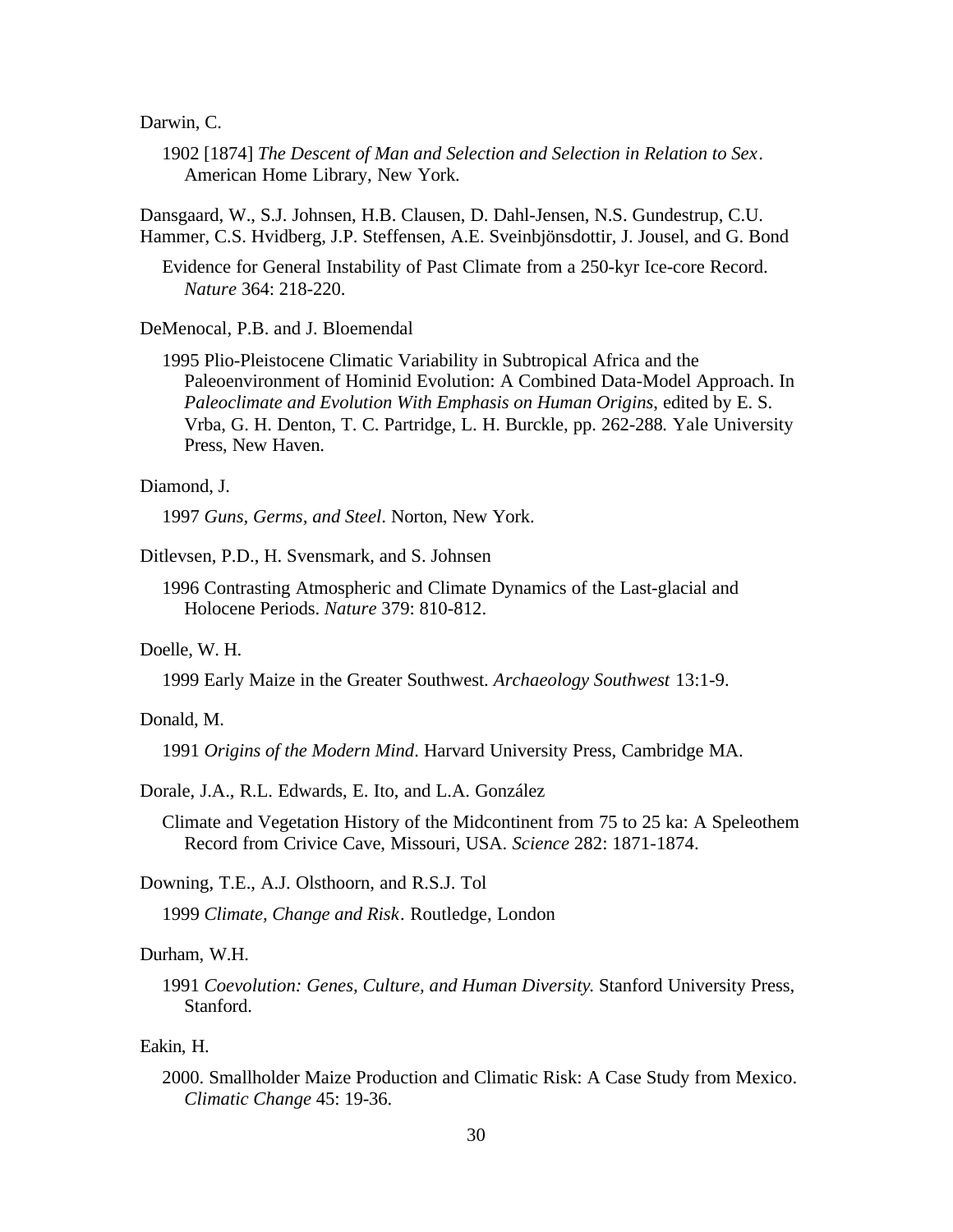Elias, S.A.

1999 Mid-Wisconsin Seasonal Temperatures Reconstructed from Fossil Beetle Assemblages in Eastern North America: Comparisons with Other Proxy Records from the Northern Hemisphere. *Journal of Quaternary Science* 14: 255-262.

Elston, R. G., C. Xu, D. B. Madsen, K. Zhong, R. L. Bettinger, J. Li, P. J. Brantingham, H. Wang and J. Yu

1997 New Dates For the North China Mesolithic. *Antiquity* 71:985-993.

Fiedel, S.J.

1999 Older Than We Thought: Implications of Corrected Dates for Paleoindians. *American Antiquity* 64:95-115.

# Fisher, R.A.

1937 The Wave of Advance of Advantageous Genes. *Annals of Eugenics (London)* 7: 355-369.

Flannery, K.V.

1971 The Origins and Ecological Effects of Early Domestication in Iran and the Near East*.* In *The Domestication and Exploitation of Plants and Animals*, edited by S. Struever, pp. 50-79. American Museum Sourcebooks in Anthropology. Natural History Press, Garden City, New York.

1973 The Origins of Agriculture. *Annual Review of Anthropology* 2:271-310.

1986 *Guilá Naquitz : Archaic Foraging and Early Agriculture in Oaxaca, Mexico*. Academic Press, Orlando

Frogley, M.R., Tzedakis, P.C., and T.H.E. Heaton

1999 Climate Variability in Northwestern Greece During the Last Interglacial. *Science* 285: 886-1889.

Gommes, R.

1999 Production Variability and Losses. United Nations Food and Agriculture Organization, www.fao.org/sd/eidirect/agroclim/losses.htm.

Gifford-Gonzales, D.

2000 Animal Disease Challenges to the Emergence of Pastoralism in Sub-Saharan Africa. *African Archaeological Review*, in press*.*

Golson, J.

1977 No Room at the Top: Agricultural Intensification in the New Guinea Highlands. In *Sunda and Sahul: Prehistoric Studies in Southeast Asia, Melanesia, and*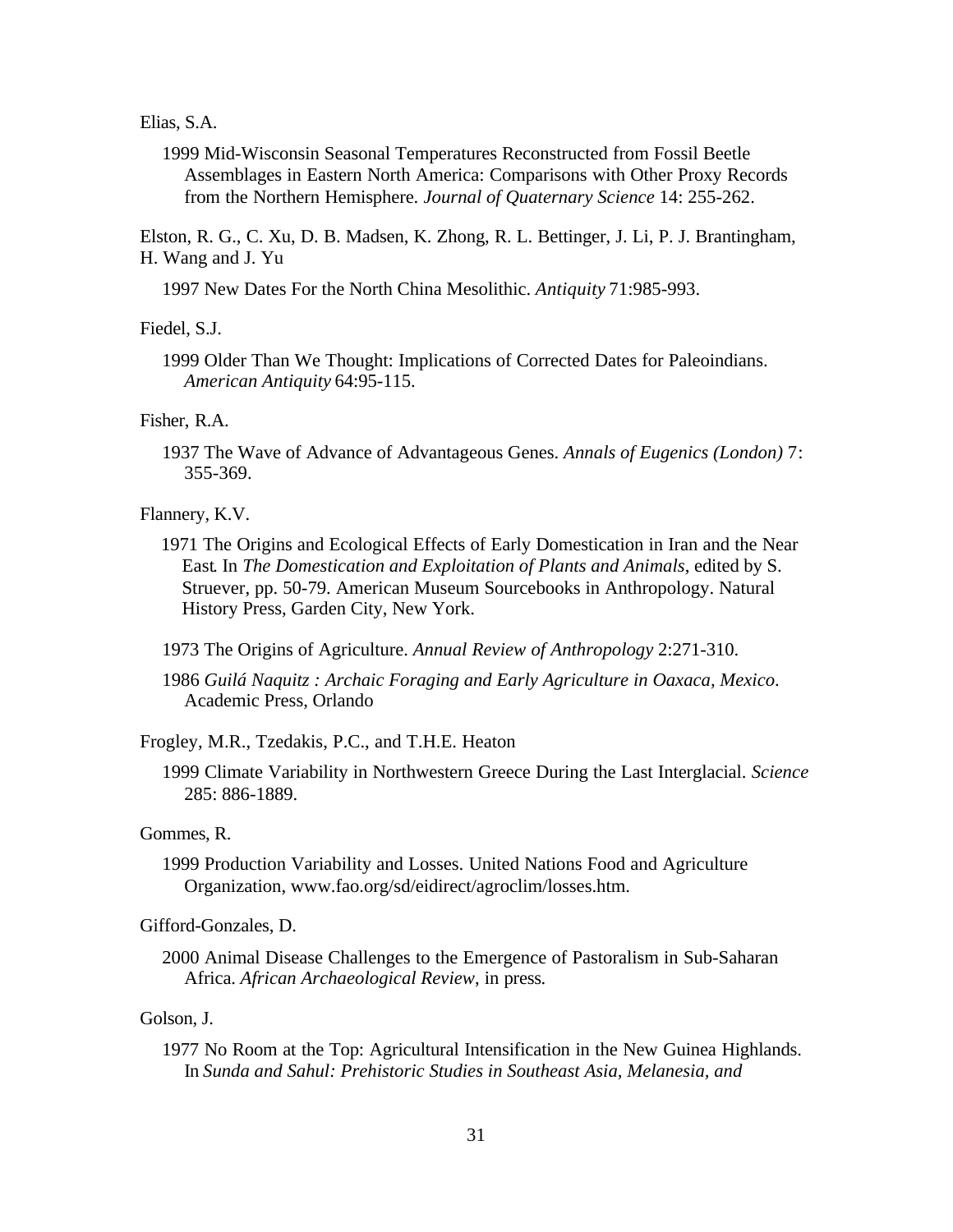*Australia*, edited by J. Allen, J. Golson, and R. Jones, pp. 601-638. Academic Press, London.

Goring-Morris, N., and A. Belfer-Cohen

1998 The Articulation of Cultural Processes and Late Quaternary Environmental Change In Cisjordan. *Paléorient* 23:71-93.

Grafenstein, U. von, H. Erlenkeuser, A. Brauer, J. Jouzel, and S.J. Johnsen

1999 A Mid-European Decadal Isotope-Climate Record from 15,500 to 5000 Years B.P. *Science* 284: 1654-1657.

GRIP (Greenland Ice-core Project Members)

1993 Climate Instability During the Last Interglacial Period Recorded In the GRIP Ice Core. *Nature* 364:203-207.

#### Grove, J.M.

1988. *The Little Ice Age*. Methuen, London.

#### Harris, D.R. (editor)

1996 *The Origins and Spread of Agriculture and Pastoralism in Eurasia*. University College London Press, London.

# Harris, D.R.

1977 Alternative Pathways Toward Agriculture. In *Origins of Agriculture*, edited by C.A. Reed, pp. 179-243. Mouton, The Hague.

#### Hayden, B.

- 1981 Research and Development in the Stone Age: Technological Transitions Among Hunter-Gatherers. *Current Anthropology* 22: 519-548.
- 1995 A New Overview of Domestication. In *Last Hunters, First Farmers: New Perspectives on the Prehistoric Transition to Agriculture*, edited by T.D. Price and B. Gebauer, pp.273-299. School of American Research Press, Santa Fe.

Hendy, I.L. and J.P. Kennett

1999 Dansgaard-Oeschger Cycles and the California Current System: Planktonic Foraminiferal Response to Rapid Climate Change in Santa Barbara Basin, Ocean Drilling Program Hole 893A. *Paleoceanography* 15: 30-42.

#### Henry, D.O.

1989 *From Foraging to Agriculture: The Levant At the End of the Ice Age*. University of Pennsylvania Press, Philadelphia.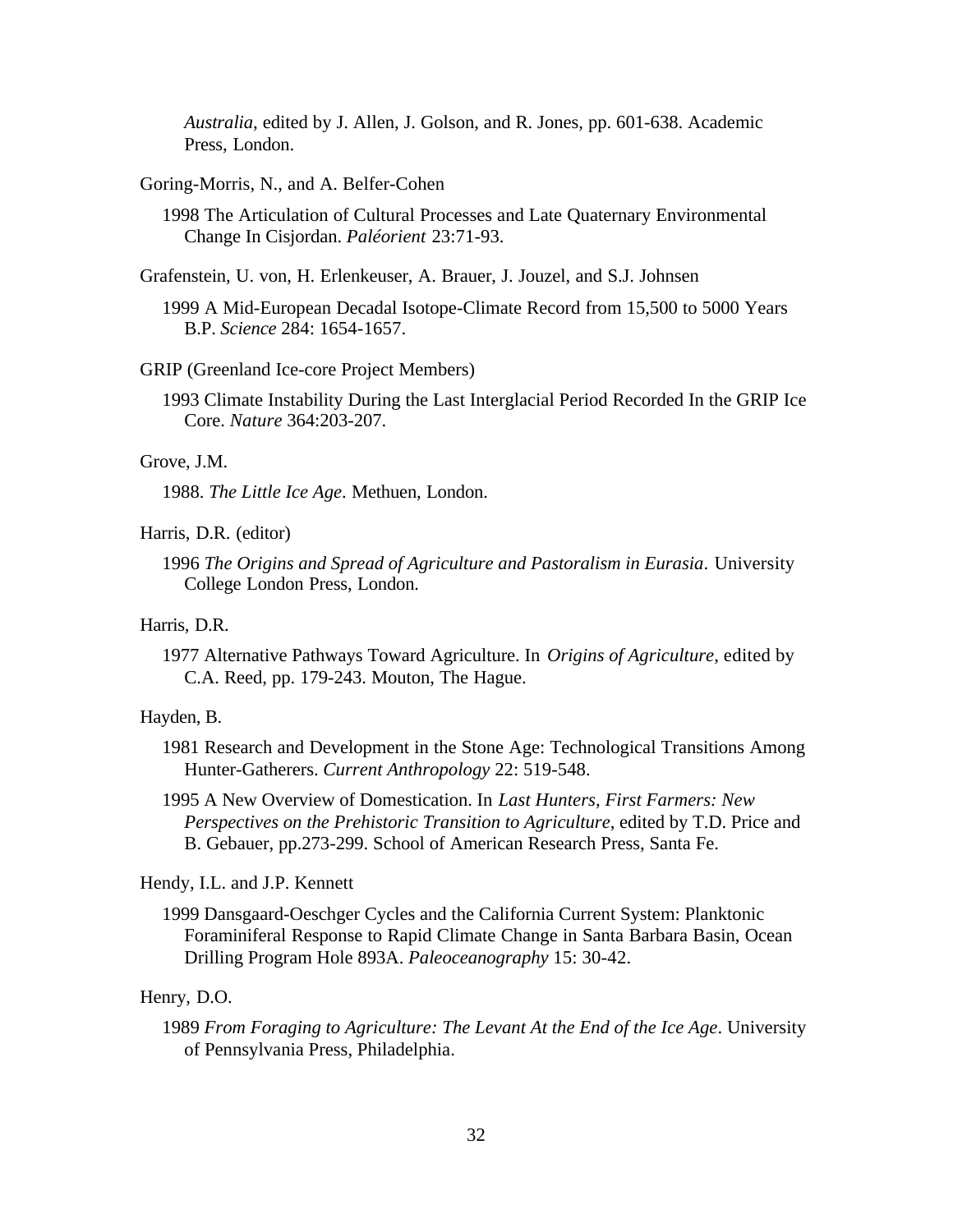#### Heusser, L.E.

1995 Pollen Stratigraphy and Paleoecologic Interpretation of the 160-K.Y. Record from the Santa Barbara Basin, Hole 893A. *Proceedings of the Ocean Drilling Program, Scientific Results* 146: 265-277.

#### Hillman, G.C., and M.S. Davies

1990 Measured Domestication Rates in Wild Wheats and Barley Under Primitive Cultivation, and Their Archaeological Implications. *Journal of World Prehistory* 4: 157-222.

# Hiscock, P.

1994 Technological Response to Risk in Holocene Australia. *Journal of World Prehistory* 8:267-292.

# Imamura, K.

1996 Jomon and Yoyoi: The Transition to Agriculture in Japanese Prehistory. In *The Origins and Spread of Agriculture and Pastoralism in Eurasia*, edited by D.R. Harris, pp. 442-464. University College London Press, London.

Johnsen, S.J., H.B. Clausen, W. Dansgaard, N.S. Gundestrup, C.U. Hammer, U. Andersen, K.K. Andersen, C.S. Hvidberg, D. Dahl-Jensen, J.P. Steffensen, H. Shoji, A.E. Sveinbjornsdottir, J. White, J. Jouzel, and D. Fisher

1997 The  $\ddot{a}^{18}$ O Record Along the Greenland Ice Core Project Deep Ice Core and the Problem of Possible Eemian Climatic Instability. *Journal of Geophysical Research C* 102: 26,397-26,410.

Kane, S. and G. Yohe

2000 Societal Adaptation to Climate Variability and Change: An Introduction. *Climatic Change* 45: 1-4.

Katz, S.H., M.L. Hediger, and L.A. Valleroy

1974 Traditional Maize Processing Techniques in the New World. *Science* 184: 765- 773.

# Kent J.D.

1987 Periodic Aridity and Prehispanic Titicaca Basin Settlement Patterns. In *Arid Land Use Strategies and Risk Management in the Andes*, edited by D.L. Browman, pp 297-314. Westview, Boulder. .

# Kerr, R.A.

1999 Will the Arctic Ocean Lose All Its Ice? *Nature* 286: 128.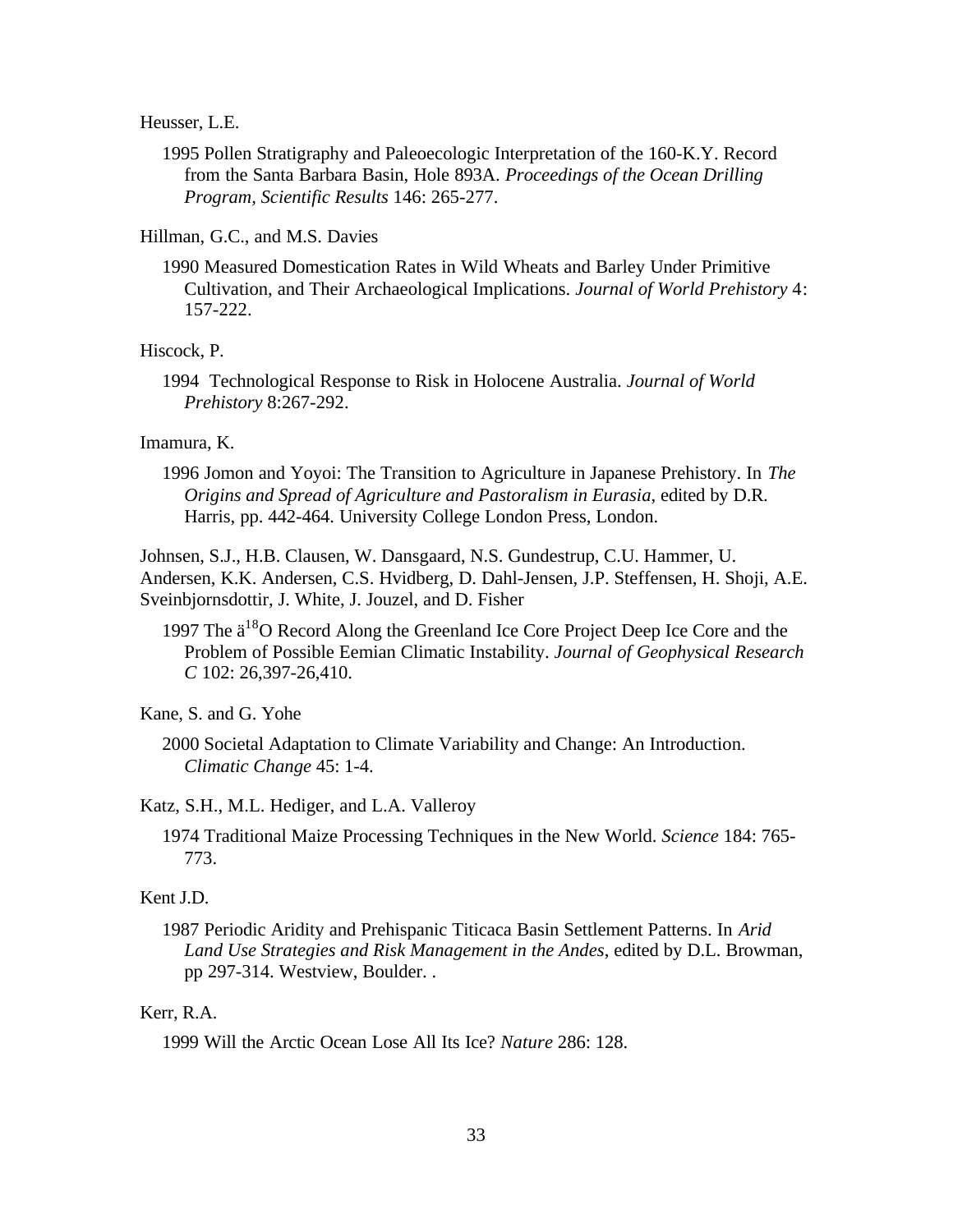Kirch, P.V.

1984 *The Evolution of Polynesian Chiefdoms*. Cambridge University Press, Cambridge.

Kislev, M.E., D. Nadel, and I. Carmi.

Klein, R. G.

- 1993 Hunter-Gatherers and Farmers in Africa. In *People of the Stone Age: Hunter-Gatherers and Early Farmers*, edited by G. Burenhult, pp. 39-47, 50-55. Harper, San Francisco.
- 1999 *The Human Career: Human Biological and Cultural Origins*. University of Chicago Press, Chicago.

# Kleivan, I.

1984 History of Norse Greenland. In *Handbook of North American Indians 5: Arctic*, edited by D. Damas, pp. 549-555. Smithsonian Institution, Washington.

Koenig, W. D., R. L. Mumme, W. J. Carmen and M. T. Stanback

# Lamb, H.H.

1977 *Climatic History and the Future*. Princeton University Press, Princeton.

#### Lindsay, L. M.

1986 Fremont Fragmentation. In *Anthropology of the Desert West: Essays in Honor of Jesse D. Jennings*, edited by C. J. Condie and D. D. Fowler, pp. 229-252. Anthropological Papers No. 110. University of Utah, Salt Lake City.

#### Lu, T.L.D.

1999 *The Transition from Foraging to Farming and the Origin of Agriculture in China.* BAR International Series #774. British Archaeological Reports, Oxford.

#### MacNeish, R.S.

1991 *The Origins of Agriculture and Settled Life*. University of Oklahoma Press: Norman.

#### Madsen, D. B.

1994 Mesa Verde and Sleeping Ute Mountain: The Geographical and Chronological Dimensions of Numic Expansion, In *Across the West: Human Population*

<sup>1992</sup> Epipaleolithic (19,000 BP) Cereal and Fruit Diet at Ohalo II, Sea of Galilee, Israel. *Review of Palaoebotany and Palynology* 73: 161-166

<sup>1994</sup> Acorn Production by Oaks in Central Coastal California: Variation Within and Among Years. *Ecology* 75(1):99-109.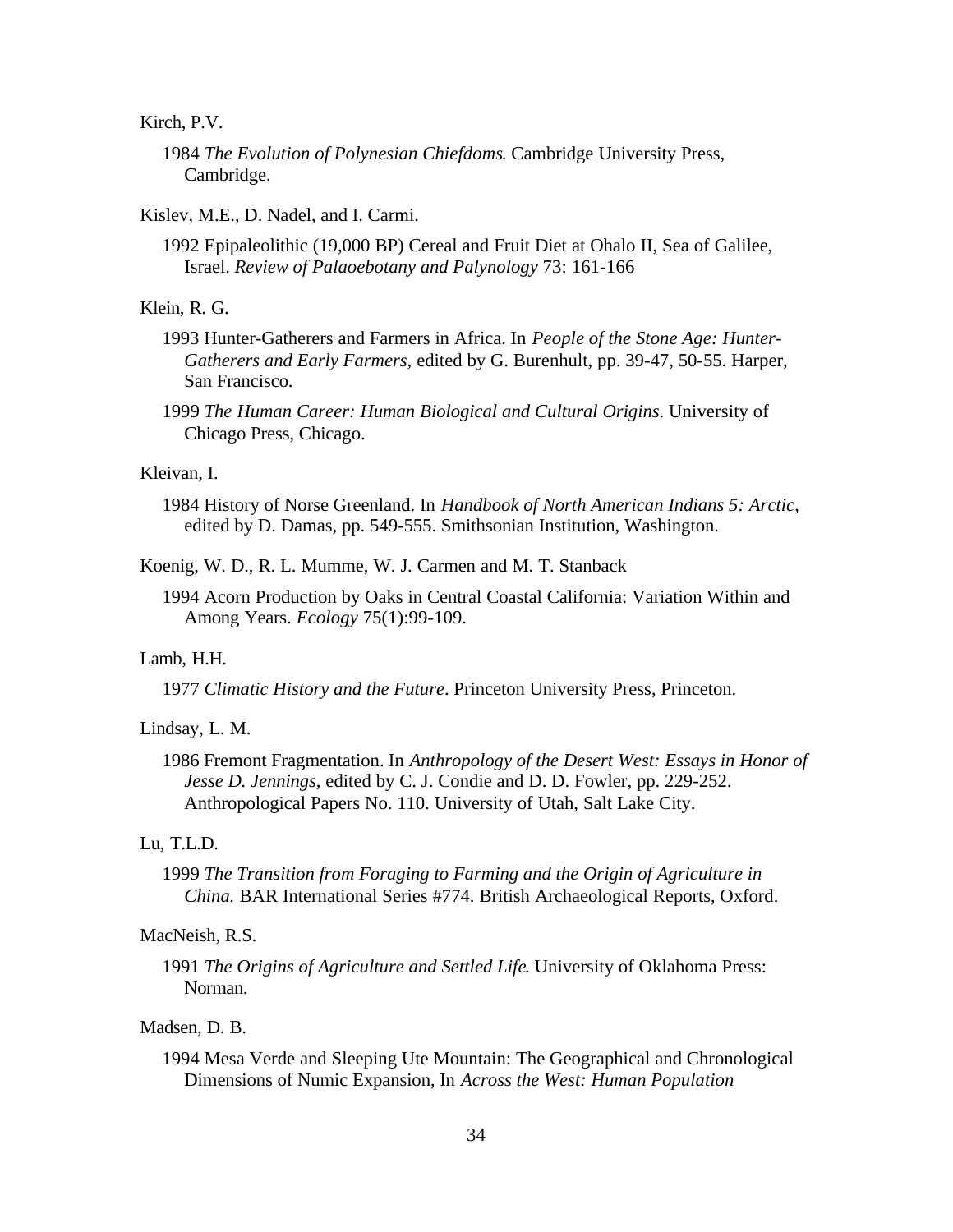*Movement and the Expansion of the Numa*, edited by D. B. Madsen and D. Rhode, pp. 24-31. University of Utah Press, Salt Lake.

Matson, R. G.

1999 The Spread of Maize to the Colorado Plateau. *Archaeology Southwest* 13:10-11.

Madsen, D. B. and D. N. Schmitt

1998 Mass Collecting and the Diet Breadth Model: A Great Basin Example. *Journal of Archaeological Science* 25:445-455.

Mayewski, P. A., M. L. D., W. S, M. S. Twickler, M. C. Morrison, R. B. Alley, P. Bloomfield and K. Taylor

1993 The Atmosphere During the Younger Dryas. *Science* 261:195-200.

McManus, J.F., D.W. Oppo, and J.L. Cullen

1999 A 0.5-Million-Year Record of Millennial-Scale Climate Variability in the North Atlantic. *Science* 283: 971-975.

# McNeill, W.H.

1976 *Plagues and Peoples*. Anchor, Garden City NY.

#### Milton, K.

2000 Hunter-Gatherer Diets - A Different Perspective. *American Journal of Clinical Nutrition* 71(3):665-667.

# Miracle, P.T., and C.J. O'Brien

1998 Seasonality of Resource Use and Site Occupation at Badanj, Bosnia-Herzegovinia: Subsistence Stress in an Increasingly Seasonal Environment? In *Seasonality and Sedentism: Archaeological Perspectives from Old and New World Sites*, edited by T.R. Rocek and O. Bar-Yosef, pp. 41-74. Peabody Museum of Archaeology and Ethnology Bulletin 6. Harvard University, Cambridge.

Moore, A.M.T. and G.C. Hillman

1992 The Pleistocene to the Holocene Transition and Human Economy in Southwest Asia: The Impact of the Younger Dryas. *American Antiquity* 57: 482-495.

#### Murray, J.D.

1989 *Mathematical Biology*. Springer-Verlag, Berlin.

#### Newnham, R.M. and D.J. Lowe

2000 Fine-Resolution Pollen Record of Late-Glacial Climate Reversal from New Zealand. *Geology* 28: 759-762.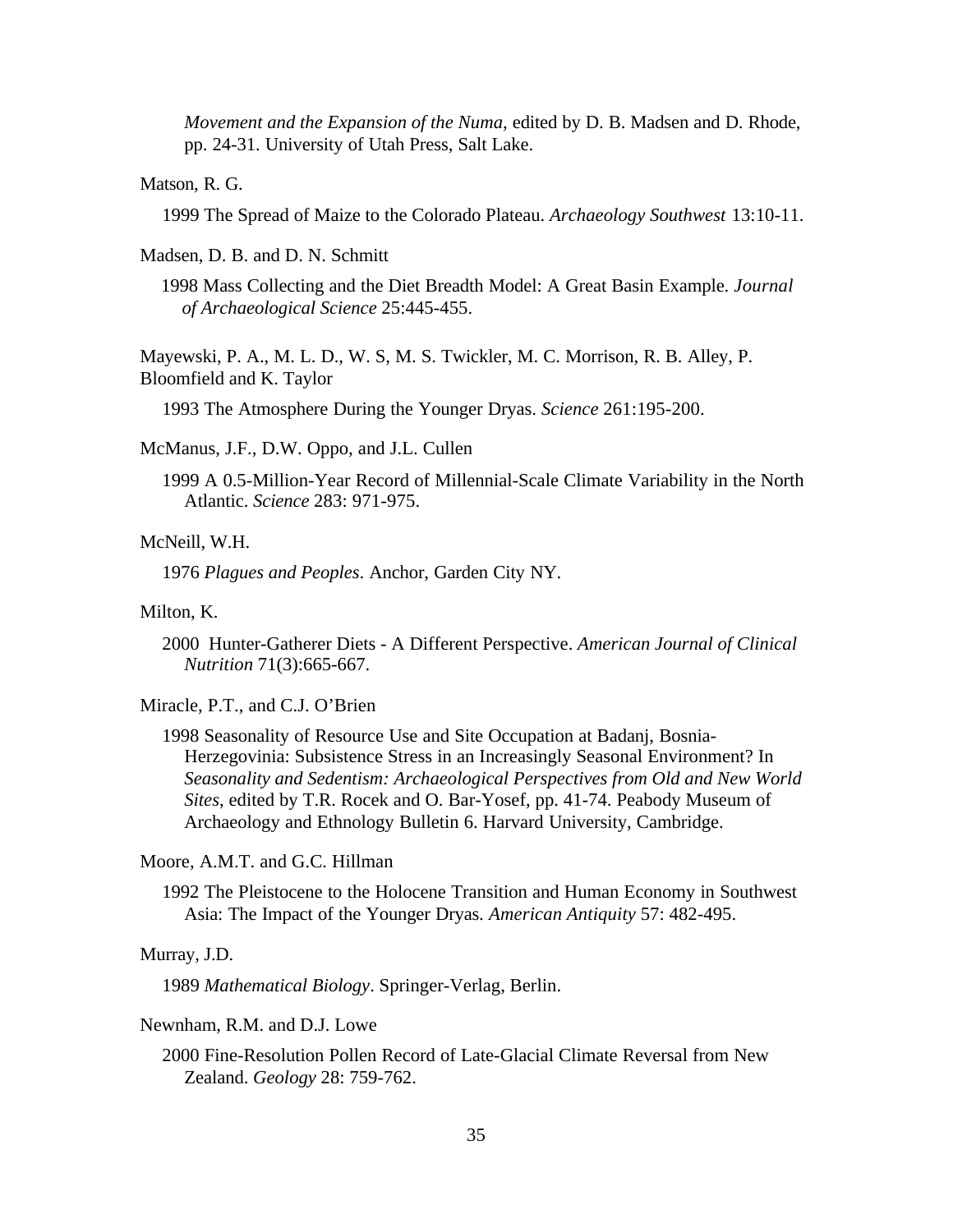North, D.C. and R.P. Thomas

1973 *The Rise of the Western World: A New Economic History*. Cambridge University Press, Cambridge.

Partridge, T.C., G.C. Bond, C.J.H. Hartnady, P.B. deMenocal, and W.F. Ruddiman

1995 Climatic Effects of Late Neogene Tectonism and Vulcanism. In *Paleoclimate and Evolution With Emphasis on Human Origins*, edited by E. S. Vrba, G. H. Denton, T. C. Partridge, L. H. Burckle, pp. 8-23*.* Yale University Press, New Haven.

Pearsall, D.M.

1995 Domestication and Agriculture in the New World Tropics. In *Last Hunters, First Farmers: New Perspectives on the Prehistoric Transition to Agriculture*, edited by T.D. Price. and B. Gebauer, pp. 157-192. School of American Research Press, Santa Fe.

Petersen, L.C., G.H. Haug, K.A. Haugen, and U. Röhl

2000 Rapid Changes in the Hydrologic Cycle of the Tropical Atlantic During the Last Glacial. *Science* 290: 1947-1951.

Petit, J.R., J. Jouzel, D. Raynaud, N.I. Barkov, J.-M. Barnola, J. Basile, M. Bender, J. Cappellaz, M. Davis, G. Delaygue, M. Delmotte, V.M. Kotlyakov, M. Legrand, V.Y. Lipenkov, C. Lorius, L. Pépin, C. Ritz. E. Saltzman, and M. Stievenard

1999 Climate and Atmospheric History of the Past 420,000 Years From the Vostok Ice Core, Antarctica. *Nature* 399:429-436.

Poli, M.S., R.C. Thunell and D. Rio

2000 Millennial-Scale Changes in North Atlantic Deep Water Circulation During Marine Isotope Stages 11 and 12: Linkage to Antarctic Climate. *Geology* 28: 807- 810.

Price, T.D. and B. Gebauer

1995 *Last Hunters, First Farmers: New Perspectives on the Prehistoric Transition to Agriculture*. School of American Research Press, Santa Fe.

Reed, C.A.

1977 *The Origins of Agriculture.* Mouton, The Hague.

Reilly, J., and D. Schimmelpfennig

2000 Irreversability, Uncertainty, and Learning: Portraits of Adaptation to Long-Term Climate Change. *Climatic Change* 45: 253-278.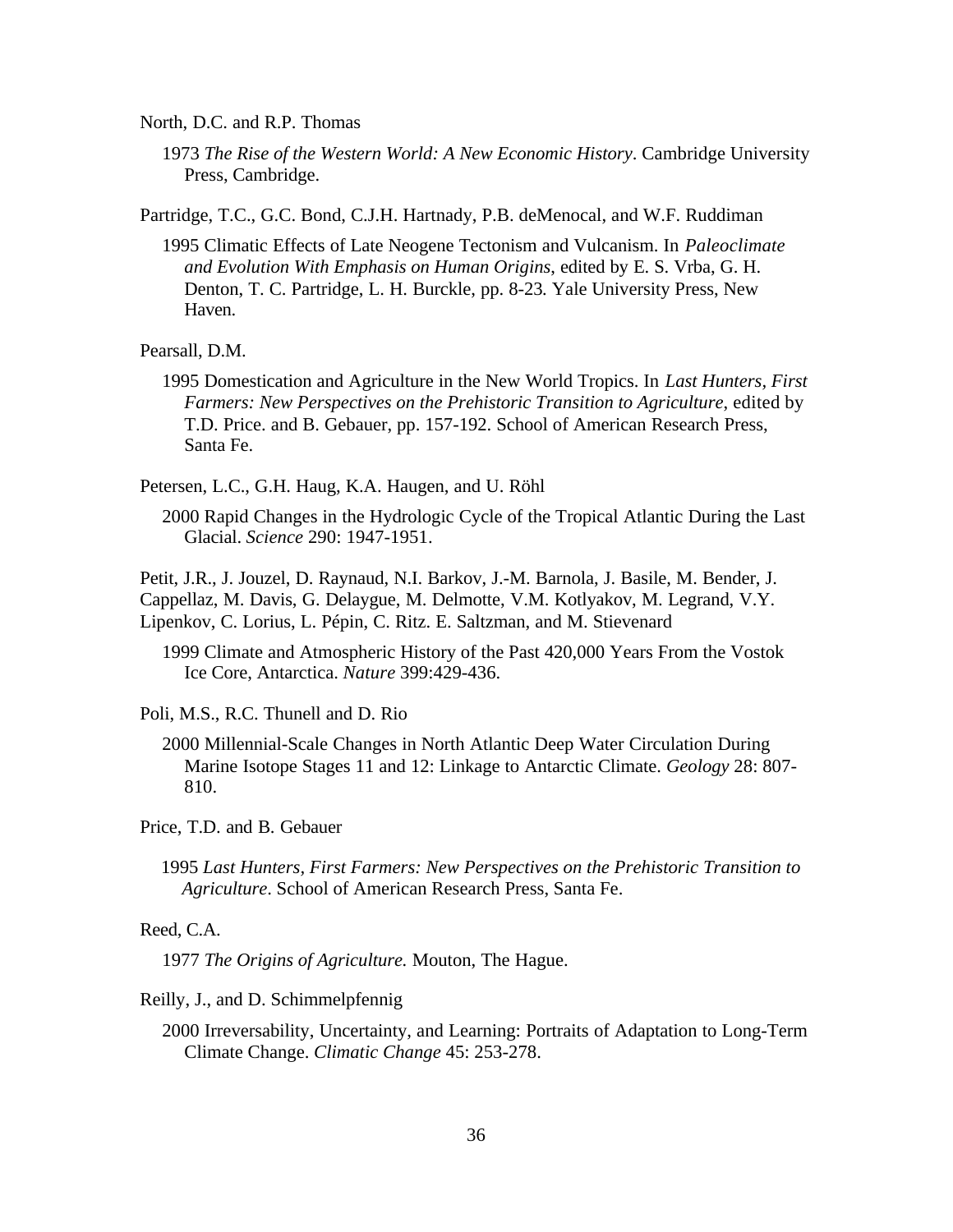Richards, B.W., L.A. Owen, and E.J. Rhodes

Timing of Late Quaternary Glaciations in the Himalayas of Northern Pakistan. *Journal of Quaternary Science* 15: 283-297.

### Rindos, D.

1984 *The Origins of Agriculture: An Evolutionary Perspective*. Academic Press, London.

Rosensweig, C., and D. Hillel

1998 *Climate Change and the Global Harvest*. Oxford University Press, New York.

Sage, R.F.

1995 Was Low Atmospheric  $CO<sub>2</sub>$  During the Pleistocene a Limiting Factor For the Origin of Agriculture? *Global Change Biology* 1:93-106.

Sahlins, M.D. and E.R. Service.

1960. *Evolution and Culture*. University of Michigan Press, Ann Arbor.

Schneider, S.H.; W.E. Easterling, and L.O. Mearns

2000 Adaptation: Sensitivity to Natural Variability, Agent Assumptions and Dynamic Climate Changes. *Climatic Change* 45: 203-221.

Schulz, H., E. von Rad and H. Erlenkeuser

1998 Correlation Between Arabian Sea and Greenland Climate Oscillations of the Past 110,000 Years. *Nature* 393: 54-57.

Shi, N., L.M. Dupont, H-J. Beug and R. Schneider

2000 Correlation Between Vegetation in Southwestern Africa and Oceanic Upwelling in the Past 21,000 Years. *Quaternary Research* 54: 72-80.

Sowers, T. and M. Bender

1995 Climate Records Covering the Last Deglaciation. *Science* 269:210-214.

Smith, B.D.

1989 Origins of Agriculture in Eastern North America. *Science* 246: 1566-1571.

- 1995 *The Emergence of Agriculture*. Scientific American Library, New York.
- 1997 Initial Domestication of *Curcurbita pepo* in the Americas 10,000 Years Ago. *Science* 276: 932-934.

Smith, M. A.

Antiquity of Seedgrinding in Arid Australia. *Archaeology in Oceania* 21:29-39.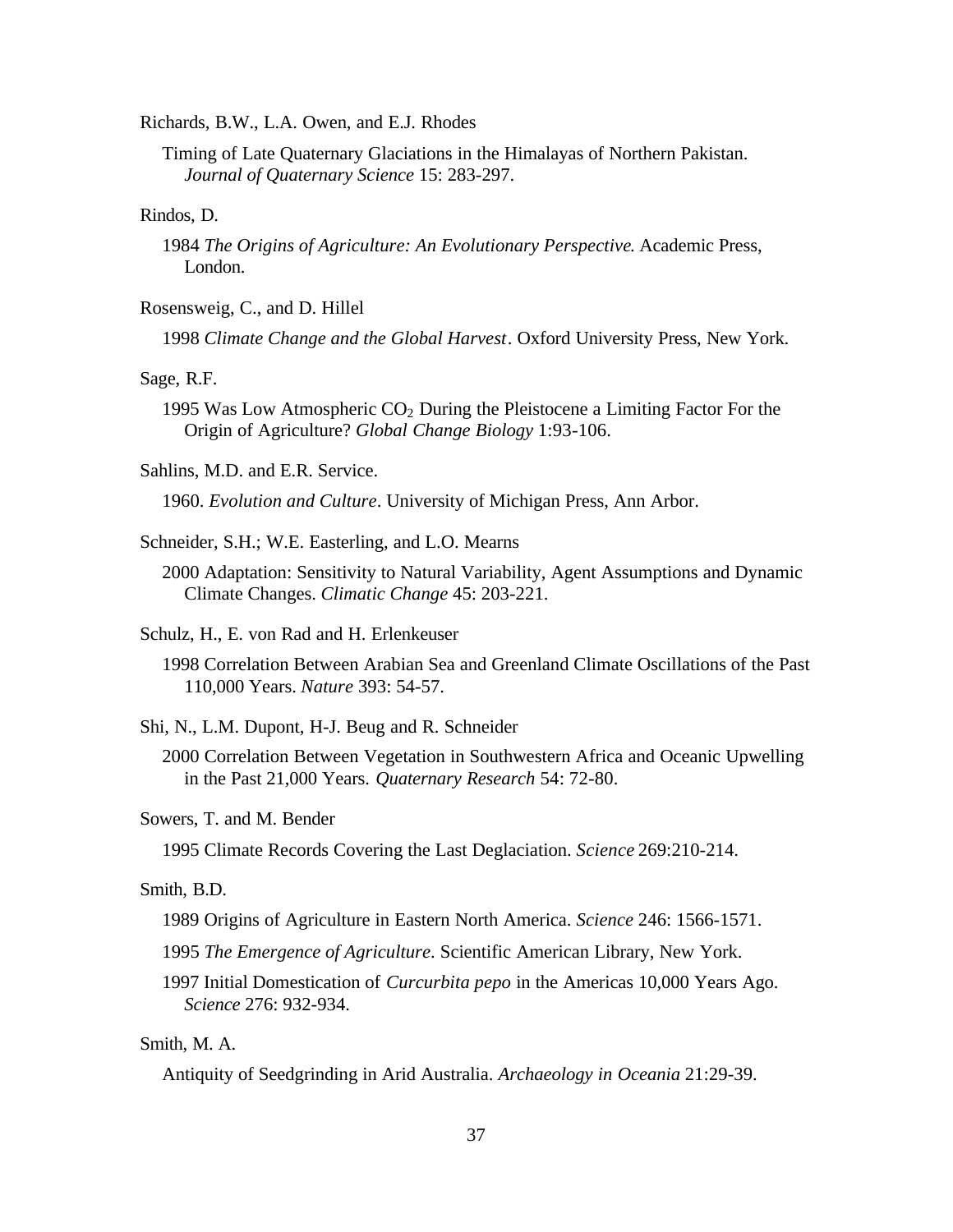Steig, E.J., E.J. Brook, J.W.C. White, C.M. Sucher, M.L. Bender, S.J. Lehman, D.L. Morse, E.D. Waddington, and G.D. Glow

1998 Synchronous Climate Changes in Antarctica and the North Atlantic. *Science* 282: 92-95.

Stiner, M.C., N.D. Munro, and T.A. Surovell (G. Bar-Oz, T. Dayan, N.F. Bicho, A. Deitti, J-P. Brugal, E. Carbonell, K.V. Flannery, S. Newton, A Pike-Tay, commentators)

2000 The Tortoise and the Hare: Small-Game Use, the Broad-Spectrum Revolution, and Palolithic Demography. *Current Anthropology* 41: 39-73.

Straus, L.G., B.V. Eriksen, J.M. Erlandson, and D.R. Yesner

1996 *Humans at the End of the Ice Age: The Archaeology of the Pleistocene-Holocene Transition.* Plenum, New York.

Stuiver, M., P. J. Reimer, E. Bard, J. W. Beck, G. S. Burr, K. A. Hughen, B. Kromer, G. McCormack, J. V. D. Plicht and M. Spurk

1998 INTCAL98 Radiocarbon Age Calibration, 24,000 - 0 cal BP. *Radiocarbon* 40:1041-1083.

United Nations Food and Agriculture Organization

2000 Global Information and Early Warning System for Food and Agriculture. http://www.fao.org/giews/.

# Weber, M.

1930 *The Protestant Ethic and the Spirit of Capitalism*, translated by Talcott Parsons Allen Unwin, London.

Werne, J.P., D.J. Hollander, T.W. Lyons, and L.C. Peterson

2000 Climate-Induced Variations in Productivity and Planktonic Ecosystem Structure from the Younger Dryas to Holocene in the Cariaco Basin, Venezuela. *Paleoceanography* 15: 19-29.

West, G.J.

2000 Pollen Analysis of Late Pleistocene-Holocene Sediments from Core CL-73-5, Clear Lake, Lake County, California: A Terrestrial Record of California's Cismontane Vegetation and Climate Change Inclusive of the Younger Dryas Event. *Proceedings of the Seventeenth Annual Pacific Climate Workshop, in press.* 

Winterhalder, B., and C. Goland

1997 An Evolutionary Ecology Perspective on Diet Choice, Risk, and Plant Domestication. In *People, Plants, and Landscapes: Studies in Paleoethnobotany,* edited by K.J. Gremillion, pp. 123-160. University of Alabama Press, Tuscaloosa.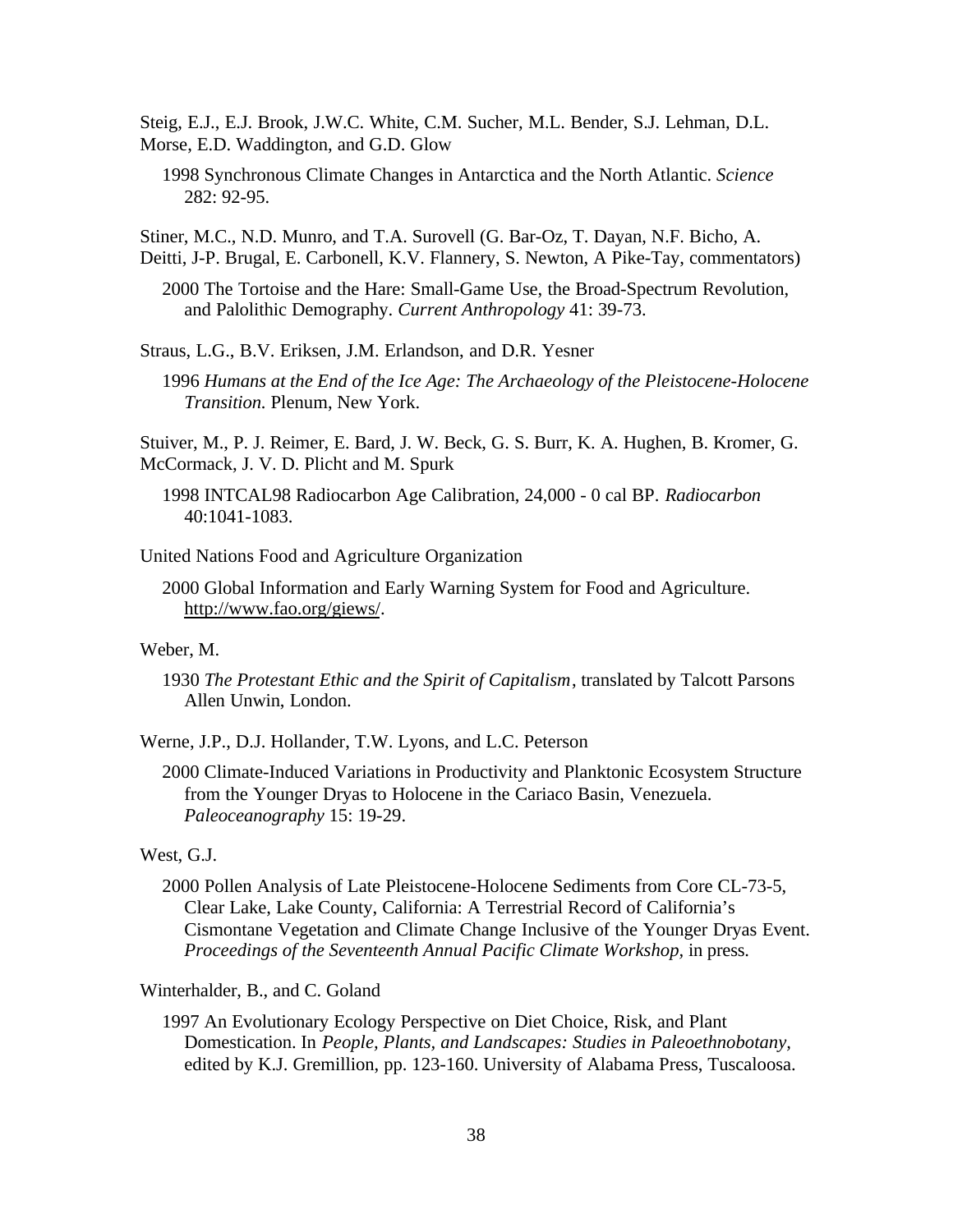Winterhalder, B., and F. Lu

1995 A Forager-Resource Population Ecology Model and Implications for Indigenous Conservation. *Conservation Biology* 11: 1354-1364.

Wohlgemuth, E.

1996 Resource Intensification In Prehistoric Central California: Evidence From Archaeobotanical Data. *Journal of California and Great Basin Archaeology* 18: 81- 103.

Wright, H.E., Jr.

1977 Environmental Change and the Origin of Agriculture In the Old and New Worlds. In *Origins of Agriculture*, edited by C.A. Reed, pp. 281-318. Mouton, The Hague.

Zvelebil, M.

1996 The Agricultural Frontier and the Transition to Farming in the Circum-Baltic Region. In *The Origins and Spread of Agriculture and Pastoralism in Eurasia*, edited by D. R. Harris, pp.323-345. Smithsonian Institution Press, Washington, D.C.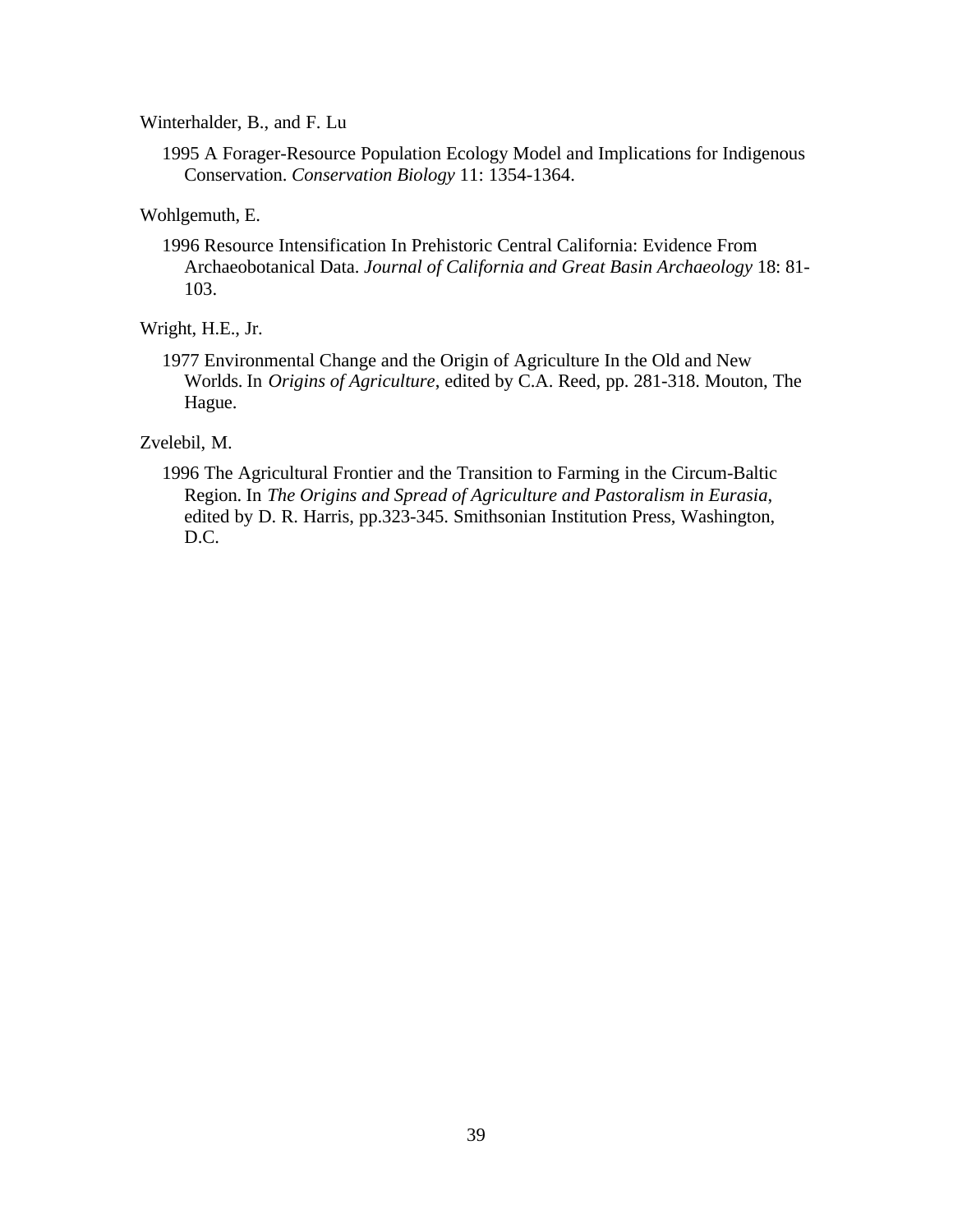# **Notes**

<sup>1</sup>We define efficiency as the productivity per unit area of land exploited for subsistence. Efficiency of subsistence is favored by strategies that move subsistence down the food chain, especially to high-productivity plant resources. Intensification we define as the use of human labor to add productive lower-ranked resources to the diet or the use of technological innovations to increase the rank of more productive resources. Typically both strategies are employed simultaneously. Since increases in efficiency are achieved by either labor or technical intensification and since increases in efficiency usually also lead to population growth, we use the term "intensification" loosely for the interlinked processes of labor and technical intensification and population growth. We define agriculture as dependence upon domesticated crops and animals for subsistence. We mark the origin of agriculture as the first horizon in which plant remains having anatomical markers of domestication are found, or are likely on other grounds to be found in the future. Fully agricultural subsistence systems in the sense of a dominance of domesticated species in the diet typically postdate the origin of agriculture by a millennium or more.

 $2$ It has also been argued that Pleistocene climates were less seasonally variable than during the Holocene, but this idea has scant empirical support (Miracle and O'Brien 1998). Elias (1999) has used fossil beetle faunas to estimate July and January temperatures in Holocene and Pleistocene deposits. These data suggest that the Pleistocene was *more* seasonal than the Holocene. However, beetle estimates of January temperatures are not very reliable because beetles in temperate and arctic climates overwinter in a dormant state so that their distributions are rather insensitive to winter as opposed to summer temperatures. Plant distributions are similarly affected. No current method of estimating winter temperatures in the Pleistocene is reliable.

 $3A$ gronomists and climatologists have recently become interested in the impacts of climate change and climate variability in the context of  $CO<sub>2</sub>$  induced global warming (Bazzaz and Sombroek 1996; Downing et al. 1999; Kane and Yohe 2000; Rosensweig and Hillel 1998; Reilly and Schimmelpfennig 2000; Schneider, et al. 2000). Global climate models suggest that global warming may increase short time-scale climate variation as well as creating a steep trend. To some degree, these conditions mimic the millennial and sub-millennial scale variations in the Pleistocene, and, as crop-andweather models and empirical data improve, more definitive assessments of impact of last glacial conditions on plant-based subsistence strategies will become possible.

<sup>4</sup>By adaptive we mean behaviors that, by comparison with available alternatives, have the largest population mean fitness.

<sup>5</sup>Some human populations might have curtailed birth rates in order to preserve higher incomes at any given level of intensification. In a sense, such populations have just redefined *K* to be a lower value that permits higher incomes by employing what Malthus called the "preventative checks" on population growth. The rest of the above analysis then applies with *K* measured in suitably emic terms. Cultural differences in the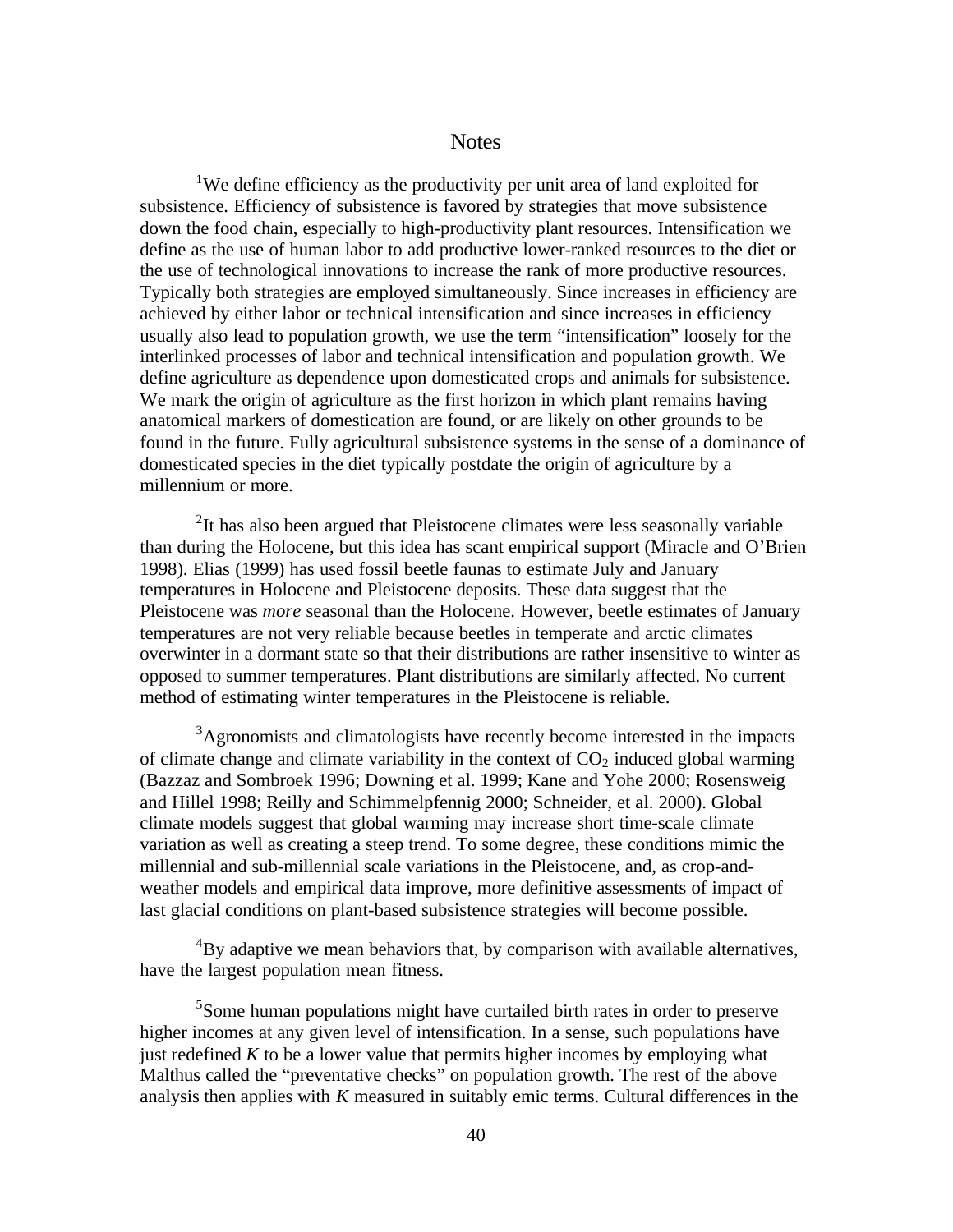value of intensification threshold or *K* (Coale 1986) will make evidence of stress more likely in populations where the effective carrying capacity is closer to the ultimate subsistence carrying capacity than in populations that reduce growth rates by preventative checks that keep population well below absolute subsistence limits. The perceived costs of population control, given that the main mechanism in non-modern societies was infanticide and sexual abstinence, may mean that most populations intensified labor inputs at any given level of technology efficiency to near subsistence limits (Hayden 1981). In either event, population pressure will tend to stay constant to the extent that rates of population growth and intensification are successful in adjusting subsistence to current conditions. Normally population growth and decline are quite rapid processes relative to rates of innovation and will keep average population size quite close to *K*. Short-term departures from *K* caused by short-term environmental shocks and windfalls should be the commonest reasons to see especially stressed or unstressed populations. If the rate of innovation is more rapid than exponential population growth for any significant time period, then per capita incomes can rise under a regime of very rapid population growth, as in the last few centuries. This regime, if it had occurred in the past, should be quite visible in the historical and archaeological record because it so rapidly leads to large populations and large-scale creation of durable artifacts. Alternatively, population growth may have been limited in past populations by the analog of the modern demographic transition. Thus, hunter-gatherers might have resisted the adoption of plantbased intensification because they viewed the life style associated with plant collecting or planting as a decrement to their incomes. However, resisting intensifications that increase human densities makes such groups vulnerable to competitive displacement by the intensifiers unless the greater wealth of the population limiters allows them to successfully defend their resource rich territories. On the evidence of the fairly rapid rate of spread of intensified strategies once invented, such defense is seldom successful (e.g., Ammerman and Cavalli-Sforza 1984; Bettinger and Baumhoff 1982).

<sup>6</sup>The dates in Table 1 reflect considerable recent revision stemming from accelerator mass spectrometry  ${}^{14}C$  dating, which permits the use of very small carbon samples and can be applied directly to carbonized seeds and other plant parts showing morphological changes associated with domestication. Isolated seeds tend to work their way deep into archaeological deposits, and dates based on associated large carbon samples (usually charcoal) often gave anomalously early dates.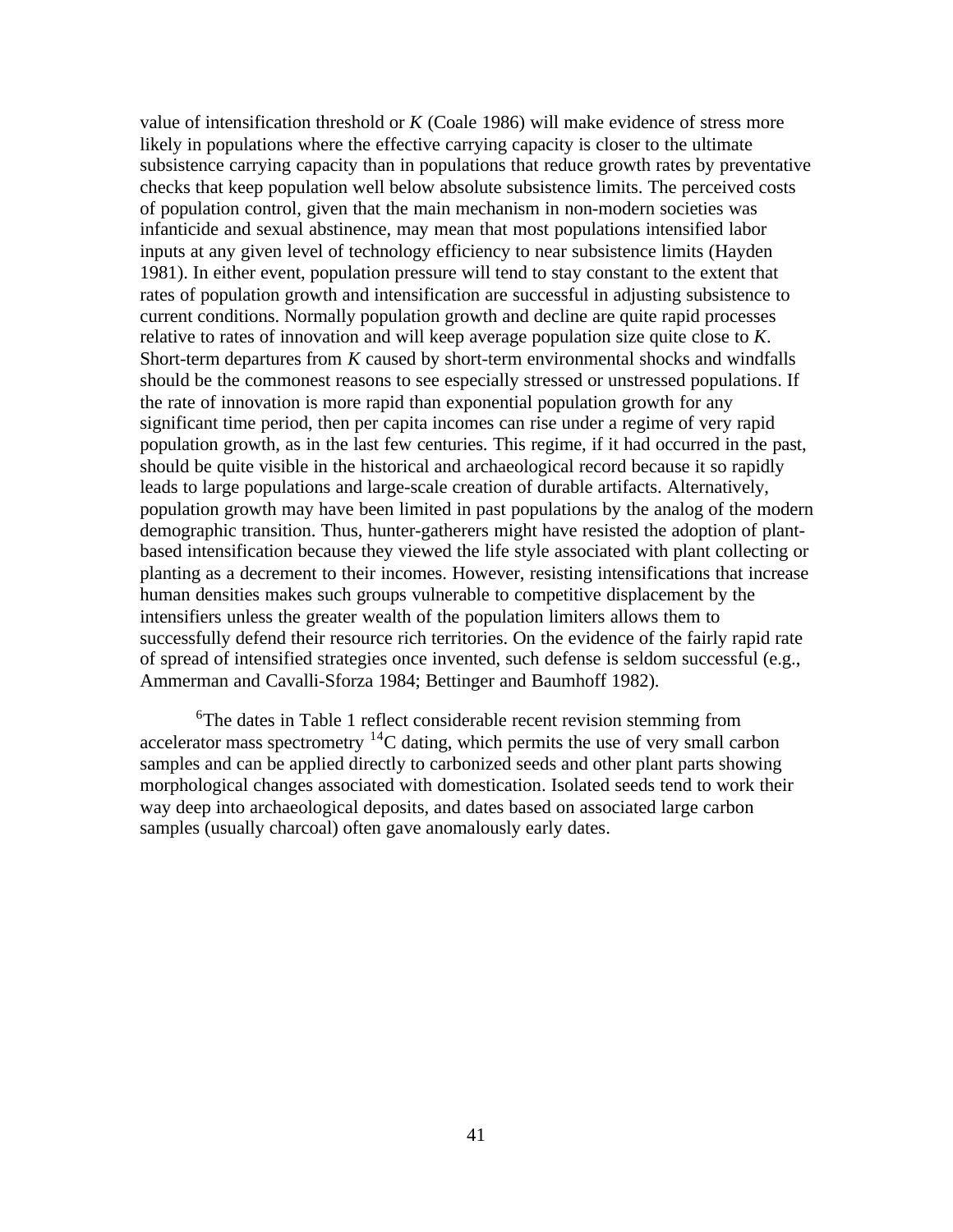# Appendix A: More Realistic Population Dynamics

The logistic equation assumes that an increment to population density has the same effect on population pressure at low densities as at high densities. We know that this assumption is not correct in all cases. For example, hunters pursuing herd animals may generate much population pressure at low human population densities because killing only a small fraction of the herd makes the many survivors difficult to hunt. On the other hand, subsistence farmers spreading into a uniform fertile plain may feel little population pressure until all farmland is occupied. If returns to additional labor on shrinking farms then drop steeply, most population pressure will felt at densities near *K.* To allow for such effects, ecologists often utilize a generalized logistic equation

$$
\frac{dN}{dt} = rN\left(1 - \left(\frac{N}{K}\right)^q\right) \tag{A1}
$$

Population pressure is now given by the term  $(N/K)^{\theta}$ . If  $\theta > 1$ , population pressure does not increase until densities approach carrying capacity, as is usually the case for species like humans that have flexible behavior and considerable mobility, and thus can mitigate the effects of increasing population density over some range of densities. It seems intuitive that this would increase the length of time necessary to reach a given level of population pressure. However, this intuition is wrong. The generalized logistic can be used to derive a differential equation for  $\pi = (N/K)^{\theta}$ 

$$
\frac{d\mathbf{p}}{dt} = \frac{\mathbf{q}}{N} \left( \frac{N}{K} \right)^q \frac{dN}{dt} = r\mathbf{q} \left( \frac{N}{K} \right)^q \left( 1 - \left( \frac{N}{K} \right)^q \right) = r\mathbf{q} \mathbf{p} (1 - \mathbf{p})
$$
\n(A2)

Thus, the differential equation for population pressure is always the ordinary logistic equation in which  $K = 1$  and *r* is multiplied by **q**. This means that when  $q > 1$ , it takes *less* time to reach a given amount of population pressure than would be the case if  $q=1$ . Reduced population pressure at low densities leads to more rapid initial population growth. Population growth is close to exponential longer and this more than compensates for the fact that higher densities have to be reached to achieve the same level of population pressure.

# APPENDIX B: The Dynamics of Innovation

Consider a population of size *N* in which the per capita income of the population is given by:

$$
y = \frac{y_m I}{I + N}
$$
 (B1)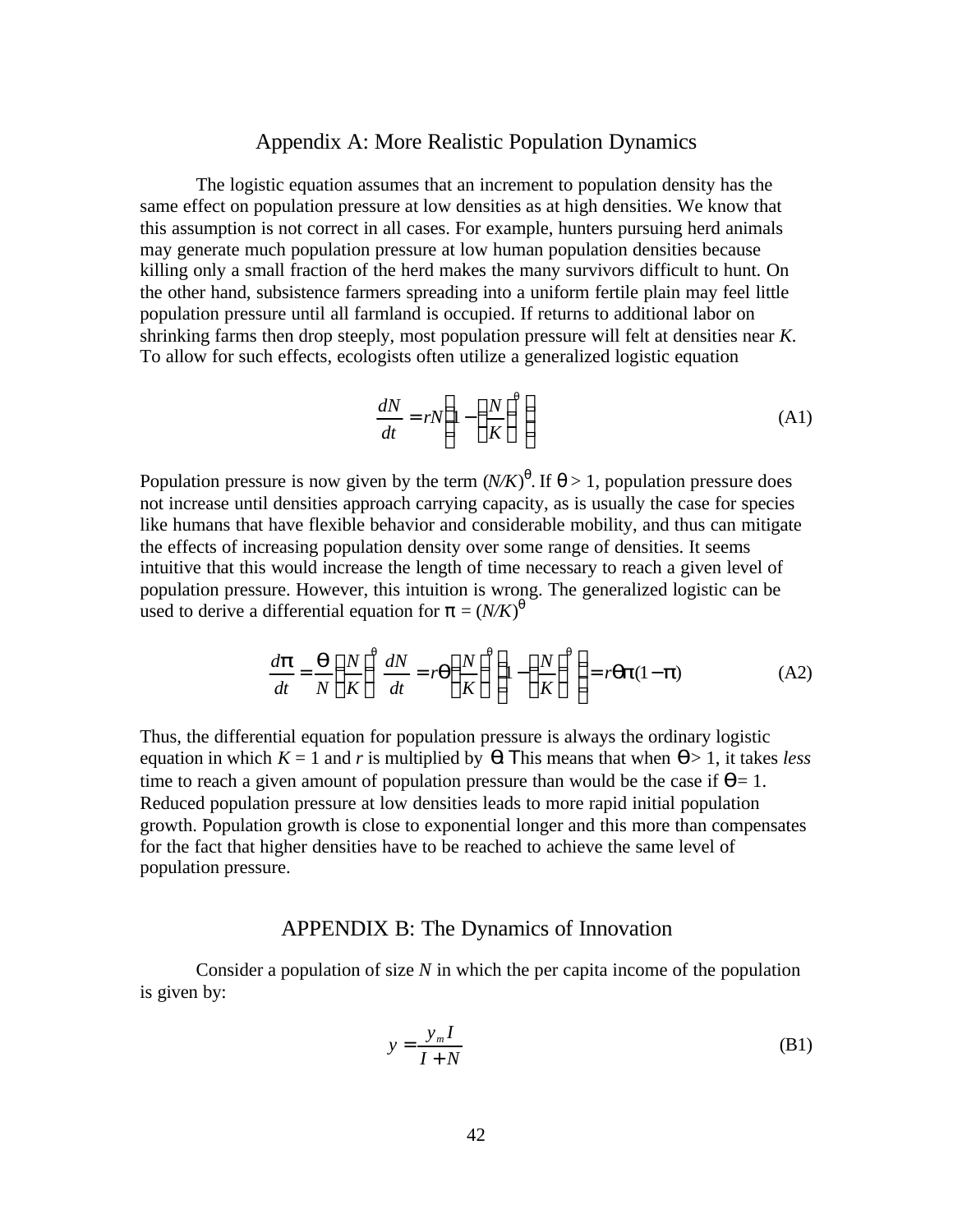where  $y_m$  is the maximum per capita income, and *I* is a variable that represents the productivity of subsistence technology. Thus per capita income declines as population size increases, but for a given population size, greater productivity raises per capita income. As in the previous models, we assume that as population pressure, now measured as falling per capita income, increases, population growth decreases. In particular, assume:

$$
\frac{dN}{dt} = \mathbf{r}N(y - y_s) \tag{B2}
$$

where  $y<sub>s</sub>$  is the per capita income necessary for subsistence. If per capita incomes are above this value, population increases; if per capita income falls below *ys*, population shrinks. If *I* is fixed, this equation is another generalization of the logistic equation. In an initially empty environment, population initially grows at a rate  $\mathbf{r} ( y_m - y_s )$ , but then

slows and reaches an equilibrium population size *s m s y*  $I(y_m - y_s)$ . To allow for

intensification we assume that people innovate whenever their per capita income falls below a threshold value  $y_i$ . Thus

$$
\frac{dI}{dt} = aI(y_i - y) \tag{B3}
$$

When per capita income is less than the threshold value  $y_i$ , people innovate, increasing the carrying capacity and therefore decreasing population pressure. When per capita income is greater than the threshold, they "de-innnovate." This may seem odd at first, but such abandonment of more efficient technology has been observed occasionally. The maximum rate at which innovation can occur is governed by the parameter *a.*

If a small pioneer population enters an empty habitat, it experiences two distinct phases of expansion (Figure 5). Initially, per capita income is near the maximum, and population grows at the maximum rate. As population density increases, per capita income drops below *yi*, and the population begins to innovate, eventually reaching a steady state value

$$
\hat{y} = \frac{\mathbf{r}y_s + ay_i}{\mathbf{r} + a} \tag{B4}
$$

The steady state per capita income is above the minimum for subsistence but below the threshold at which people experience population pressure and begin to innovate. At this steady state population growth continues at a constant rate,  $\hat{\mathbf{r}} = \frac{a(y_i - y_s)}{a}$ *a*  $a(y_i - y_s)$ +  $=\frac{a(y_i - \mathbf{r})}{\mathbf{r}+1}$  $\hat{\mathbf{r}} = \frac{u(y_i - y_s)}{y}$ , that is proportional to the rate of growth of subsistence efficiency.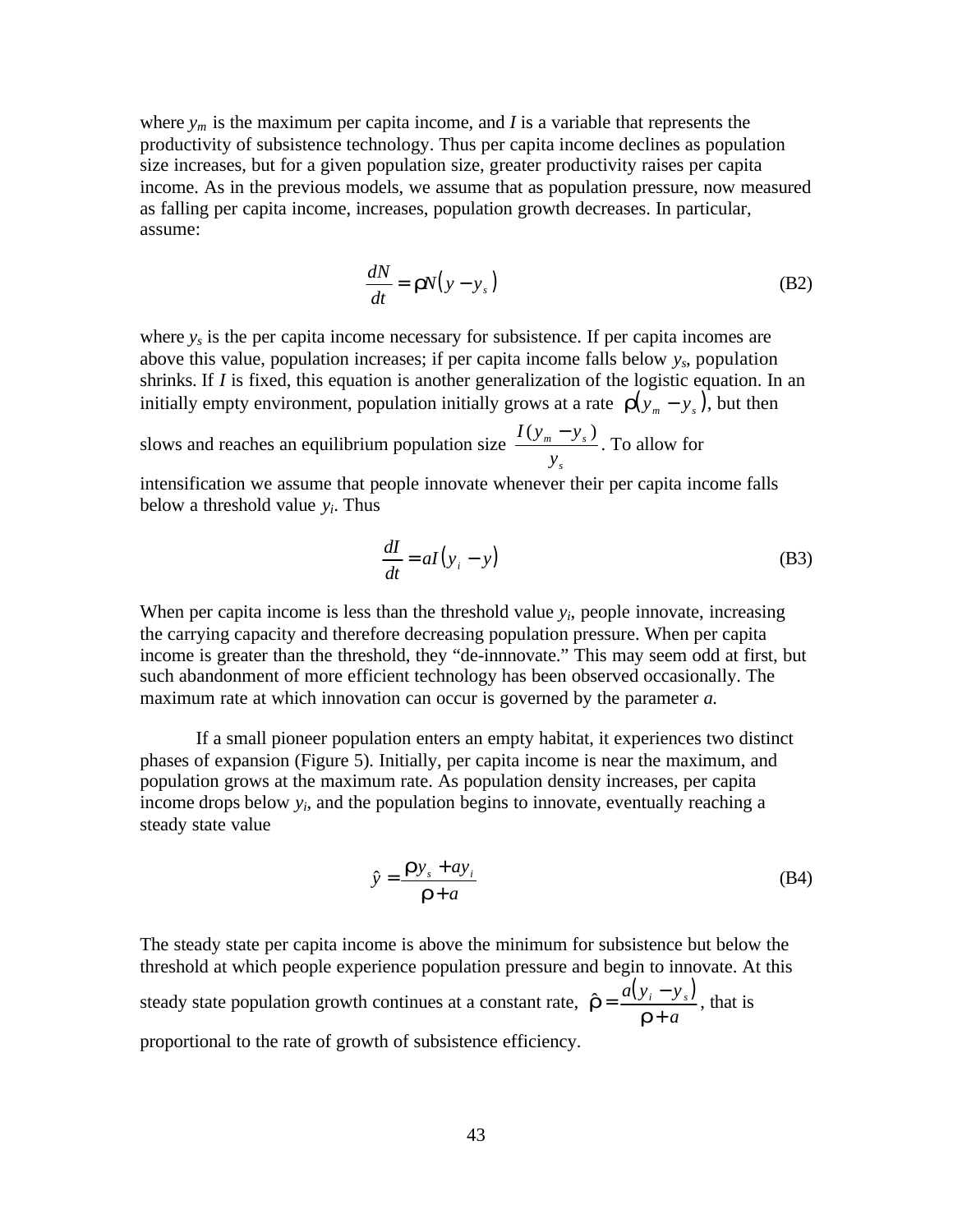| Area                                          | Intensive<br>Foraging    | Agriculture |
|-----------------------------------------------|--------------------------|-------------|
| <b>Centers of Domestication</b>               |                          |             |
| Near East: Bar-Yosef,, and Meadow 1995        | 15,000                   | 11,500      |
| North China: An 1991; Elston, et al. 1997     | 11,600                   | > 9,000     |
| South China: An 1991                          | 12,000?                  | 8,000       |
| Sub-Saharan Africa: Klein 1993                | 9,000                    | 4,500       |
| South Central Andes: Smith 1995               | 7,000                    | 5,250       |
| <b>Central Mexico: Smith 1995</b>             | 7,000                    | 5,750       |
| <b>Eastern United States: Smith 1995</b>      | 6,000                    | 5,250       |
| <b>Controversial Centers</b>                  |                          |             |
| Highland New Guinea: Golson 1977              | $\overline{\mathcal{L}}$ | 9,000?      |
| Amazonia: Pearsall 1995                       | 13,000?                  | 9,000?      |
| <b>Acquisition by Diffusion</b>               |                          |             |
| North Western Europe                          | 12,500                   | 7,000       |
| South Western U.S.: Cordell 1984; Doelle 1999 | 6000                     | 3,500       |
| Japan: Aikens & Akazawa 1996; Crawford 1992   | 10,500                   | 3,000       |
| Never Acquired Agriculture                    |                          |             |
| California: Bettinger 2000                    | 4,000                    | n/a         |
| Australia: Hiscock 1994; Smith 1987           | 3,500                    | n/a         |

TABLE 1. Dates Before Present in calendar years of achievement of plant intensive hunting and gathering and agriculture in different regions. Mainly after Smith (1995).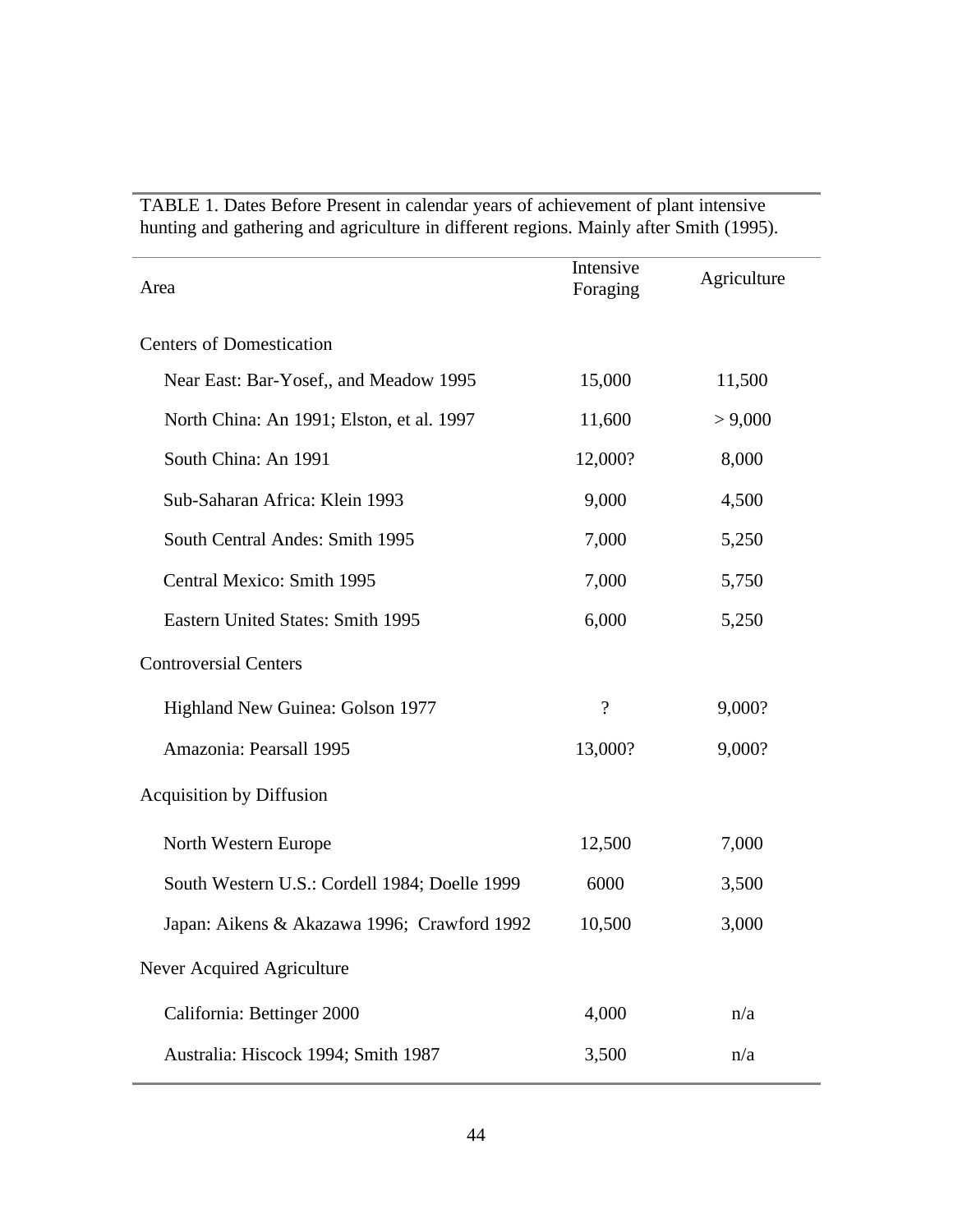Table 2. Processes that may retard the rate of cultural evolution and create local optima that halt evolution for prolonged periods.

| Process                                                                                                                                                                                                                                                                                       | Authors (examples)                                                                                   |  |
|-----------------------------------------------------------------------------------------------------------------------------------------------------------------------------------------------------------------------------------------------------------------------------------------------|------------------------------------------------------------------------------------------------------|--|
|                                                                                                                                                                                                                                                                                               |                                                                                                      |  |
| Geography: Eurasia, having the largest land mass,<br>has more local populations to exchange innovations<br>by diffusion, hence the fastest Holocene rate of<br>subsistence intensification.                                                                                                   | Diamond 1997                                                                                         |  |
| Minor climate change. The late medieval onset of<br>the Little Ice Age caused the extinction of the<br>Greenland Norse colony. Agriculture at marginal<br>altitudes in places like the Andes seems to respond<br>to Holocene climatic fluctuation.                                            | Kleivan 1984; Kent 1987                                                                              |  |
| <i>Preadapted plants:</i> The Mediterranean Old World is<br>unusually well endowed with large seeded grasses<br>susceptible to domestication pressures. American<br>domesticates, especially maize, may outcross too<br>much to respond quickly to selection.                                 | Blumler and Byrne 1991;<br>Diamond 1997; Hillman and<br>Davies 1990                                  |  |
| Diseases: The density dependent epidemic diseases<br>may evolve that slow or stop the population growth,<br>pending the evolution of resistance, that would<br>otherwise drive the competitive ratchet. Local<br>diseases that attack foreigners may protect otherwise<br>vulnerable systems. | Cavalli-Sforza et al. 1994; Crosby<br>1986; Gifford-Gonzalez 2000;<br>McNeill 1976                   |  |
| New technological complexes evolve slowly:<br>Nutritional adequacy in plant rich diets requires<br>discovering cooking techniques, acquiring balancing<br>domesticates, developing the potential of animal<br>domesticates, and the like.                                                     | Katz et al. 1974;                                                                                    |  |
| New social institutions evolve slowly: Social<br>institutions are generally deeply involved in<br>subsistence but are also liable to be regulated by<br>norms that make adaptive evolution away from<br>current local optima difficult.                                                       | Bettinger 1999; Bettinger and<br>Baumhoff 1982; North and<br>Thomas 1973; Richerson and<br>Boyd 1999 |  |
| Ideology may play a role: The evolution of fads,<br>fashions, and belief systems may act to drive cultural<br>evolution in non-utilitarian directions that sometimes<br>carry them to new adaptive slopes.                                                                                    | <b>Weber 1930</b>                                                                                    |  |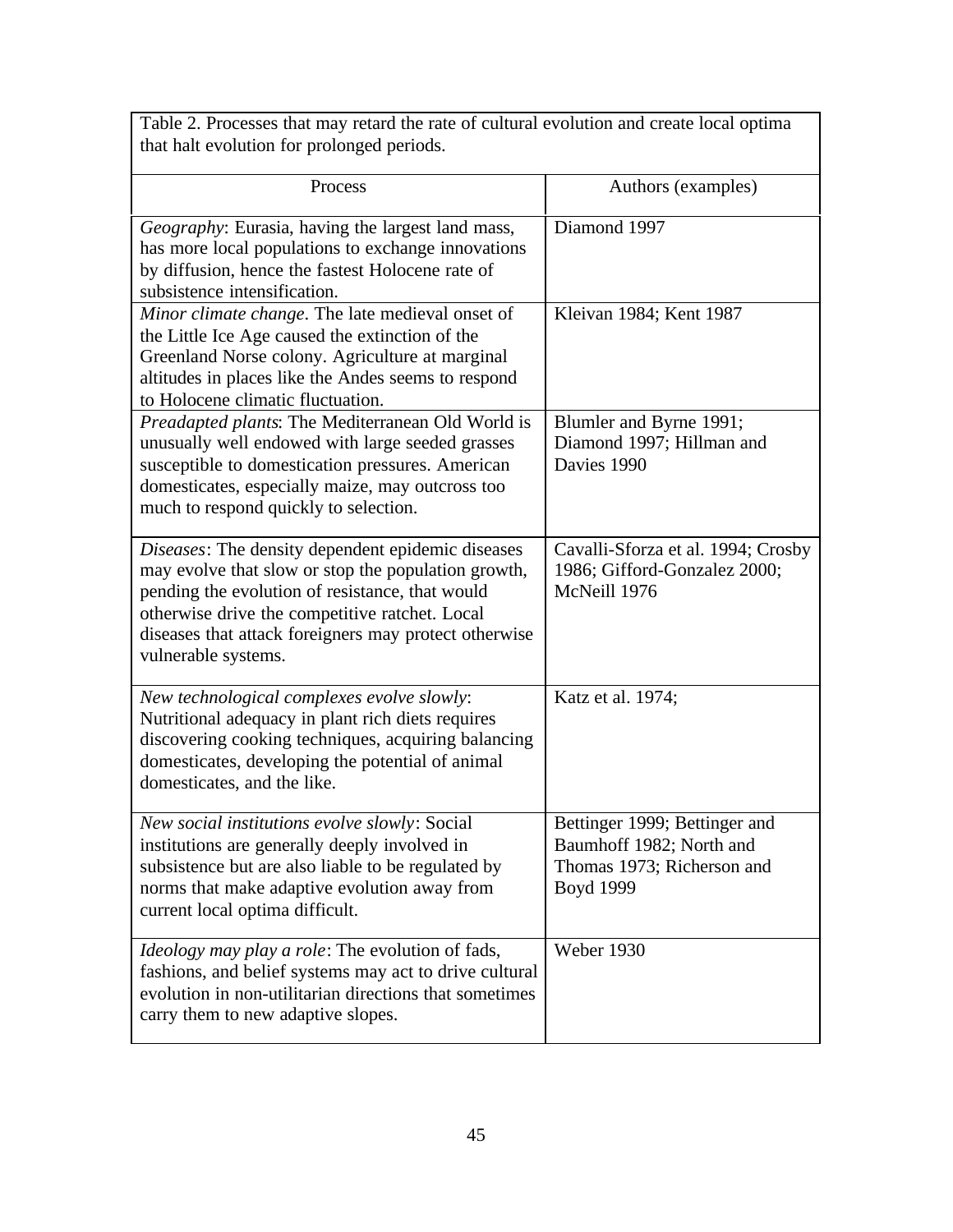

Figure 1. Profiles of a temperature index,  $\delta^{18}O$ , and an index of dust content,  $Ca^{2+}$ , from the GRIP Greenland ice core. 200 year means are plotted. The parts of the GRIP profile representing the last interglacial (MIS 5e) may have been affected by ice flow so their interpretation is uncertain (Johnsen et al. 1997). Note the high-amplitude, high frequency variation in both the temperature and dust records during the last glacial. MIS 1, the Holocene is comparatively much less variable. Plotted from original data obtainable at : ftp://ftp.ngdc.noaa.gov/paleo/icecore/greenland/summit/grip/isotopes/gripd18o.txt,ftp:// ftp.ngdc.noaa.gov/paleo/icecore/greenland/summit/grip/chem/ca.txt.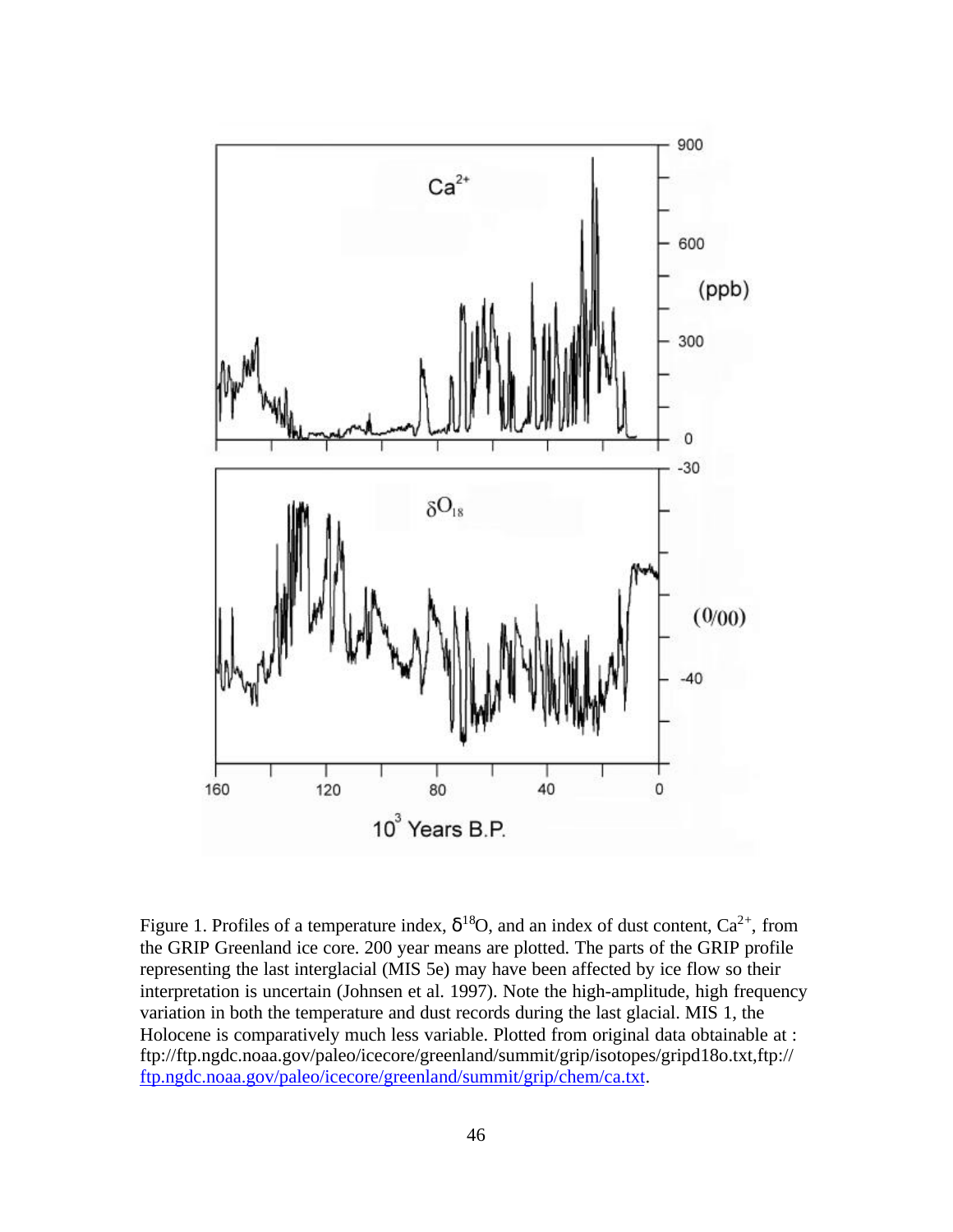

Figure 2. High resolution analysis of the GRIP ice core  $\delta^{18}O$  data by Ditlevsen, et al. (1996). The low pass filtered data shows that the Holocene is much less variable than the Pleistocene on time scales of 150 years and longer. The high pass filtered data shows that the Pleistocene was also much more variable on time scales less that 150 years. The high and low pass filtering used spectral analytic techniques. These are roughly equivalent to taking a 150 year moving average of the data to construct the low pass filtered series and subtracting the low pass filtered series from the original data to obtain the high pass filtered record. Since diffusion increasingly affects deeper parts of the core by averaging variation on the smallest scales, the high pass variance is reduced in the older parts of the core. In spite of this effect, the Pleistocene/Holocene transition is very strongly marked.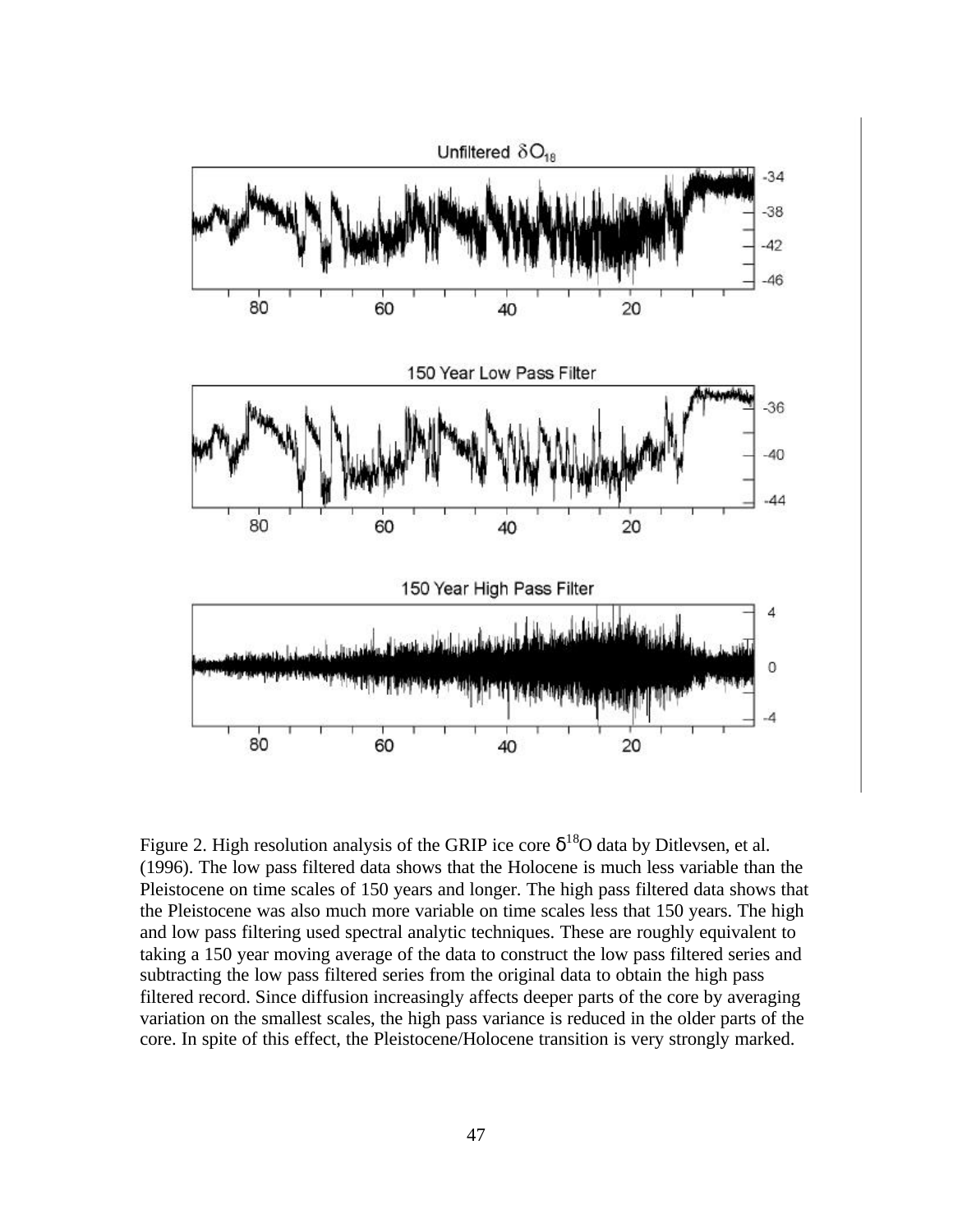

Figure 3. Panel a shows the curve of atmospheric  $CO<sub>2</sub>$  as estimated from gas bubbles trapped in Antarctic glacial ice. Data from Barnola et al. (1987). Panel b summarizes responses of several plant species to experimental atmospheres containing various levels of CO2. Based on data summarized by Sage (1995).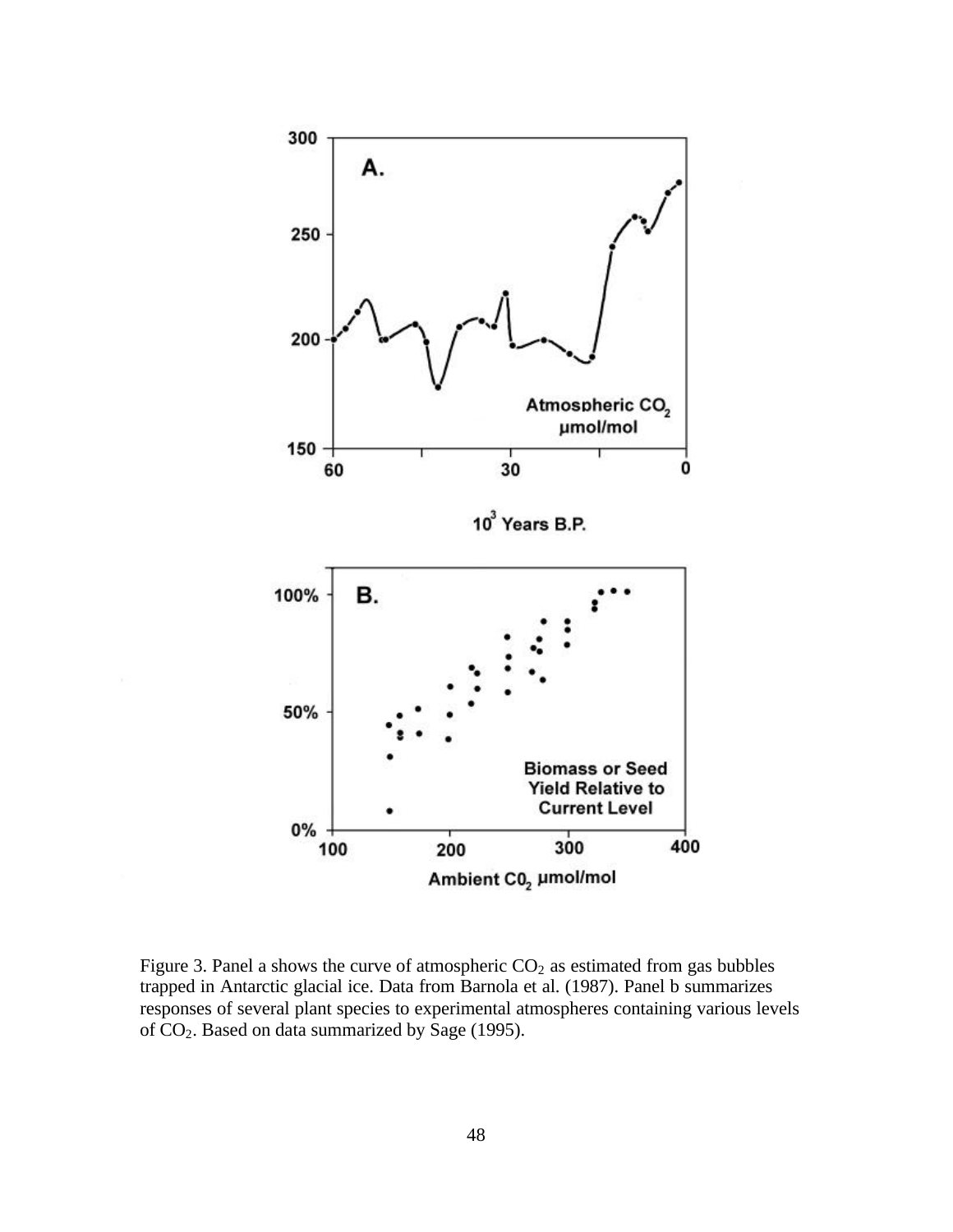

Figure 4. A numerical simulation of Fisher's equation showing that after an initial period, population spreads at a constant rate so that at any point in space population pressure increases to its maximum in less than 500 years for reasonable parameter values. (Redrawn from Ammerman and Cavalli-Sforza, 1984).